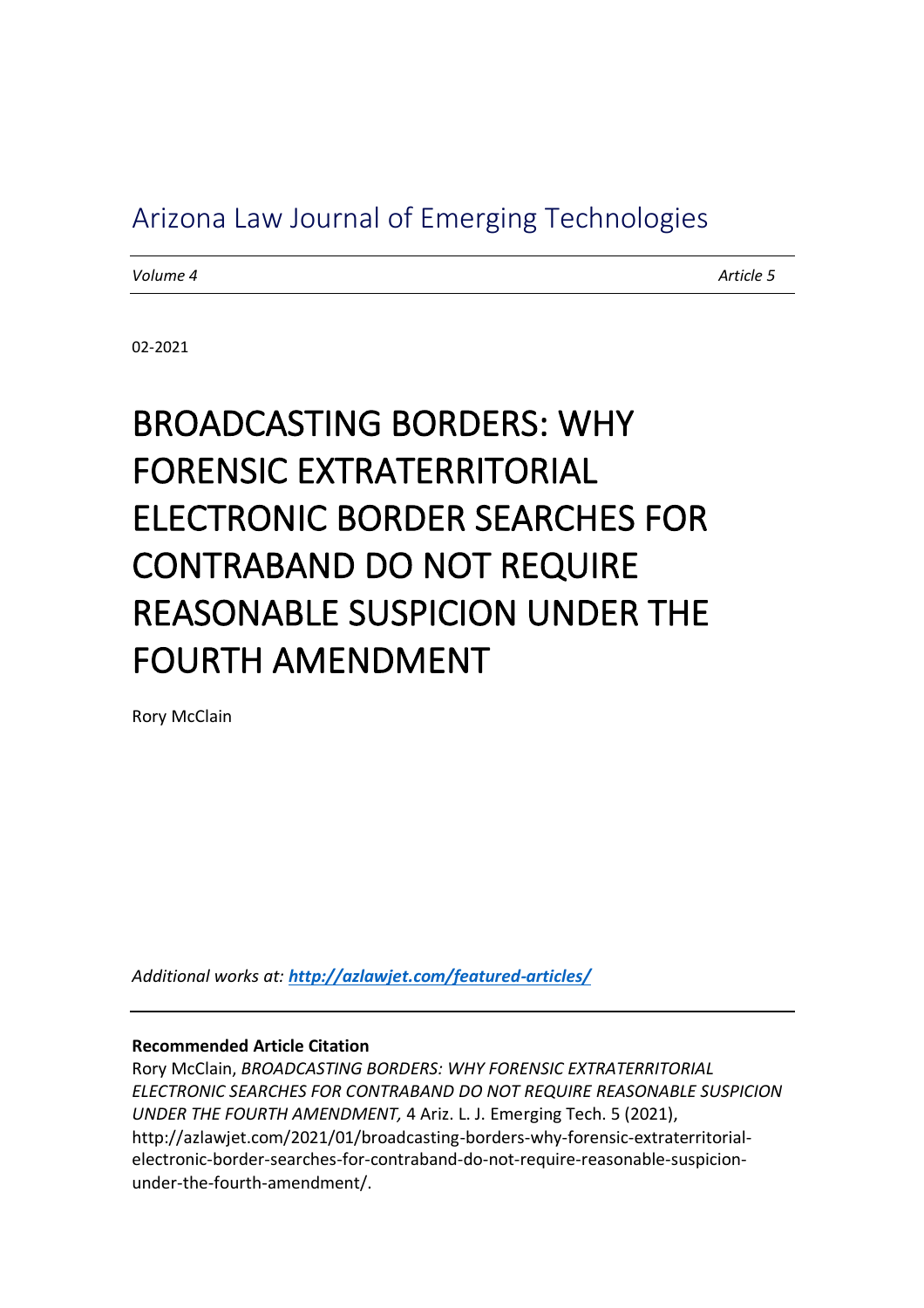**2020-2021 https://azlawjet.com Vol. 4, Art. 5**

# Arizona Law Journal of Emerging Technologies

# **BROADCASTING BORDERS: WHY FORENSIC EXTRATERRITORIAL ELECTRONIC BORDER SEARCHES FOR CONTRABAND DO NOT REQUIRE REASONABLE SUSPICION UNDER THE FOURTH AMENDMENT**

*Rory McClain*

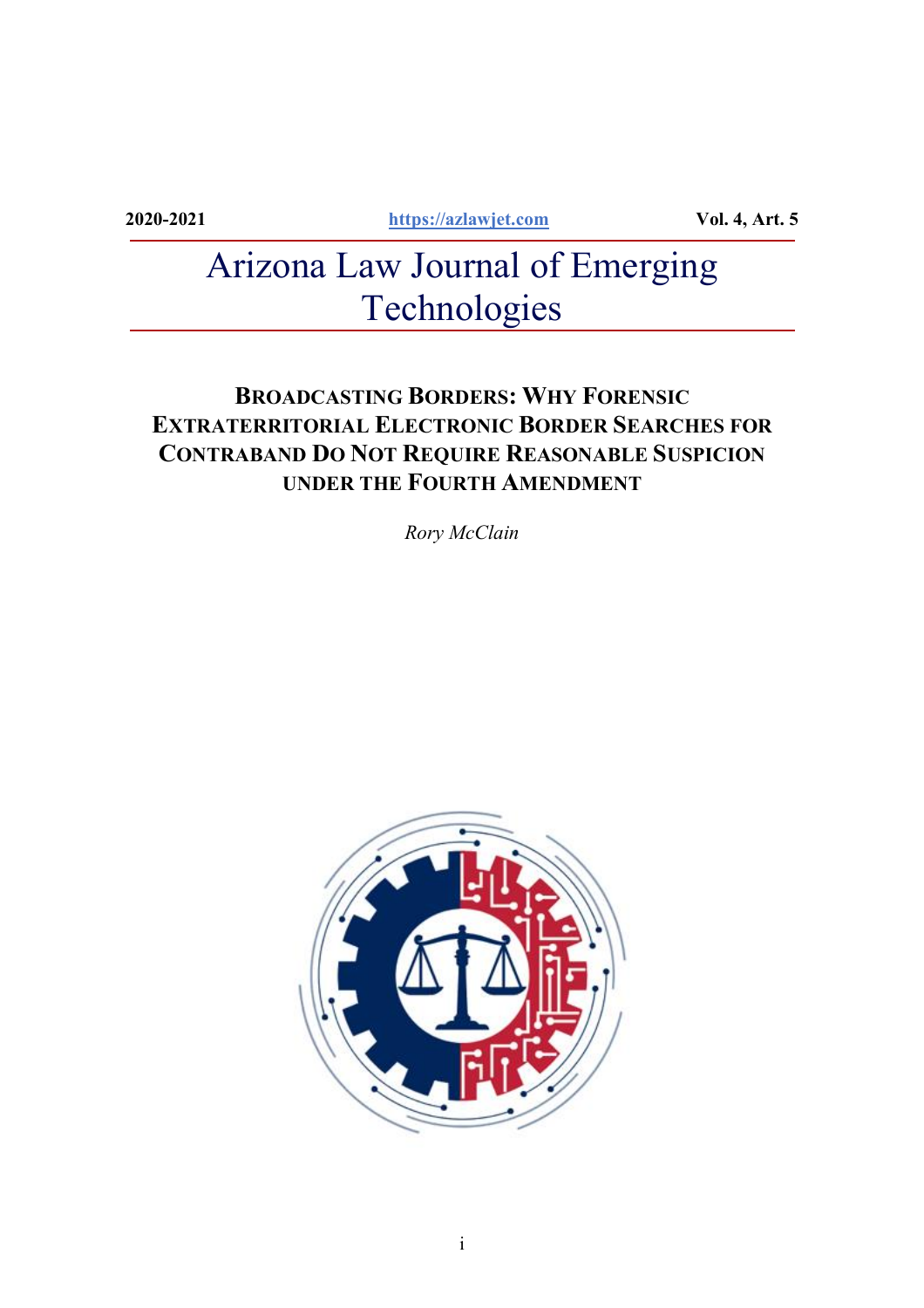# ARIZONA LAW JOURNAL OF EMERGING TECHNOLOGIES

# **Table of Contents**

|                                                                    | 1  |
|--------------------------------------------------------------------|----|
|                                                                    | 4  |
| a. The Modern Border Search Exception                              | 5  |
| <i>i.</i> "Routine" versus "Nonroutine" Border Searches            | 7  |
| ii. Privacy Interests Regarding Searches of One's Person           | 9  |
| iii. Searches of Electronic Media                                  | 10 |
| iv. Searches of Electronic Media at the Border                     | 12 |
| b. The Extraterritorial Application of the Constitution            | 17 |
| <i>i. The Extraterritorial Application of the Fourth Amendment</i> | 22 |
|                                                                    | 25 |
| a. Forensic Electronic Border Searches Do Not Require Reasonable   |    |
| <b>Suspicion</b>                                                   | 25 |
| <i>i. Searches of Property and Persons Implicate Fundamentally</i> |    |
| <b>Difference Privacy Interests</b>                                | 26 |
| ii. Riley Does Not Control the Court's Analysis in the Border      |    |
| <b>Search Context</b>                                              | 29 |
| iii. Forensic Electronic Border Searches are Often Less Invasive   |    |
| than Manual Ones                                                   | 31 |
| b. Forensic Extraterritorial Border Searches May Be Conducted      |    |
| <b>Without Reasonable Suspicion</b>                                | 32 |
|                                                                    | 33 |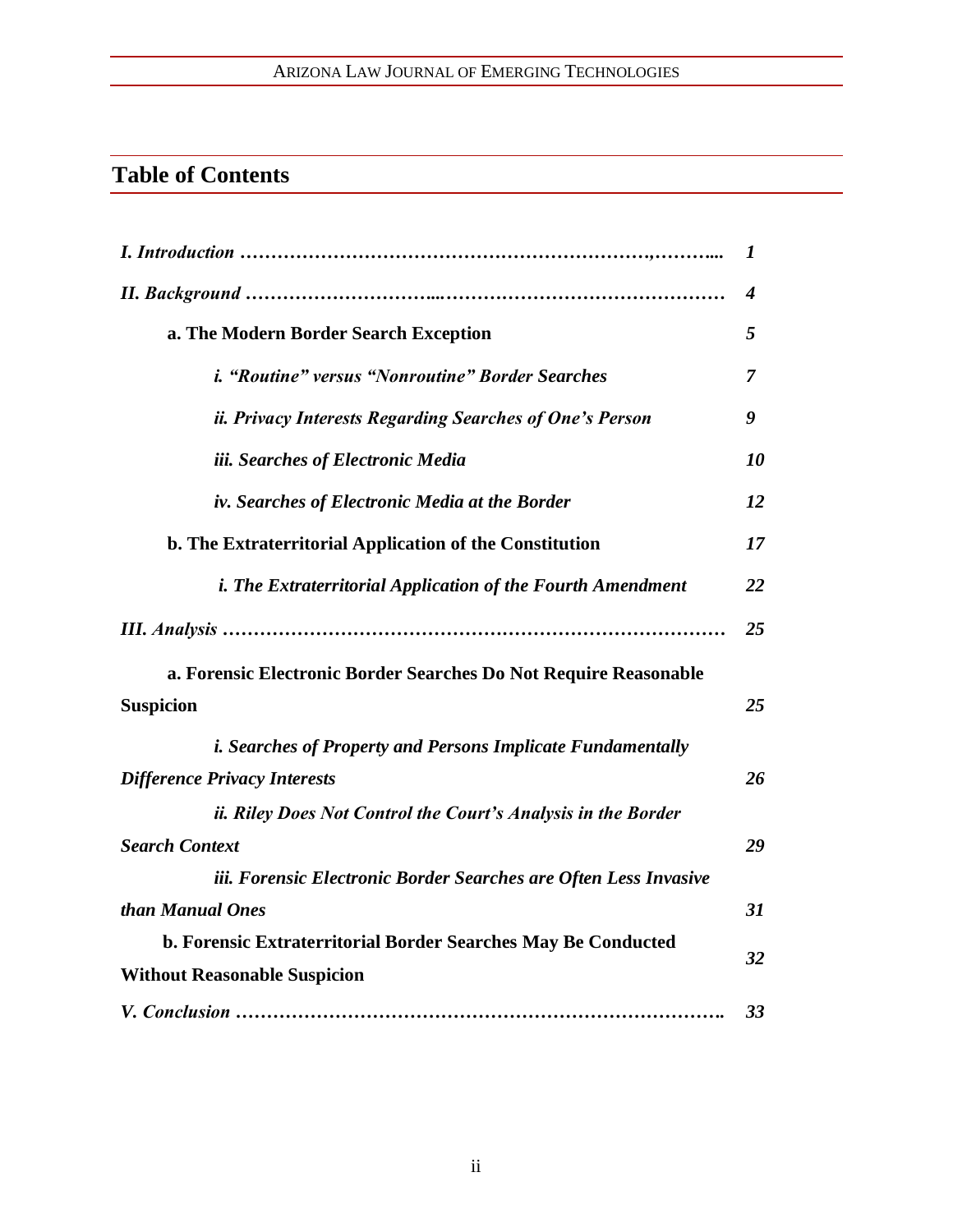# **BROADCASTING BORDERS: WHY FORENSIC EXTRATERRITORIAL ELECTRONIC BORDER SEARCHES FOR CONTRABAND DO NOT REQUIRE REASONABLE SUSPICION UNDER THE FOURTH AMENDMENT**

#### Rory McClain

"[A]ll the vexatious and annoying machinery of the custom-house, and the vigilance of its officers, are imposed by law to prevent even the smallest evasion of [the customs laws of the United States]." Justice Samuel Freeman Miller  $(1882)^1$ 

"The challenge for national security in an age of terrorism is to prevent the very few people who may pose overwhelming risks from entering or remaining in the United States undetected." The 9/11 Commission Report  $(2004)^2$ 

#### **I. Introduction**

Granted, going through customs can be inconvenient and time-consuming, and officials often appear obsessed with seemingly trivial items in your luggage. However, many Americans may not realize that the national security role customs has played throughout American history. In fact, a key part of United States' national security response to 9/11 has been the Preclearance program. In 2019, U.S. Customs and Border Protection (CBP) personnel stationed abroad precleared twenty-two million travelers, over sixteen percent of all commercial air travelers to the United States.<sup>3</sup> Generally, CBP officers inspect travelers for compliance with U.S. law at Preclearance locations before they board an aircraft bound for the United States, which eliminates the need for customs processing upon

<sup>1</sup> Von Cotzhausen v. Nazro, 107 U.S. 215, 218 (1882).

<sup>&</sup>lt;sup>2</sup> Nat'l Comm'n on Terrorist Attacks Upon the United States, The 9/11 Comm'n Report 383 (2004), [http://www.9-](http://www.9-11commission.gov/report/911Report.pdf) [11commission.gov/report/911Report.pdf.](http://www.9-11commission.gov/report/911Report.pdf)

<sup>&</sup>lt;sup>3</sup> Preclearance Locations U.S. Customs and Borders Prot., [https://www.cbp.gov/border-security/ports](https://www.cbp.gov/border-security/ports-entry/operations/preclearance)[entry/operations/preclearance](https://www.cbp.gov/border-security/ports-entry/operations/preclearance) (last visited Nov. 21, 2020).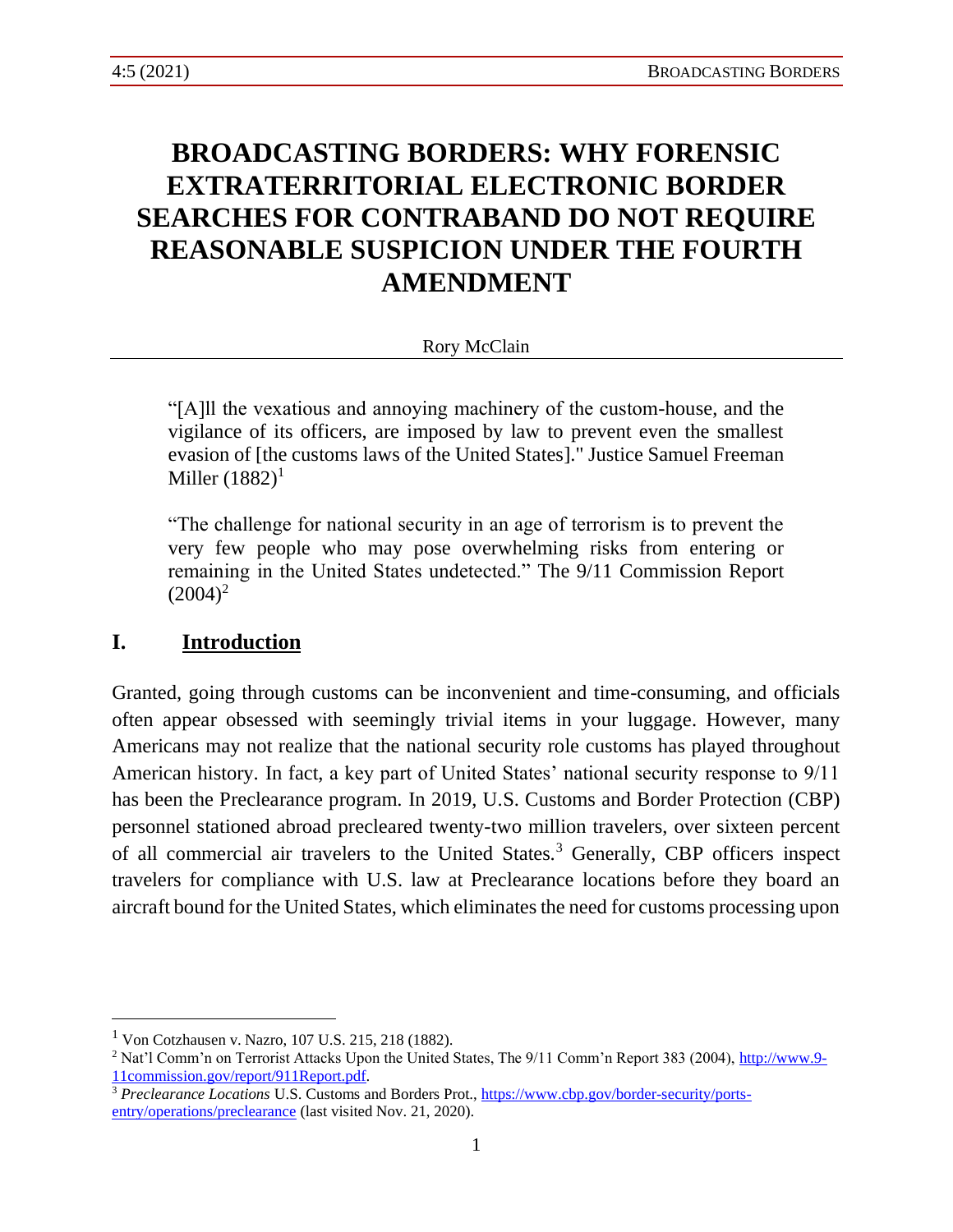arrival.<sup>4</sup> CBP currently has sixteen air Preclearance locations in six countries and is negotiating with several more countries interested in establishing Preclearance locations.<sup>5</sup>

The U.S. District Court for the District of Massachusetts became the latest court on November 12, 2019 to express its opinion on the constitutionality of suspicionless forensic electronic border searches in *Alasaad v. Nielsen*. 6 Judge Denise Casper held that all electronic border searches require reasonable suspicion, taking the more popular position on the electronic border search debate.<sup>7</sup> The debate over what level of suspicion forensic electronic border searches require has raged with particular ferocity since May 2018, when the Eleventh Circuit created a split among the lower courts.<sup>8</sup> The conviction with which both sides of the debate have argued is understandable. On one side are privacy advocates, who point to the 2014 Supreme Court decision in *Riley v. California*, where the Court found that the search-incident-to-arrest exception did not apply to cell phones because of the heightened privacy interests that such technology implicates.<sup>9</sup> The other side consists of law enforcement advocates, who cite customs authorities' centuries-old authority to conduct suspicionless border searches.<sup>10</sup>

One aspect of the electronic border search debate that has not received much attention is the regular execution of such searches at extraterritorial locations, namely foreign airports in countries which have Preclearance Agreements with the United States. Thus far, only the Ninth Circuit has litigated the validity of extraterritorial border searches.<sup>11</sup> However, while the Ninth Circuit thoroughly examined the extent to which the U.S.-Canada Preclearance Agreement authorized an extraterritorial search, it only briefly examined the reasonableness of the search in question under the Fourth Amendment.<sup>12</sup>

<sup>4</sup> *Id.*

<sup>5</sup> *Id.* The countries in which CBP already has Preclearance locations are Ireland, Aruba, The Bahamas, Bermuda, United Arab Emirates, and Canada.

<sup>6</sup> 419 F. Supp 3d 142, 148 (D. Mass. 2019) *appeal docketed* No. 20-1081 (1st Cir. Jan. 29, 2020); *see also* Sophia Cope et al., *Federal Judge Issues Historic Opinion for Digital Privacy at the Border*, ELECTRONIC FRONTIER FOUNDATION (Nov. 15, 2019), [https://www.eff.org/deeplinks/2019/11/federal-judge-issues-historic-opinion-digital](https://www.eff.org/deeplinks/2019/11/federal-judge-issues-historic-opinion-digital-privacy-border)[privacy-border.](https://www.eff.org/deeplinks/2019/11/federal-judge-issues-historic-opinion-digital-privacy-border)

<sup>7</sup> *See Nielsen*, 419 F. Supp. 3d at 165.

<sup>8</sup> *See* United States v. Touset, 890 F.3d 1227, 1234 (11th Cir. 2018).

<sup>9</sup> *See, e.g.,* Thomas Mann Miller, Comment, *Digital Border Searches after* Riley v. California, 90 WASH. L. REV. 1943, 1946 (2015) (arguing that *Riley* supports "requiring at least reasonable suspicion, if not probable cause, for digital border searches").

<sup>10</sup> *See, e.g.*, Michael Creta, Comment, *A Step in the Wrong Direction: The Ninth Circuit Requires Reasonable Suspicion for Forensic Examinations of Electronic Storage Devices During Border Searches in United States v.* Cotterman, 55 B.C. L. REV. E-SUPPLEMENT 31 (2014) (contending that a reasonable suspicion requirement is impractical and harmful to national security).

<sup>11</sup> *See* United States v. Walczak, 783 F.2d 852 (9th Cir. 1986). In *Alasaad*, one plaintiff was searched at a Toronto Preclearance Station, but the court did not address the extraterritorial element. 419 F. Supp. 3d at 170-71. <sup>12</sup> *See Walczak*, 783 F.2d at 856.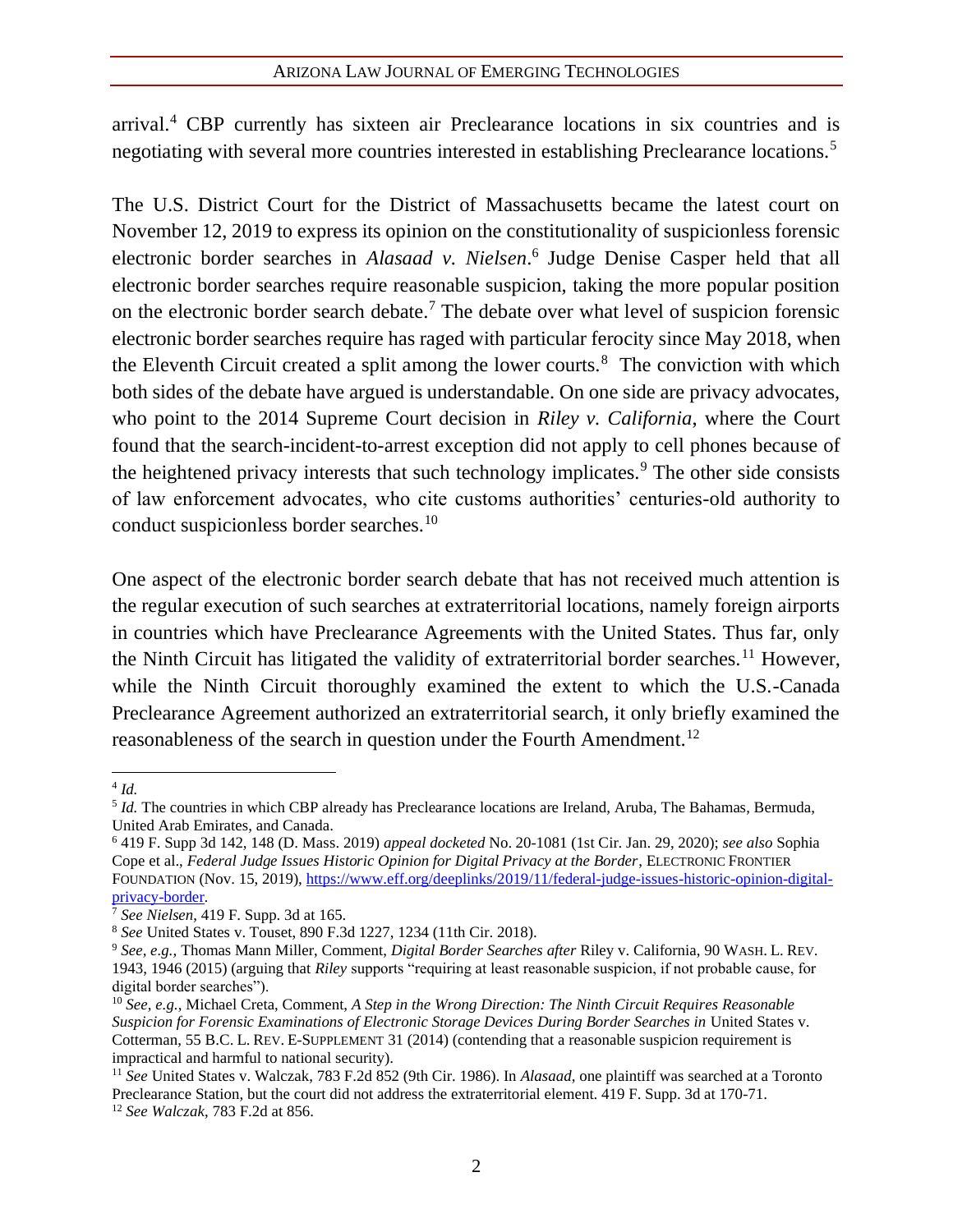This Comment will argue that forensic extraterritorial electronic border searches for contraband do not require individualized suspicion. Although forensic electronic border searches for contraband at the U.S. border and ports of entry (e.g., interior airports) may require, at most, reasonable suspicion according to some courts,<sup>13</sup> the further reduced privacy expectations and further magnified government interests involved in extraterritorial border searches dictate that forward-operating border officers merely adhere to the Fourth Amendment requirement of reasonableness with respect to U.S. persons. To support this argument, this Comment will proceed in five parts, first summarizing jurisprudence regarding the border search exception and routine versus nonroutine border searches.<sup>14</sup>

Second, it will explore recent case law examining the validity of electronic border searches.<sup>15</sup> Third, this Comment will review the relatively sparse jurisprudence regarding the extraterritorial application of the Fourth Amendment.<sup>16</sup> Fourth, it will argue that electronic border searches within or at traditional U.S. borders require, at most, reasonable suspicion, although the necessary level of suspicion in this sphere is far from resolved.<sup>17</sup> Fifth, this Comment will analyze the necessary level of suspicion for electronic border searches at Preclearance locations in light of jurisprudence regarding the extraterritorial application of the Fourth Amendment.<sup>18</sup> It should be noted that this Comment only focuses on those Fourth Amendment protections to which U.S. persons are entitled and does not address electronic border searches for the purpose of finding general evidence of wrongdoing.<sup>19</sup>

<span id="page-5-0"></span>Further, this Comment examines the required level of suspicion for searches of electronic devices in general because, in addition to ensuring that this Comment is more concise and cogent, if no Supreme Court precedent supports distinguishing between electronic devices

<sup>13</sup> *E.g.,* United States v. Cotterman, 709 F.3d 952, 968 (9th Cir. 2013).

<sup>14</sup> *See infra* part I, I.A, and I.A.1-2.

<sup>15</sup> *See infra* part I.A.3.

<sup>16</sup> *See infra* part I.A.4.

<sup>17</sup> *See infra* part II.A.

<sup>18</sup> *See infra* part II.B.

<sup>&</sup>lt;sup>19</sup> To read comments that do address electronic border searches for the purpose of finding general evidence of wrongdoing, *see generally* Kelly A. Gilmore, Note, *Preserving the Border Search Doctrine in a Digital World: Reproducing Electronic Evidence at the Border*, 72 BROOK. L. REV. 759 (2007) (contending that neither the initial inspection nor the replication of digital evidence at the border should be subject to a standard of reasonable suspicion) and Ashley H. Verdon, Comment, *International Travel with a "Digital Briefcase": If Customs Officials Can Search a Laptop, Will the Right Against Self-Incrimination Contravene This Authority?*, 37 PEPP. L. REV. 105 (2009) (arguing for the creation of a border search exception to the Fifth Amendment protection against selfincrimination for laptops).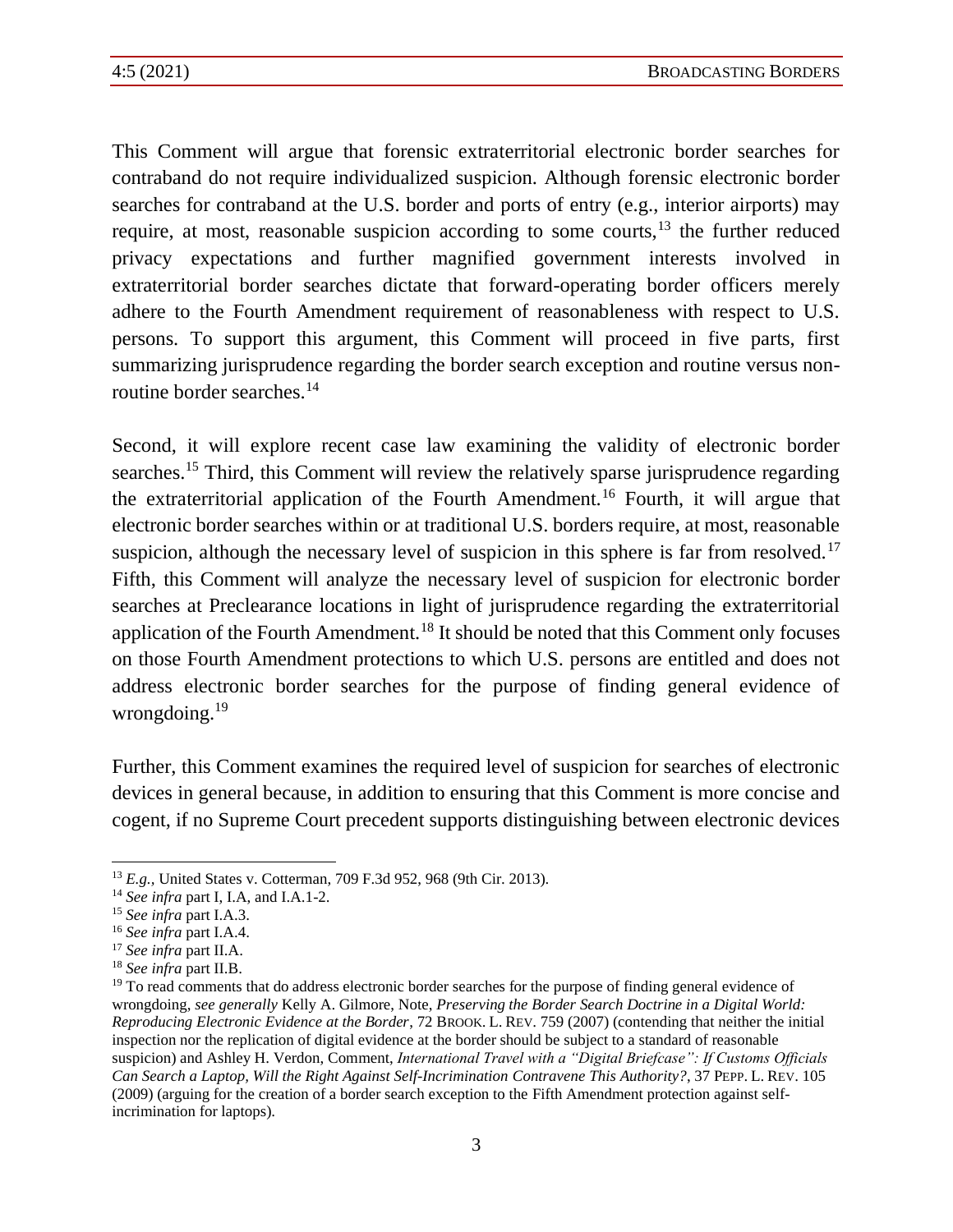and other types of property at the border, it is equally baseless—and imposes unnecessary constraints on CBP officers and introduces complexity that is anathema to the border search doctrine—to distinguish between different types of electronic devices.<sup>20</sup>

## **II. Background**

The Fourth Amendment states, in relevant part, "The right of the people to be secure in their persons, houses, papers, and effects, against unreasonable searches and seizures, shall not be violated, and no Warrants shall issue, but upon probable cause.  $\ldots$ <sup>21</sup> Two years before the Fourth Amendment was ratified, the First U.S. Congress promulgated the Act of July 31, 1789.<sup>22</sup> This legislation authorized customs officers "to enter any ship or vessel, in which they shall have reason to suspect any goods, wares or merchandise subject to duty shall be concealed; and therein to search for, seize, and secure any such goods, wares or merchandise."<sup>23</sup> However, with respect to dwelling-houses, stores, and other buildings, such as warehouses, the act required customs officers to obtain a warrant prior to conducting a search.<sup>24</sup> Thus, the border search exception was born, before there was even a Fourth Amendment to which one could take exception.<sup>25</sup>

Subsequent case law would later interpret "reason to suspect" and determine the required level of suspicion for border searches under a variety of circumstances.<sup>26</sup> Nonetheless, this act elucidates that, "from the earliest days of the Republic, customs inspectors could board

<sup>20</sup> *See infra* part II.A.1.

<sup>21</sup> U.S. Const. amend. IV

<sup>22</sup> *See* Act of July 31, 1789, ch. 5, § 24, 1 St. 29, 43 ("[E]very collector, naval officer and surveyor, or other person specially appointed by either of them for that purpose, shall have full power and authority, to enter any ship or vessel, in which they shall have reason to suspect any goods, wares or merchandise subject to duty shall be concealed; and therein to search for, seize, and secure any such goods, wares or merchandise; and if they shall have cause to suspect a concealment thereof, in any particular dwelling-house, store, building, or other place, they or either of them shall, upon application on oath or affirmation to any justice of the peace, be entitled to a warrant to enter such house, store, or other place (in the day time only) and there to search for such goods, and if any shall be found, to seize and secure the same for trial . . ..").

<sup>&</sup>lt;sup>23</sup> *Id.* Interestingly, some courts have compared border searches of electronic media to searches of ship cabins at the border. *See, e.g.*, *United States v. Touset*, 890 F.3d 1227, 1233 (11th Cir. 2018) ("[W]e have upheld a search without reasonable suspicion of a crew member's living quarters on a foreign cargo vessel that [wa]s entering this country, even though [a] cabin is a crew member's home—and a home receives the greatest Fourth Amendment protection (citations and internal quotations omitted).").

 $24 \text{ }$  § 24, 1 St. at 43.

<sup>&</sup>lt;sup>25</sup> See Boyd v. United States, 116 U.S. 616, 623 (1886) ("As this act was passed by the same Congress which proposed for adoption the original amendments to the Constitution, it is clear that the members of that body did not regard searches and seizures of this kind as 'unreasonable,' and they are not embraced within the prohibition of the amendment."); *see also* United States v. Ramsey, 431 U.S. 606, 617 (1977) (citing *Boyd*, 116 U.S. at 623) (explaining that border searches are not subject to the warrant provisions of the Fourth Amendment) <sup>26</sup> *See infra* part I.A.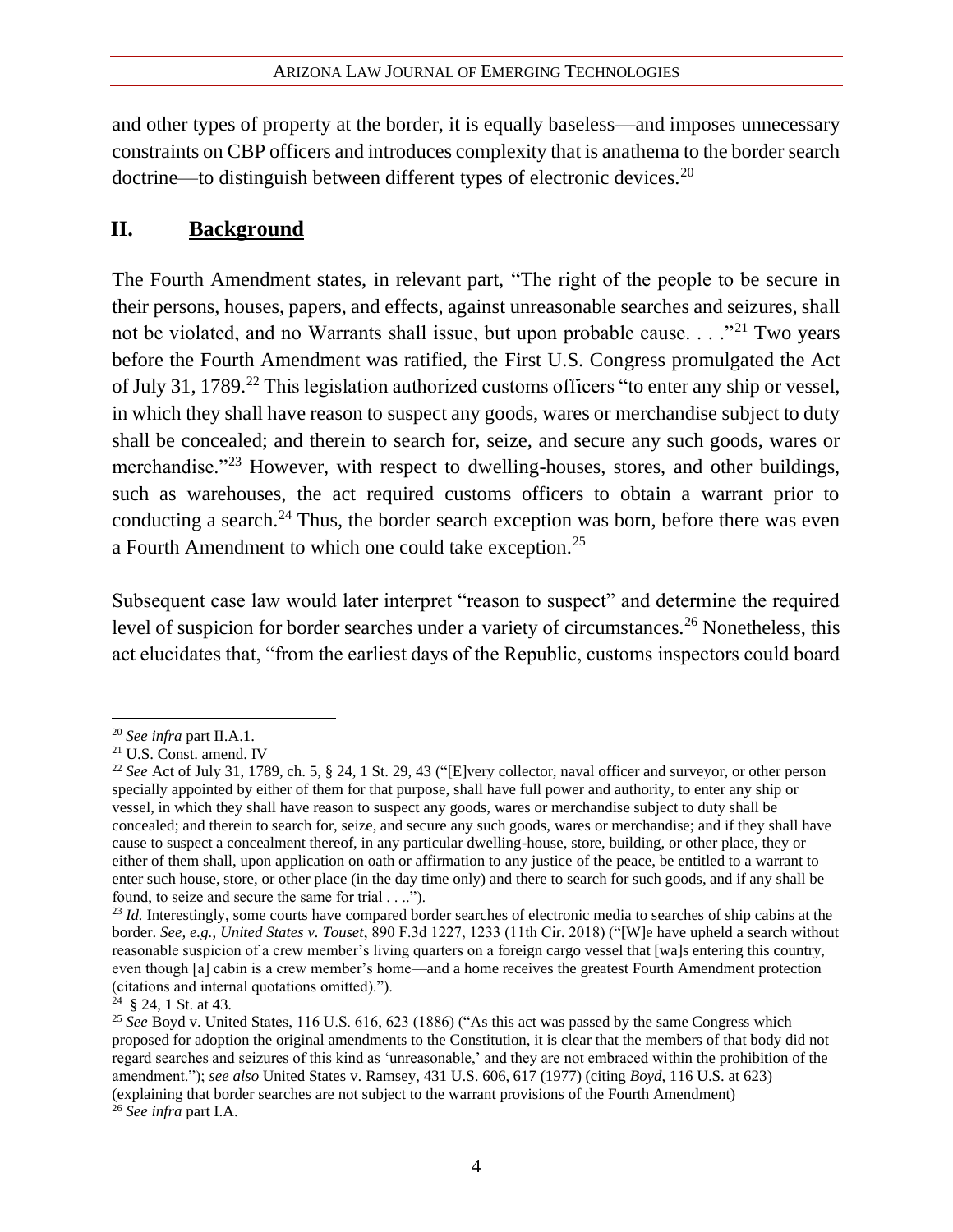vessels to search for contraband without first obtaining a warrant."<sup>27</sup> A short time later, the Act of March 2, 1799 granted customs officials plenary authority to search the baggage of persons entering the country "whenever the collector . . . shall think proper to do so."<sup>28</sup>

Almost seventy years later, Congress passed another significant piece of legislation that clarified customs officers' authority regarding vehicles and goods crossing the border. The Act of July 18, 1866, permitted a customs officer to stop and search "any vehicle, beast, or person on which or whom he . . . shall suspect there are goods, wares, or merchandise which are subject to duty or shall have been introduced into the United States in any matter contrary to law."<sup>29</sup> In 1925, the Court decided *Carroll v. United States*. <sup>30</sup> It noted in dicta that "[t]ravellers may be so stopped in crossing an international boundary because of national self-protection reasonably requiring one entering the country to identify himself as entitled to come in, and his belongings as effects which may be lawfully brought in."<sup>31</sup> In its last significant piece of legislation before CBP's border search authority was challenged for one of the first times in *United States v. Ramsey* more than four decades later, Congress enacted the Smoot-Hawley Tariff Act of 1930.<sup>32</sup> One notable section provided that "all persons coming into the United States from foreign countries shall be liable to detention and search by authorized officers or agents of the Government."<sup>33</sup> The next section will examine the development of the modern border search exception, including the Court's three most important border search decisions in the last forty-five years and lower courts' application of such decisions to electronic media.

#### **a. The Modern Border Search Exception**

In 1977, after almost two centuries without direct challenge, the Court first addressed CBP's border search authority in *United States v. Ramsey*. <sup>34</sup> The defendant and others had conducted an international "heroin-by-mail enterprise," smuggling heroin into the

<sup>27</sup> Laura K. Donohue, *Customs, Immigration, and Rights: Constitutional Limits on Electronic Border Searches*, 128 YALE L.J.FORUM 961, 974-75 (2019).

<sup>&</sup>lt;sup>28</sup> Act of March 2, 1799, An Act to regulate the collection of duties on imports and tonnage, ch. 22, § 46, 1 Stat. 662. <sup>29</sup> *See also* Act of July 18, 1866, An Act further to prevent Smuggling and for other Purposes, ch. 201, 14 Stat. 178 (1866); *See generally* Laura K. Donohue, *supra* note 26 (discussing the early history of the border search exception).

<sup>30</sup> 267 U.S. 132 (1925).

<sup>31</sup> *Id.* at 154.

<sup>32</sup> Ch. 679, 52 Stat. 1077, 1083; *see also* Donahue, *supra* note 26, at 977 ("[T]he law empowers customs officers, acting pursuant to regulations issued by the Secretary of the Treasury or the Customs Service, to 'enforce, cause inspection, examination, and search to be made of the persons, baggage, and merchandise discharged or unladen from' vessels arriving at U.S. ports, regardless of whether the goods have previously undergone inspection.") <sup>33</sup> § 582, 52 Stat. 1077, 1083.

<sup>34</sup> 431 U.S. 606 (1977)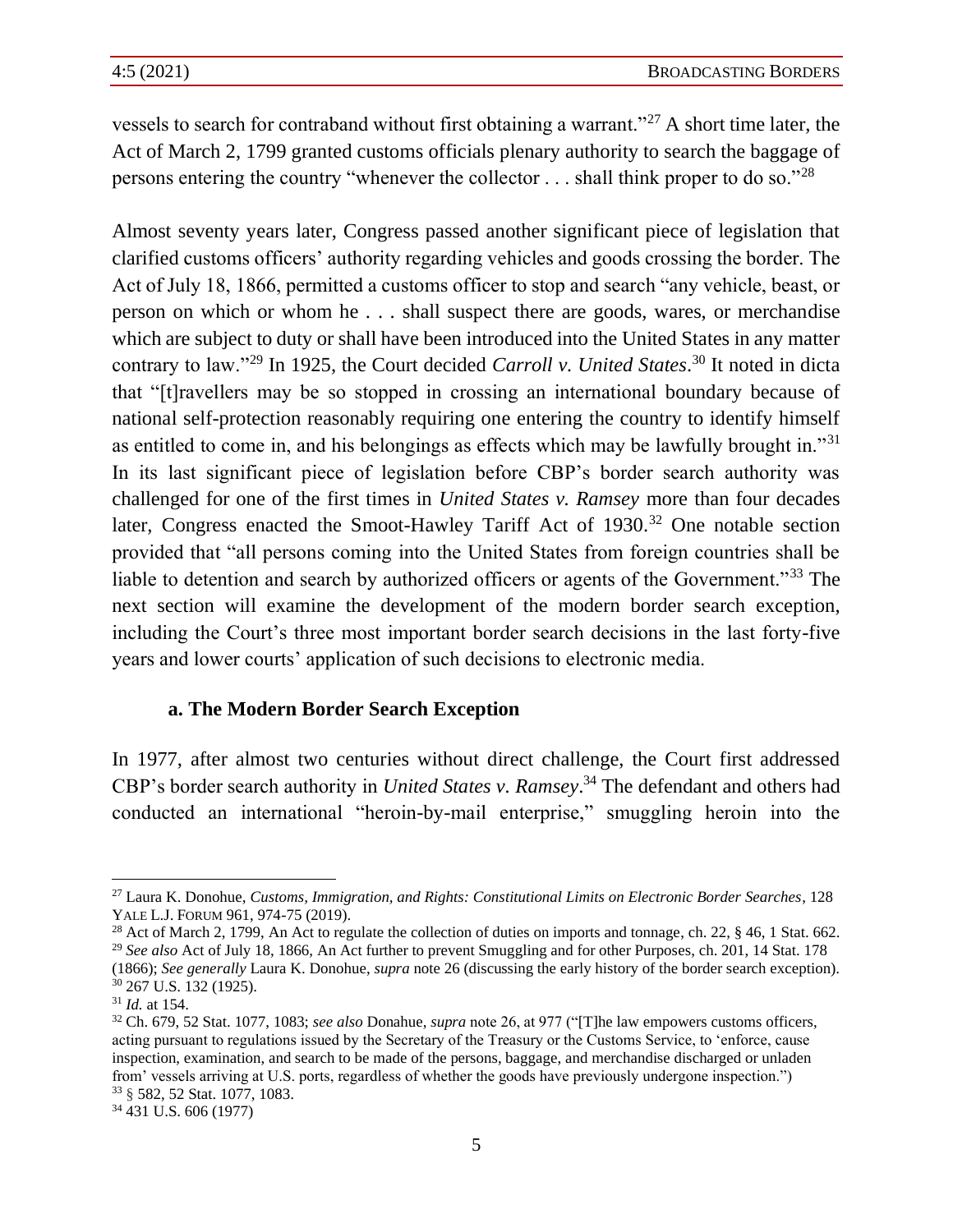Washington, D.C. area from Thailand using letter-sized envelopes.<sup>35</sup> A customs officer, inspecting international air mail from Thailand, spotted eight bulky envelopes.<sup>36</sup> Given that Thailand was a known source for narcotics, that one of the letters felt as though it contained something other than correspondence, and that one of the letters weighed three to six times the weight of a normal airmail letter, the customs officer suspected that the envelopes might contain merchandise or contraband rather than correspondence and opened the heavy letter.<sup>37</sup> Inside was a plastic bag containing a white powdered substance that he tested and determined to be heroin.<sup>38</sup>

The Court found that the Act of July 18, 1866, authorized The Court found that the Act of July 18, 1866 authorized the search and that it was otherwise permissible under the Fourth Amendment.<sup>39</sup> With respect to the latter, Justice Rehnquist reasoned, "[t]hat searches made at the border, pursuant to the long-standing right of the sovereign to protect itself by stopping and examining persons and property crossing into this country, are reasonable simply by virtue of the fact that they occur at the border, should, by now, require no extended demonstration."<sup>40</sup> Thus, because the officer conducted the search at the functional equivalent of the border,  $41$  it was reasonable.  $42$  Justice Rehnquist declined to determine "whether, and under what circumstances, a border search might be deemed 'unreasonable' because of the particularly offensive manner in which it is carried out."<sup>43</sup> The sole

<sup>35</sup> *Id.* at 608.

<sup>36</sup> *Id.* at 609.

<sup>37</sup> *Id.*

<sup>38</sup> *Id.* at 610.

<sup>39</sup> *Id.* at 615, 624-25.

<sup>40</sup> *Id.* at 616 (emphasis added); *see also* Nat. Treasury Empl. Union v. Von Raab, 489 U.S. 656, 670 (1989) (quoting Carroll v. United States, 267 U.S. 132, 154 (1925)) ("We have long held that travelers seeking to enter the country may be stopped and required to submit to a routine search without probable cause, or even founded suspicion, 'because of national self-protection reasonably requiring one entering the country to identify himself as entitled to come in, and his belongings as effects which may be lawfully brought in.'"). Note that Justice Rehnquist found that there was no legally significant difference between envelopes mailed and envelopes carried across the border. *Ramsey*, 431 U.S. at 620 ("The critical fact is that the envelopes cross the border and enter this country, not that that are brought in by one mode of transportation rather than another. It is their entry into this country from without it that makes a resulting search 'reasonable.'").

<sup>41</sup> *Compare* Almeida-Sanchez v. United States, 413 U.S. 266, 273 (1973) (noting that domestic airports receiving nonstop flights from other countries and established stations near the border are examples of a "functional equivalent" of the border (FEB)) *and Ramsey*, 431 U.S. at 609 n.2 (a New York City post office that receives international mail is a FEB) *with Almeida-Sanchez*, 413 U.S. at 273 (holding that a search by a roving patrol of the U.S. Border Patrol on a highway that is at all points at least twenty miles north of the Mexican border was not a border search) *and* Torres v. Com. of Puerto Rico, 442 U.S. 465, 472 (1979) (finding that luggage searches of persons arriving in Puerto Rico from the United States do not constitute border searches).

<sup>42</sup> *Ramsey*, 431 U.S. at 620.

<sup>43</sup> *Id.* at 618 n.13.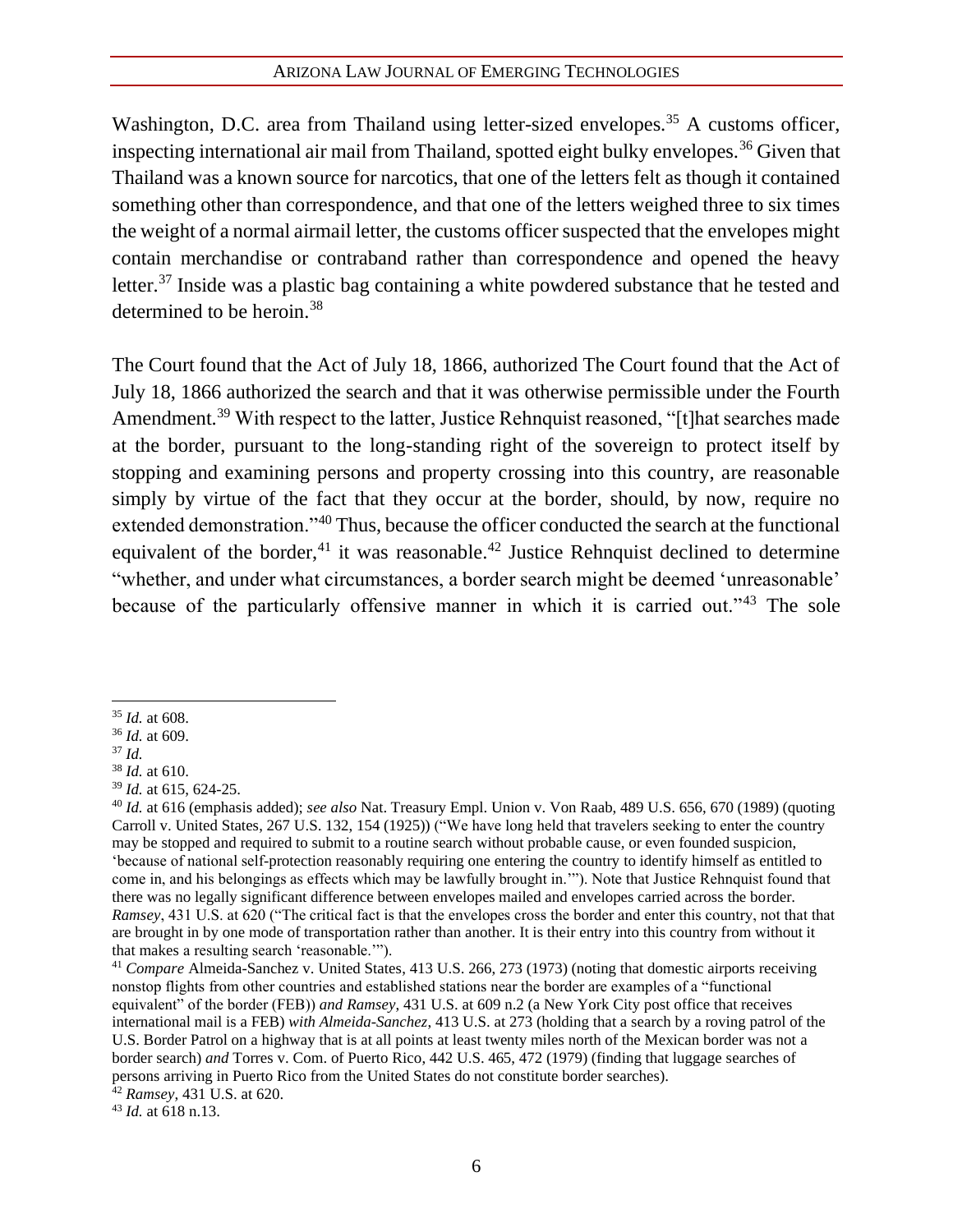dissenting opinion merely disagreed that the Act of July 18, 1866, authorized the search, not finding any fault with Justice Rehnquist's Fourth Amendment analysis.<sup>44</sup>

#### *i***. "***Routine" versus "Nonroutine" Border Searches*

In *United States v. Montoya de Hernandez*,<sup>45</sup> the Court began to define the contours of reasonable border searches, finding that routine searches do not require individualized suspicion, but that nonroutine searches do. $46$  In this case, customs inspector Talamantes detained the defendant after arriving in Los Angeles on a direct flight from Bogota, Colombia—a source city for controlled substances—when he noticed from her passport that she had made eight recent trips to either Miami or Los Angeles.<sup>47</sup> The defendant also possessed \$5,000 in cash, mostly in \$50 bills, and her stated purpose for travelling to the United States was unconvincing, as even Justice Rehnquist's rendition of the facts implied.<sup>48</sup>

At this point, Talamantes, who had apprehended dozens of alimentary smugglers arriving on the same flight as the defendant, suspected that she was smuggling narcotics in her alimentary canal and requested a female customs inspector to take the defendant to a private area and conduct a pat-down and strip search.<sup>49</sup> During the search, the female inspector felt what she thought was a girdle and noticed that the defendant was wearing two pairs of elastic underpants with a paper towel lining the crotch area.<sup>50</sup> Later, after about twenty hours in detention, a physician conducted a rectal examination of the defendant pursuant to a court order, removing a balloon with cocaine in it.<sup>51</sup>

The Court, represented again by Justice Rehnquist, found that the search of the defendant's alimentary canal was reasonable under the Fourth Amendment.<sup>52</sup> Justice Rehnquist began, "[s]ince the founding of our Republic, Congress has granted the Executive plenary

<sup>&</sup>lt;sup>44</sup> *Id.* at 626 (Stevens, J., dissenting).

<sup>45</sup> 473 U.S. 531 (1985).

<sup>46</sup> *Id.* at 541.

<sup>47</sup> *Id.* at 533.

<sup>48</sup> *Id.* at 533-34; *see also id*. ("Talamantes and another inspector asked respondent general questions concerning herself and the purpose of her trip. Respondent revealed that she spoke no English and had no family or friends in the United States. She explained in Spanish that she had come to the United States to purchase goods for her husband's store in Bogota . . . . She indicated to the inspectors that she had no appointments with merchandise vendors, but planned to ride around Los Angeles in taxicabs visiting retail stores such as J.C. Penney and K-Mart in order to buy goods for her husband's store with the \$5,000.") <sup>49</sup> *Id.* at 534.

<sup>50</sup> *Id.*

<sup>51</sup> *Id.* at 535; *id.* at 546 (Brennan, J., dissenting).

<sup>52</sup> *Id.* at 544.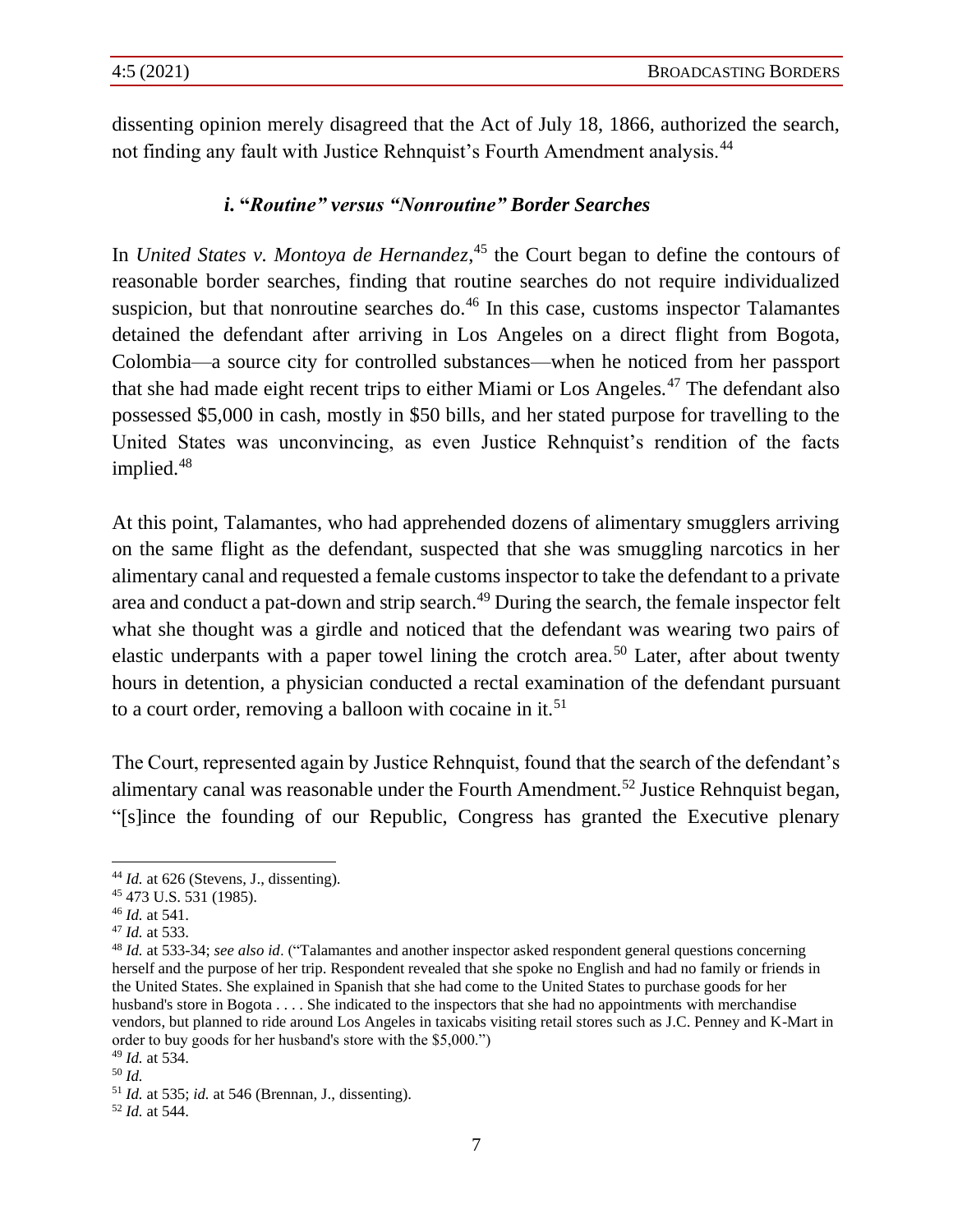authority to conduct routine searches and seizures at the border, without probable cause or a warrant, in order to regulate the collection of duties and to prevent the introduction of contraband into this country."<sup>53</sup> Citing *Ramsey*, he further noted that routine searches of the persons and effects of entrants do not require individualized suspicion.<sup>54</sup> However, Justice Rehnquist ultimately, and narrowly, held that alimentary canal searches require reasonable suspicion after balancing the defendant's heightened privacy interests—due to the invasion of her person—with the Government's heightened interest in preventing smuggling, travelers' reduced expectation of privacy at the border, and the great difficulty of detecting alimentary smuggling.<sup>55</sup> Further, although he declined to rule on the required level of suspicion for "nonroutine border searches such as strip, body cavity, or involuntary x-ray searches," Justice Rehnquist's primary holding implied that alimentary canal searches are nonroutine and that nonroutine searches require at least reasonable suspicion.<sup>56</sup> Regardless, Justice Rehnquist found that the above facts "clearly supported a reasonable suspicion that [the defendant] was an alimentary smuggler."<sup>57</sup>

In the Court's most recent decision on CBP's border search authority, *United States v.*  Flores-Montano,<sup>58</sup> it held that a gas tank search does not require individualized suspicion.<sup>59</sup> The defendant attempted to enter the United States at a southern California port of entry.<sup>60</sup> During a second inspection of the defendant's vehicle, a customs inspector inspected the gas tank by tapping it and noted that it sounded solid.<sup>61</sup> The inspector then requested a mechanic to remove the tank, after which the inspector dissembled it and discovered thirtyseven kilograms of marijuana bricks inside.<sup>62</sup> Now-Chief Justice Rehnquist found that the gas tank search was reasonable under the Fourth Amendment.<sup>63</sup> Before reversing the decision of the Court of Appeals for the Ninth Circuit yet again, he admonished the lower court, "the reasons that might support a requirement of some level of suspicion in the case of highly intrusive searches of the person . . . simply do not carry over to vehicles."<sup>64</sup> Chief Justice Rehnquist elaborated, "[t]he Government's interest in preventing the entry of

<sup>53</sup> *Id.* at 537 (emphasis added).

<sup>54</sup> *Id.* at 538.

<sup>55</sup> *Id.* at 538-41.

<sup>56</sup> *Id.* at 541, n.4. Note that all the searches listed are of one's person. *See also id.* at 551 (Brennan, J., dissenting) (describing body-cavity searches, x-ray searches, and stomach-pumping as highly intrusive).

<sup>57</sup> *Id.* at 542.

<sup>58</sup> 541 U.S. 149 (2004).

<sup>59</sup> *Id.* at 149-150.

<sup>60</sup> *Id.*

<sup>61</sup> *Id.* at 151.

<sup>62</sup> *Id.*

<sup>63</sup> *Id.* at 155.

<sup>&</sup>lt;sup>64</sup> *Id.* at 152 (emphasis added).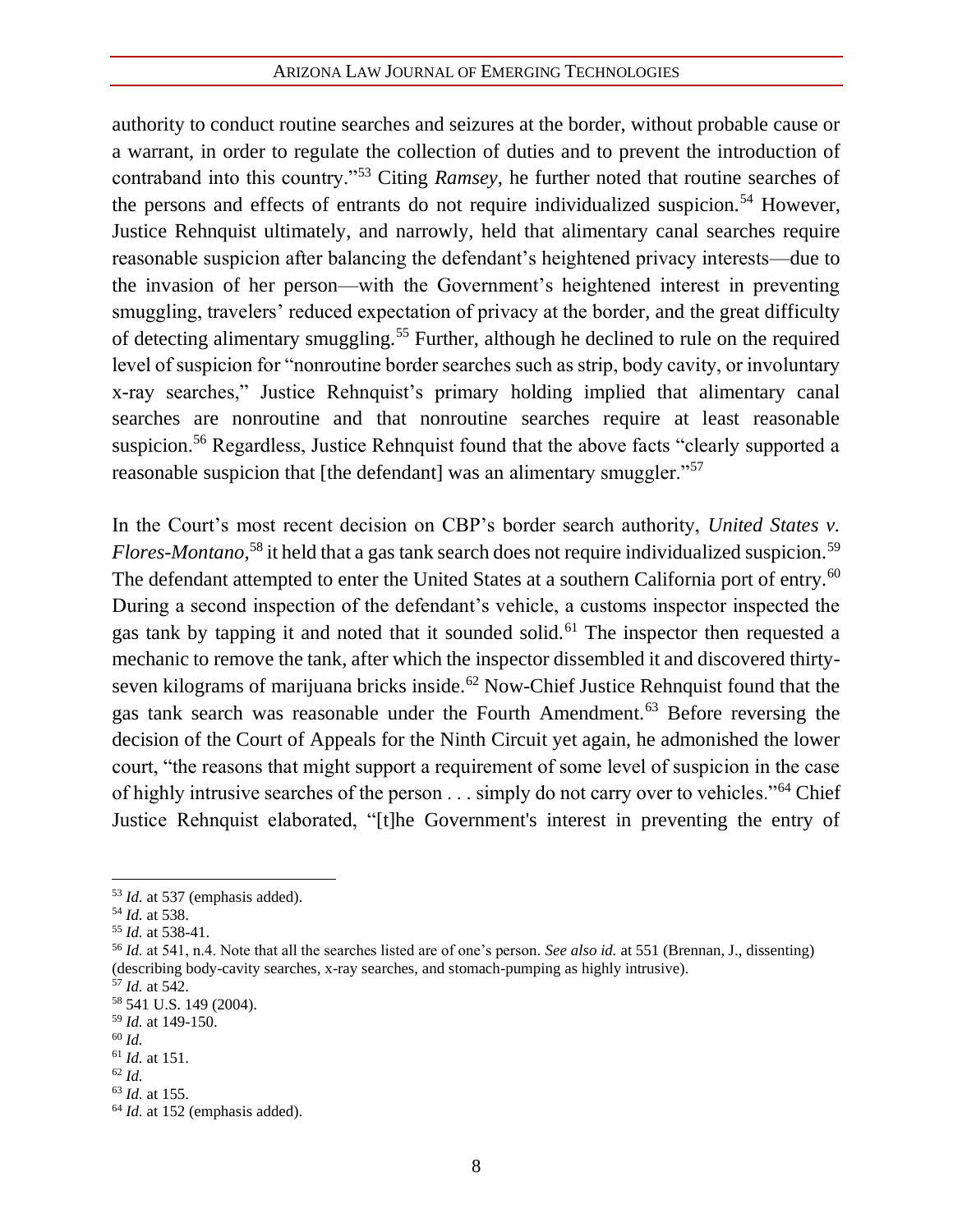unwanted persons and effects is at its zenith at the international border."<sup>65</sup> In other words, the Government has a "paramount interest in protecting[] its territorial integrity" that sharply contrasts with a traveler's reduced expectations of privacy at the border.<sup>66</sup> Although he conceded that "some searches of property are so destructive as to require a different result," Chief Justice Rehnquist held that "this [search] was not one of them."<sup>67</sup> Notably, in this case, no justice dissented. $68$ 

#### *ii. Privacy Interests Regarding Searches of One's Person*

Searches of one's person vis-à-vis searches of property implicate disparate magnitudes of privacy interests, as implied in *Montoya de Hernandez*'s identification of only personal searches as nonroutine and explicitly discussed in *Flores-Montano* with respect to people and vehicles.<sup>69</sup> Border search jurisprudence contains a distinction between searches of property and searches of persons that parallels the one found in the broader Fourth Amendment case law.<sup>70</sup>

In *Terry v. Ohio*, regarding police pat-downs for weapons, the Court noted that "[e]ven a limited search of the outer clothing . . . constitutes a severe, though brief, intrusion upon cherished personal security."<sup>71</sup> Further, it stated in *Missouri v. McNeely*, a DWI case involving a warrantless blood test, that "an invasion of bodily integrity implicates an individual's 'most personal and deep-rooted expectations of privacy."<sup>72</sup> *Schmerber v. California* came down the opposite way of *McNeely*, and the Court found the warrantless blood test was reasonable under the Fourth Amendment based on the particular facts of the case.<sup>73</sup> In other cases, the Court proscribed compelled surgical removal of a bullet from the

<sup>65</sup> *Id.* (emphasis added).

<sup>66</sup> *Id.* at 153.

<sup>67</sup> *Id.* at 155-156.

<sup>&</sup>lt;sup>68</sup> Further, Justice Breyer's three-sentence concurring opinion merely noted that CBP's recordkeeping with respect to its border searches should minimize concerns that the agency will conduct gas tank searches in an abusive manner.

<sup>69</sup> *Id.* at 152; *see Montoya de Hernandez*, 473 U.S. at 541 n.4 (1985); *id.* at 542.

<sup>70</sup> *E.g., Flores-Montano*, 541 U.S. at 152.

<sup>71</sup> *See also* Cupp v. Murphy, 412 U.S. 291, 295 (1973) (describing the taking of a suspect's fingernail scrapings as a "severe, though brief, intrusion upon cherished personal security").

<sup>72</sup> 569 U.S. 141, 148. (citing Winston v. Lee, 470 U.S. 753, 760 (1985)).

<sup>73</sup> 384 U.S. 757, 722 (1966); *cf. id.* ("It bears repeating, however, that we reach this judgment only on the facts of the present record. The integrity of an individual's person is a cherished value of our society. That we today hold that the Constitution does not forbid the States minor intrusions into an individual's body under stringently limited conditions in no way indicates that it permits more substantial intrusions, or intrusions under other conditions.")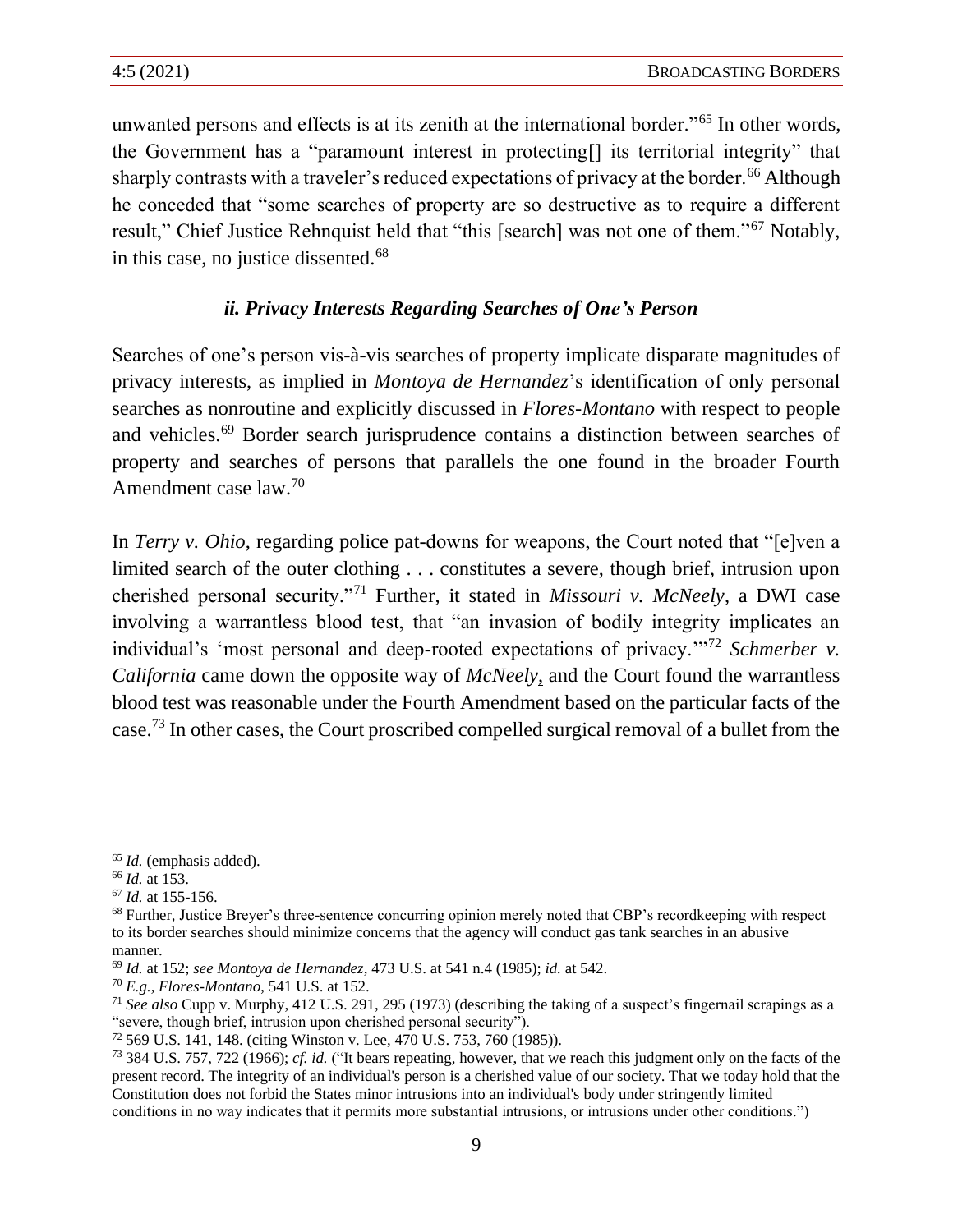defendant for evidentiary purposes<sup>74</sup> and forced stomach pumping.<sup>75</sup> At least three circuits have constructed or positively cited tests for determining whether a border search is routine based primarily on physical factors such as use of force and exposure of intimate body parts.<sup>76</sup>

### *iii. Searches of Electronic Media*

Before addressing jurisprudence regarding searches of electronic media at the border, one must examine case law ruling on such searches in the interior since the Court has ruled on the latter and not the former. Further, decisions like *Riley v. California*<sup>77</sup> and *Carpenter v. United States*<sup>78</sup> have—perhaps inadvertently—signaled to many lower courts that all electronic searches, whether at the border or not, trigger heightened privacy concerns. In *Riley*, the Court held that searches of cellphones incident to a lawful arrest require a warrant.<sup>79</sup> Normally, under *Chimel v. California*, ensuring officer safety and preventing the destruction of evidence justify a warrantless search incident to arrest.<sup>80</sup> However, Chief Justice Roberts reasoned that neither of these rationales apply to cellphones seized after an arrest of a cellphone's owner has taken place.<sup>81</sup>

First, Chief Justice Roberts noted that data poses no threat to officer safety.<sup>82</sup> Second, he characterized the Government's chief concerns with respect to the destruction of evidence—remote wiping and encryption—as insufficient justifications to dispense with the warrant requirement.<sup>83</sup> More specifically, he wrote that officers could simply turn the phone off or remove its battery to prevent remote wiping or, if they are concerned about

<sup>74</sup> *See* Winston v. Lee*,* 470 U.S. 753, 759 (1985) ("A compelled surgical intrusion into an individual's body for evidence, however, implicates expectations of privacy and security of such magnitude that the intrusion may be 'unreasonable' even if likely to produce evidence of a crime.").

<sup>75</sup> *See* Rochin v. California, 342 U.S. 165, 173 (1952) ("It would be a stultification of the responsibility which the course of constitutional history has cast upon this Court to hold that in order to convict a man the police cannot extract by force what is in his mind but can extract what is in his stomach.").

<sup>76</sup> *See* United States v. Kelly, 302 F.3d 291, 295 n.3 (5th Cir. 2002) (echoing *Montoya de Hernandez*'s identification of only physical searches as nonroutine and citing United States v. Vega-Barvo*,* 729 F.2d 1341, 1346 (11th Cir. 1984) (identifying three factors, including: (1) "physical contact between the searcher and the person searched"; (2) "exposure of intimate body parts"; and (3) "use of force") and United States v. Braks*,* 842 F.2d 509, 511-12 (1st Cir.1988) (describing six factors including: (1) whether the search requires exposure of intimate body parts or removal of clothing; (2) physical contact between the searcher and the suspect; (3) use of force; (4) whether the suspect is subjected to pain or danger; (5) the overall manner in which the search is conducted; and (6) whether reasonable expectations of privacy are abrogated by the search)).

<sup>77</sup> 573 U.S. 373 (2014).

<sup>78</sup> 138 S. Ct. 2206 (2018).

<sup>79</sup> *Riley*, 573 U.S. at 386.

<sup>80</sup> 395 U.S. 752, 763 (1969).

<sup>81</sup> *Riley*, 573 U.S. at 387-91.

<sup>82</sup> *Id.* at 387.

<sup>83</sup> *Id.* at 388-91.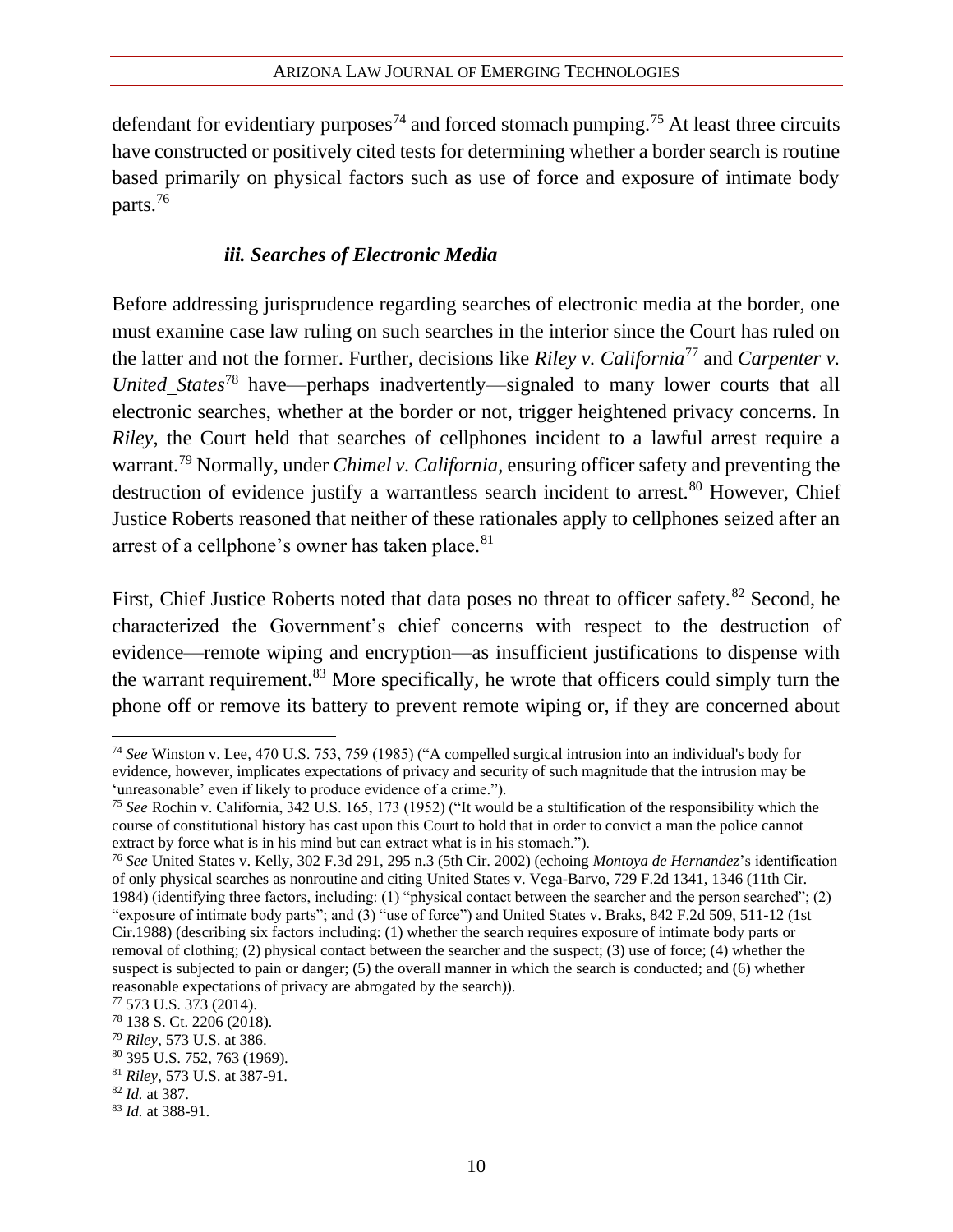encryption, leave the phone powered on and place it in a aluminum foil sandwich bag.<sup>84</sup> Chief Justice Roberts next discussed the heightened privacy concerns that cellphone searches implicate due to the volume and variety of information they can hold and what such information can reveal about the cellphone owner.<sup>85</sup> He also argued that, not only do cell phones contain in digital form many sensitive records previously found in the home, they also contain information never found in a home in any form.<sup>86</sup>

In *Carpenter*, the Court found that the Government conducts a search when it accesses historical cellphone records that provide a comprehensive chronicle of the user's past movements, otherwise known as cell-site location information (CSLI).<sup>87</sup> Writing again for the majority, Chief Justice Roberts reasoned that the defendant had a reasonable expectation that law enforcement agents would not and could not secretly monitor and catalogue his every movement over a long period of time and that the Government invaded this expectation of privacy when it obtained court orders to acquire the defendant's CLSI from his telecommunication providers.<sup>88</sup> Thus, he maintained, the Government will need a warrant in the future to access CSLI, unless an exception—such as exigent circumstances—applies.<sup>89</sup>

However, *Carpenter* need not be read as a prohibition on the warrantless access of all data stored on electronic devices. Many lower courts have already held as much.<sup>90</sup> Further, in a

<sup>&</sup>lt;sup>84</sup> *Id.* at 390. Chief Justice Roberts also noted that, if the police were confronted with a "now or never" situation, such an imminent remote-wipe attempt, they may be able to rely on exigent circumstances to search the phone immediately without a warrant. *Id.* at 391.

<sup>85</sup> *See id.* at 393-97.

<sup>86</sup> *See id.* at 396-97. *But cf*. Ric Simmons, *Why 2007 is Not Like 1984: A Broader Perspective on Technology's Effect on Privacy and Fourth Amendment Jurisprudence*, 97 J. CRIM. L. & CRIMONOLOGY 531, 534 (2007). ("Just as George Orwell misunderstood the implication of new technologies by focusing only on their use by government agents, Fourth Amendment scholars all but ignore the ways in which technology has enabled average citizens and criminals to keep their activities hidden from law enforcement."). *Compare id.* at 540 ("[O]ne of the primary effects of technology on society over the past two hundred years has been to increase the amount of privacy in our everyday lives. Individuals—including criminals—can now conduct many more activities secretly, particularly activities which involve communicating, storing, or processing information.") *with* United States v. Jones, 565 U.S. 400, 406 (2012) (emphasis added) (internal quotation marks omitted) ("At bottom, we must assur[e] preservation of that degree of privacy against government that existed when the Fourth Amendment was adopted.").

<sup>87</sup> *See* 138 S. Ct. 2206, 2217 (2018).

<sup>88</sup> *See id.*

<sup>&</sup>lt;sup>89</sup> *Id.* at 2222 ("[C]ase-specific exceptions may support a warrantless search of an individual's cell-site records under certain circumstances.").

<sup>90</sup> *See* United States v. VanDyck, 776 Fed. App'x 495, 496 (9th Cir. 2019) (declining to extend *Carpenter* to IP addresses); *see also* United States v. Hood, 920 F.3d 87 (1st Cir. 2019) (same); *see also* United States v. Wellbeloved-Stone, 777 Fed. App'x 605, 607 (4th Cir. 2019) (same, plus subscriber information); United States v. Adkinson, 916 F.3d 605 (7th Cir. 2019) (holding that *Carpenter* "did not invalidate warrantless tower dumps (which identified phones near one location (the victim stores) at one time (during the robberies))"); *cf.* United States v. Saemisch, 371 F. Supp. 3d 37, 42 (D. Mass. 2019) ("*Carpenter* does not provide an answer to the question whether the brief collection of real-time (as distinguished from historical) CSLI for an individual already subject to an arrest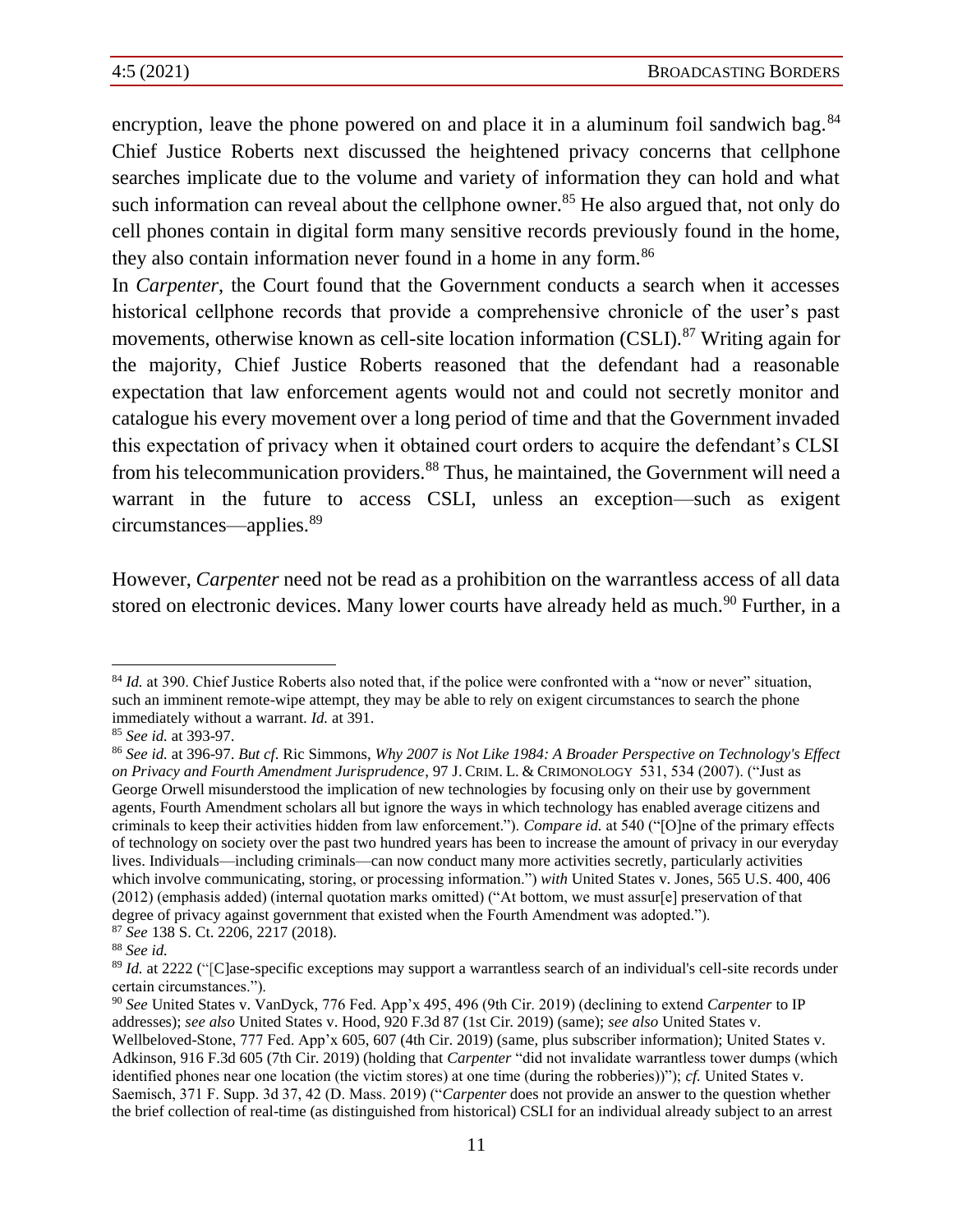March 2019 decision situated more squarely within the border search context, the Seventh Circuit noted that "[a]lthough both [*Riley* and *Carpenter*] support [the defendant]'s general argument that the Supreme Court has recently granted heightened protection to cell phone data, neither case addresses searches at the border where the government's interests are at their zenith, and neither case addresses data stored on other electronic devices such as portable hard drives and laptops."<sup>91</sup>

#### *iv. Searches of Electronic Media at the Border*

In 2017, CBP officers conducted approximately 30,200 searches of electronic devices at the border, roughly four times more than those conducted in  $2015.^{92}$  However, despite the notoriety and litigation surrounding such searches, they only impacted 0.007 percent of the 397 million international travelers processed by CBP officers in  $2017<sup>93</sup>$  Although officers usually have at least reasonable suspicion for more extensive searches,  $94$  they also conduct a certain percentage of random searches of persons who appear entirely innocent for deterrence purposes.<sup>95</sup> Digital contraband can include child sexual abuse imagery, nuclear weapons designs, counterfeit currencies, classified information, classified information that requires an export license, stolen intellectual property, and more.<sup>96</sup>

warrant implicates the Fourth Amendment."). *But cf*. Daniel de Zayas, Carpenter v. United States *and the Emerging Expectation of Privacy*

*in Data Comprehensiveness Applied to Browsing History*, 68 AM. U. L. REV. 2209, 2245 (2019) (arguing that *Carpenter* applies to browsing history).

<sup>91</sup> United States v. Wanjiku, 919 F.3d 472, 484 (7th Cir. 2019).

<sup>92</sup> *See* CBP Releases Updated Border Search of Electronic Device Directive and FY17 Statistics, U.S. CUSTOMS & BORDER PROTECTION, [https://www.cbp.gov/newsroom/national-media-release/cbp-releases-updated-border](https://www.cbp.gov/newsroom/national-media-release/cbp-releases-updated-border-search-electronic-device-directive-and)[search-electronic-device-directive-and](https://www.cbp.gov/newsroom/national-media-release/cbp-releases-updated-border-search-electronic-device-directive-and) (last visited Nov. 2, 2019).

<sup>&</sup>lt;sup>93</sup> See id. Given the massive volume of travelers that CBP processes annually, officers are unlikely to have the time, nor the inclination, to thoroughly examine "the jokes at which [travelers] have laughed" during an electronic search, contrary to what some commentators have suggested. Donohue, *supra* note 26, at 966.

<sup>94</sup> *See* United States v. Saboonchi, 990 F. Supp. 2d 536, 570 (D. Md. 2014).

<sup>95</sup> *See* United States v. Cotterman, 709 F.3d 952, 979 (9th Cir. 2013) (Callahan, J., dissenting in part).

<sup>96</sup> Donohue, *supra* note 26, at 1009 (citing 19 U.S.C. § 1583(a)(1), (2) (2018) (warrantless searches of international mail for obscenity and child sexual abuse imagery); 6 U.S.C.  $\S 211(c)(2)$  (2018) (requiring CBP to ensure "the interdiction of persons and goods illegally entering or existing the United States"); *id.* § 211(c)(5) (requiring CBP to "detect, respond to, and interdict terrorists . . . and other persons who may undermine the security of the United States"); *id.* § 211(c)(6) (requiring CBP to "safeguard the borders of the United States to protect against the entry of dangerous goods"); *see also* 18 U.S.C. § 2252(a)(1) (2018) (prohibiting the knowing international transportation or shipment of child sexual abuse imagery); *id.* § 2252(a)(2) (prohibiting receipt or distribution of child sexual abuse imagery); *id.* § 2252(4) (outlawing possession of child sexual abuse imagery); 19 U.S.C. § 1583(c)(1)(A) (providing for the examination of outbound mail); 31 U.S.C. § 5316 (2018) (requiring the reporting of the export and import of certain monetary instruments)); Gilmore, *supra* note [19](#page-5-0) at 787 ("As the rest of the world has turned to laptops and wireless communication devices for the storage of personal information, it appears terrorists have as well. During the investigation of the 1993 World Trade Center bombing in N.Y., officials found detailed plans to destroy U.S. bound airliners in encrypted files on the suicide bomber's laptop.").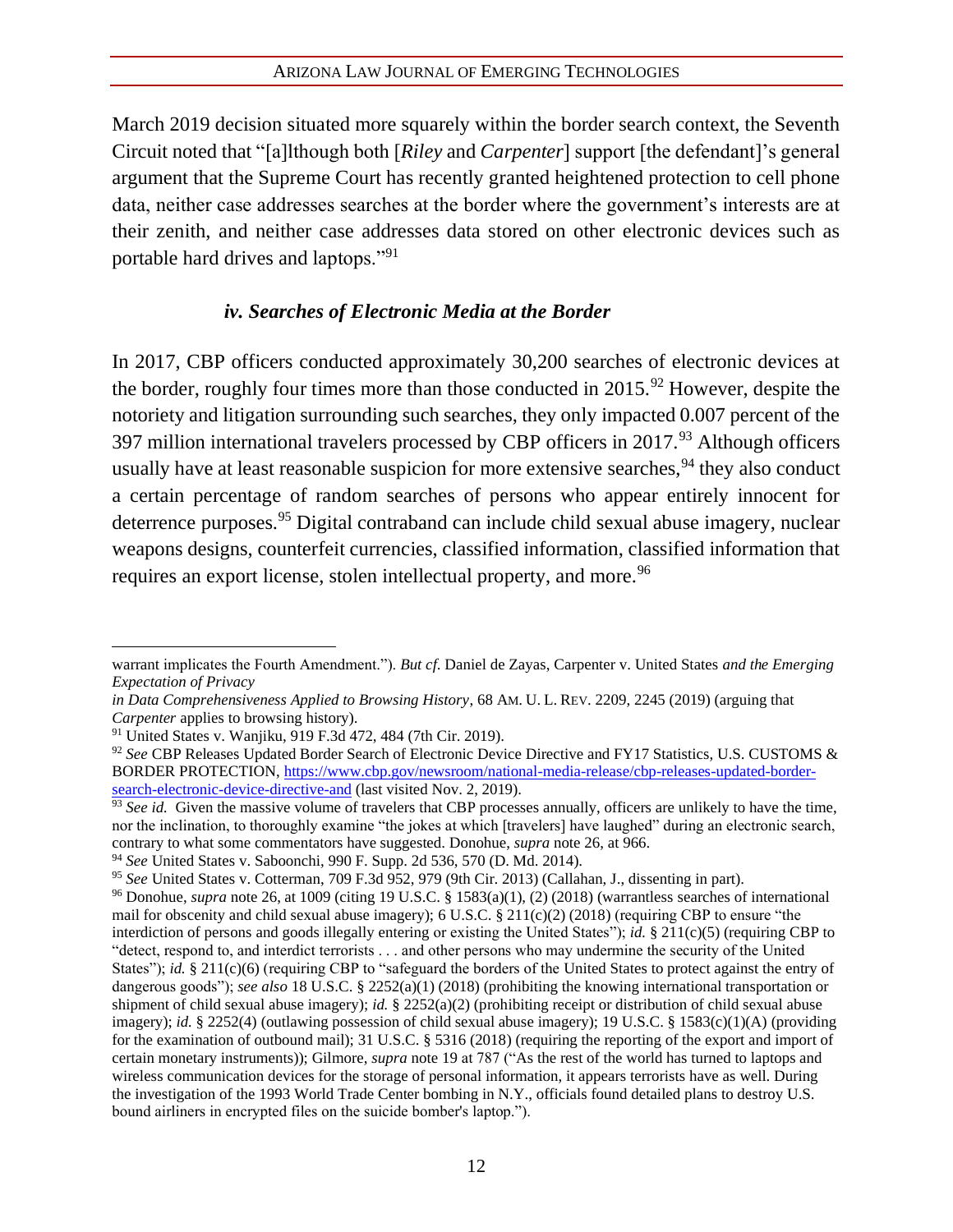Child sexual abuse imagery, in particular, is a massive problem.<sup>97</sup> CBP inspectors search for such contraband either manually, forensically, or both. Manual, or "basic," searches are "examinations of an electronic device that do not entail the use of external equipment or software."<sup>98</sup> Forensic, or "advanced," searches "involve the connection of external equipment to a device...in order to review, copy, or analyze its contents."<sup>99</sup>

Since the Court has not yet ruled on the level of suspicion required for electronic border searches, whether manual or forensic, this Comment must undertake a brief survey of relevant lower court decisions to understand the debate surrounding this issue. A plurality of circuits have held that reasonable suspicion is not required for forensic electronic border searches or have issued opinions that are consistent with *United States v. Touset*, the Eleventh Circuit's 2018 circuit-splitting decision that defied the Ninth Circuit's reasonable-suspicion requirement.<sup>100</sup> Further, four circuits—the Fifth,<sup>101</sup> Sixth, Tenth, and D.C. Circuit<sup>102</sup>—have not directly or materially ruled on this issue. That leaves the Ninth<sup>103</sup> and Fourth<sup> $104$ </sup> Circuits, which have clearly required reasonable suspicion for forensic

<sup>97</sup> *See A Criminal Underworld of Child Abuse*, The Daily (Feb. 19, 2020),

<https://www.nytimes.com/2020/02/19/podcasts/the-daily/child-sex-abuse.html> (emphasis added) (describing child sexual abuse imagery as reaching epidemic proportions ten years ago when only 600,000 images and videos were reported to the National Center for Missing and Exploited Children annually, and noting that, in 2019, there were *70 million* reports of child sexual abuse imagery and that this problem may only get worse as the one platform that vigorously polices itself, Facebook, transitions away from automatic scanning of images and videos transmitted via its messenger service to ameliorate user privacy concerns). An interesting question that these podcast episodes raise is whether the privacy of the people who transmit these images can coexist with the privacy of the abused children who appear in them. *Id.* In other words, does shielding the transmission of these images completely deny privacy to the exploited subjects of such images?

<sup>98</sup> *See* United States v. Kolsuz, 890 F.3d 133, 146 n.6 (4th Cir. 2018).

<sup>99</sup> *See id.*

<sup>100</sup> *See e.g.*, United States v. Touset, 890 F.3d 1227, 1233 (11th Cir. 2018); United States v. Jenkins, No. 5:11-CR-0602 (GTS), 2013 WL 12204395 (N.D.N.Y. Dec. 12, 2013) (finding that forensic electronic border searches are routine, so long as they are not destructive of the device or carried out in a particularly offensive manner); United States v. Feiten, No. 15-20631, 2016 WL 894452 (E.D. Mich. Mar. 9, 2016); United States v. Wanjiku, 919 F.3d 472, 484 (7th Cir. 2019); *cf.* United States v. Linarez-Delgado, 259 Fed. App'x. 506 (3d Cir. 2007) (holding that camcorders, as well as other electronic devices, may be searched without reasonable suspicion).

<sup>101</sup> *See* United States v. Molina-Isidoro, 267 F. Supp. 3d 900 (W.D. Tex. 2016), aff'd, 884 F.3d 287 (5th Cir. 2018) (resolving case on good faith exception). *But cf. Molina-Isidoro*, 267 F. Supp. 3d at 908 (declining to extend *Riley* to searches of cell phones at the border); *see Molina-Isidoro*, 884 F.3d at 292 (concluding that government agents may reasonably view *Riley* as not overriding case law that allows warrantless border searches of cellphones).

<sup>102</sup> *See e.g.,* United States v. Hassanshahi, 75 F. Supp. 3d 101 (D.D.C. 2014) (declining to decide the required level of suspicion); *see also* United States v. Kim, 103 F. Supp. 3d 32 (D.D.C. 2015) (same).

<sup>103</sup> *See* United States v. Cano, 934 F.3d 1002, 1007 (9th Cir. 2019); *see also* United States v. Cotterman, 709 F.3d 952, 957 (9th Cir. 2013).

<sup>104</sup> *See* United States v. Aigbekaen, 943 F.3d 713, 720 (4th Cir. 2019); *cf. see* United States v. Kolsuz, 890 F.3d 133, 137 (4th Cir. 2018) (resolving the case on the good faith exception in favor of the Government, but doing so because the CBP officers' search was based on a reasonable suspicion that the electronic device in question contained contraband).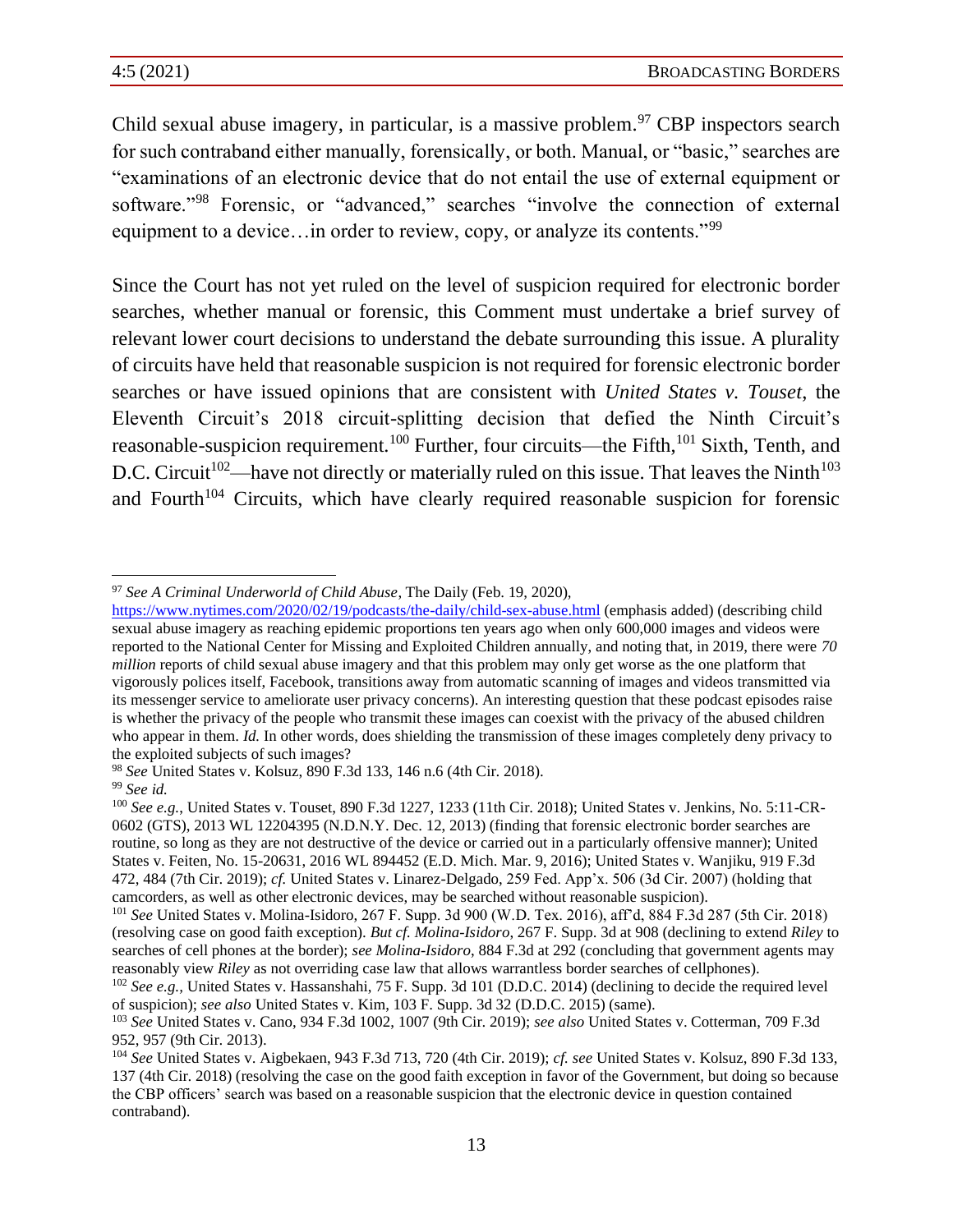electronic border searches, and the First<sup>105</sup> Circuit, which appears to be moving in the same direction. Notably, the Supreme Court has repeatedly reversed Ninth Circuit border search decisions.<sup>106</sup>

In *Touset*, as noted above, the Eleventh Circuit held that "no suspicion is necessary to search electronic devices at the border."<sup>107</sup> In this case, Xoom, a company that transmits money, notified Yahoo that it suspected that several of its email account holders were involved with child sexual abuse imagery based on a pattern of frequent low-money transfers to an individual in source countries for sex tourism and child sexual abuse imagery.<sup>108</sup> Yahoo then conducted its own investigation and found a file with child sexual abuse imagery in the account for the email address iloveyousomuch0820@yahoo.com, which listed a phone number in the Philippines.<sup>109</sup> After Yahoo contacted the National Center for Missing and Exploited Children, the Center contacted the Cyber Crime Center of the Department of Homeland Security (DHS).<sup>110</sup> DHS eventually discovered a Western Union account associated with the above email address that engaged in low-money transfers that listed the defendant's name and a post office box in Marietta, Georgia.<sup>111</sup> When the defendant arrived on an international flight in Atlanta, CBP officers searched his luggage, which contained an iPhone, a camera, two laptops, two external hard drives, and two tablets.<sup>112</sup> A forensic search of the laptops and hard drives revealed child sexual abuse imagery.<sup>113</sup> The defendant was later arrested and indicted for knowingly receiving, transporting, and possessing a computer or computer-storage device containing child sexual abuse imagery.<sup>114</sup>

Judge William Pryor first noted that "[i]mport restrictions and searches of persons or packages at the national borders rest on different considerations and different rules of constitutional law from domestic regulations."<sup>115</sup> Next, he recounted that the Court has never required reasonable suspicion for a search of property at the border—only for "highly

<sup>105</sup> *See* Alasaad v. Nielsen, 419 F. Supp. 3d 142 (D. Mass. 2019). *But see* United States v. Molina-Gómez, 781 F.3d 13, 19 (1st Cir. 2015) (citing United States v. Braks, 842 F.2d 509, 512-13 (1st Cir. 1988) (finding that only highly intrusive searches of the person and destructive property searches are non-routine)).

<sup>106</sup> Samuel A. Townsend, Note, *Laptop Searches at the Border and* United States v. Cotterman, 94 B.U. L. REV.

<sup>1745, 1746 (2014) (</sup>providing *Montoya de Hernandez* and *Flores-Montano* as examples).

<sup>107</sup> United States v. Touset, 890 F.3d 1227, 1229 (11th Cir. 2018).

<sup>108</sup> See i*d.* at 1230.

<sup>109</sup> See i*d.*

<sup>110</sup> *See id.*

<sup>111</sup> *See id.*

<sup>112</sup> *See id.*

<sup>113</sup> *See id.*

<sup>114</sup> *See id.* at 1231.

<sup>115</sup> *Id.* at 1232 (quoting United States v. 12, 200-Ft. Reels of Super 8MM. Film, 413 U.S. 123, 125 (1973)).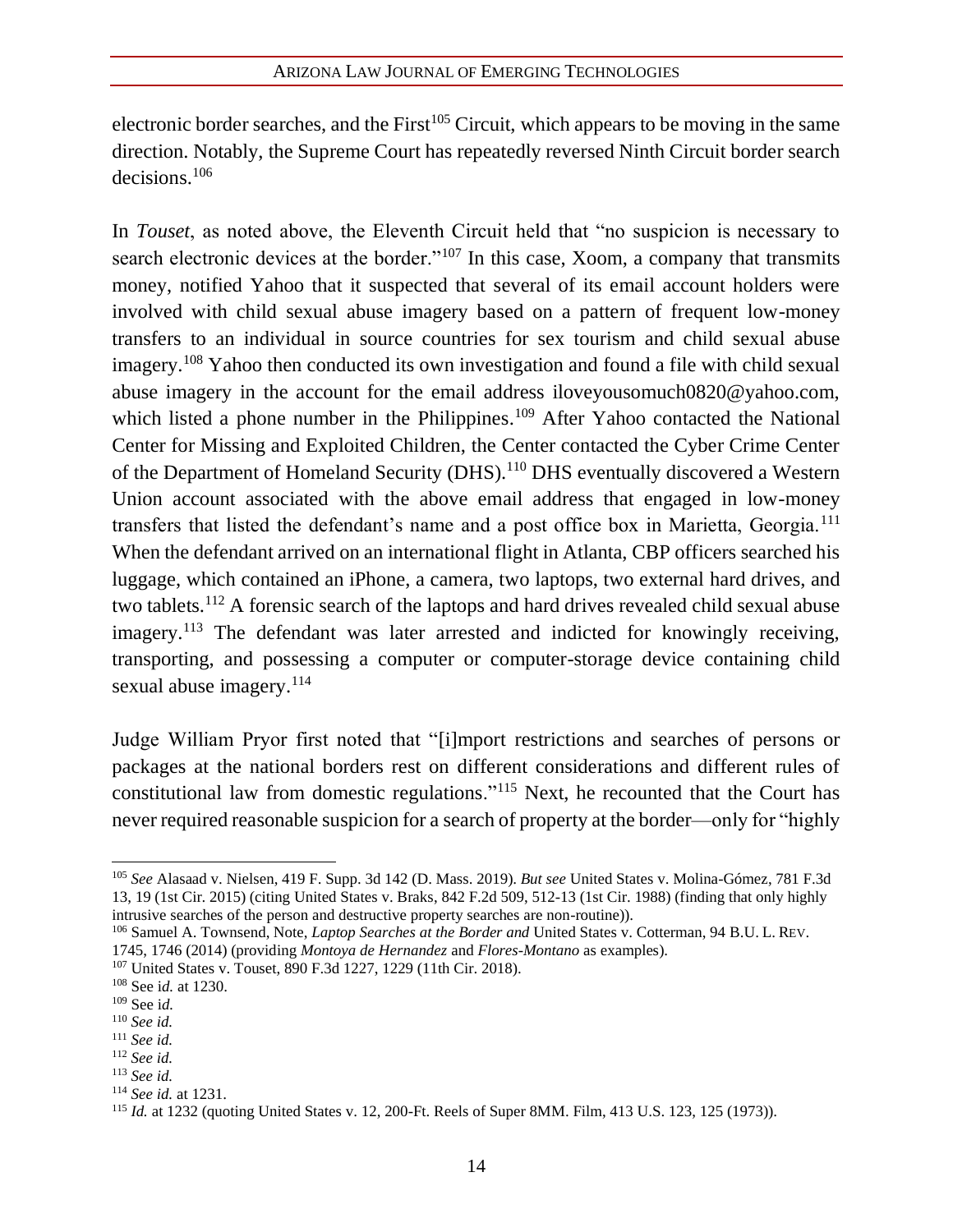intrusive searches of a person's body"<sup>116</sup>—nor has it distinguished between different types of property.<sup>117</sup> Rejecting the importation of *Riley*-esque principles into the border search context, Justice Pryor added that "electronic devices should not receive special treatment because so many people now own them or because they can store vast quantities of records or effects." <sup>118</sup> Rather, he contended, CBP officers bear the same responsibilities "regardless of advances in technology, and "[i]f anything, the advent of sophisticated technological means for concealing contraband only heightens the need of the government to search property at the border unencumbered by judicial second-guessing."<sup>119</sup> Further, he argued that the Fourth Amendment does not guarantee the right to travel without inconvenience, citing reduced privacy expectations at the border and now-routine TSA screening procedures, and that passengers can leave any property they do not want searched, but not their bodies, at home.<sup>120</sup>

Nonetheless, five years earlier, the Ninth Circuit mandated reasonable suspicion for forensic electronic border searches in *United States v. Cotterman*. <sup>121</sup> While attempting to enter the United States from Mexico, the defendant was referred to secondary inspection after the border agent discovered his prior conviction for seven counts relating to sexual conduct with minors.<sup>122</sup> Forensic examination of two laptops produced hundreds of images and videos of child sexual abuse.<sup>123</sup> Judge Margaret McKeown first noted that, had the search ended with the initial manual examination of the laptops, it would have been valid.<sup>124</sup> Thus, no circuit split exists with respect to the principle that manual or routine

<sup>116</sup> *See Touset*, 890 F.3d at 1234 ("Property and persons are different.").

<sup>117</sup> *See id.* at 1233; *cf.* Orin S. Kerr, *The Fourth Amendment in Cyberspace: Can Encryption Create a Reasonable Expectation of Privacy*, 33 CONN. L. REV. 503, 532 (2001) (predicting that judges will "avoid creating one Fourth Amendment for the physical world and another for cyberspace").

<sup>118</sup> *See Touset*, 890 F.3d at 1233; *see also id.* at 1234 (noting that, in *Riley*, the Court limited its holding to the search-incident-to-arrest exception); *id.* at 1235 (citations and quotation marks omitted) ("In *Riley*, the Supreme Court explained that the rationales that support the search-incident-to-arrest exception—namely the concerns of harm to officers and destruction of evidence—did not ha[ve] much force with respect to digital content on cell phones because digital data does not pose comparable risks. But digital child pornography poses the same exact risk of unlawful entry at the border as its physical counterpart.").

<sup>119</sup> *See id.*; *see also id.* ("[C]hild pornography offenses overwhelmingly involve the use of electronic devices for the receipt, storage, and distribution of unlawful images.").

<sup>120</sup> *See id.* at 1235.

<sup>121</sup> *See* United States v. Cotterman,709 F.3d 952, 957 (9th Cir. 2013); *see also* United States v. Cano, 934 F.3d 1002, 1007 (9th Cir. 2019) ("clarify[ing] *Cotterman* by holding that 'reasonable suspicion' in this context means that officials must reasonably suspect that the cellphone contains digital contraband," rather than digital evidence). <sup>122</sup> *Cotterman*, 709 F.3d at 957.

<sup>123</sup> *Id.* at 958.

 $124$  *Id.* at 960. Judge McKeown supported this conclusion with the assertion that the search was "in principle, akin to the search in *[United States v.] Seljan,* where we concluded that a suspicionless cursory scan of a package in international transit was not unreasonable." *Id.* However, the court in *Seljan* noted that the customs agents "opened and examined" three different packages belonging to the defendant over eighteen months and subsequently opened and carefully read the letters therein. 547 F.3d 993, 996 (9th Cir. 2008). "It is a strange hierarchy of values,"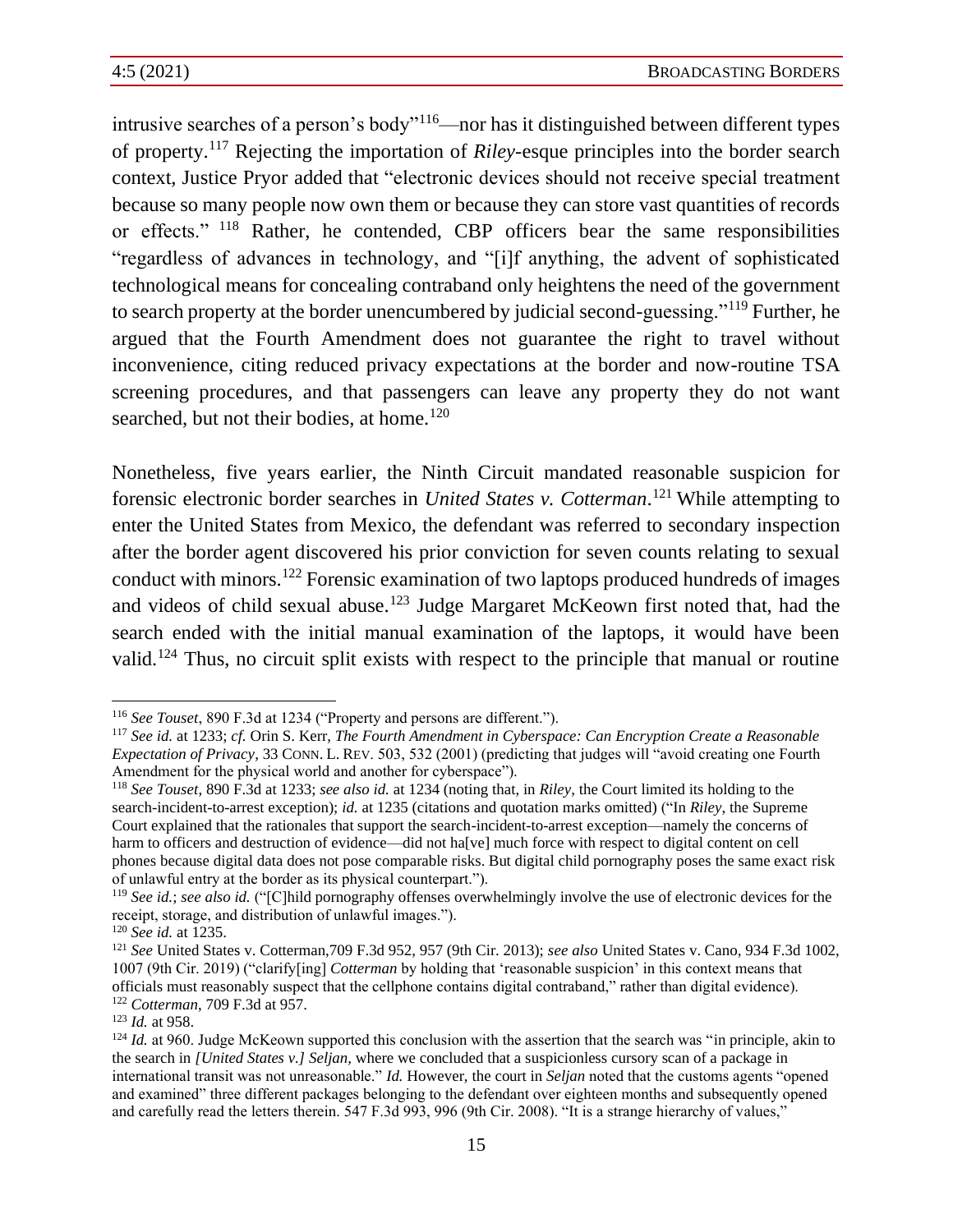electronic border searches do not require reasonable suspicion. She then justified a reasonable-suspicion requirement for forensic electronic border searches based on heightened privacy concerns borne out of the volume and intimate nature of the contents of electronic devices.<sup>125</sup> Unlike the last three major Court decisions on border searches, *Ramsey*, *Montoya de Hernandez*, and *Flores-Montano*, Judge McKeown's opinion all but omitted mention of the Government's long-standing plenary authority to conduct suspicionless border searches and the reduced privacy expectations of international travelers, as Judge Consuelo Callahan elucidates in her concurrence in part.<sup>126</sup> Both her opinion and the dissent reached the same conclusion as the majority in *Touset*.

In *Alasaad v. Nielsen*, which was decided on November 12, 2019, the District Court for the District of Massachusetts held that all electronic border searches, whether manual or forensic, require reasonable suspicion.<sup>127</sup> In one of the most recent challenges to CBP's border search authority, several plaintiffs asserted that CBP officers had violated their Fourth Amendment rights under a wide variety of circumstances.<sup>128</sup> Judge Casper reasoned that the fact that electronic border searches are meant to uncover, inter alia, threats to national security and contraband "is not a strong counterweight to the intrusion on personal privacy evidenced by such searches" without citing any authority.<sup>129</sup> She also noted that the "deterrent effect" of the border search exception would not be significantly diminished under a reasonable suspicion requirement.<sup>130</sup> Further, Judge Casper maintained that, although only border searches of persons have been deemed nonroutine by the Court, border searches of property can be nonroutine too because of the nature and quantity of

Schmerber v. California, 384 U.S. 757, 775 (1966) (Black, J. dissenting), that permits scrupulous personal examination of private letters by the Government but bars the use of software specifically designed to detect contraband that has been concealed. *Cf. infra* Part II.A.3 (contending that forensic electronic border searches are often less invasive than manual ones). Later in her opinion, despite the actual operational design of forensic software, Judge McKeown compared the use of forensic software to "painstaking[ly] . . . reading a diary line by line looking for mention of criminal activity." *Cotterman*, 709 F.3d at 962-63. *But see infra* note 231 (noting that officers often only access a thumbnail preview of images and videos that *the software program* identifies as relevant). <sup>125</sup> *Id.* at 964. *But see id.* at 977 (Callahan, J., concurring in part) (citations omitted) (quoting United States v. Thirty-Seven (37) Photographs, 402 U.S. 363, 376 (1971) ("'[A] port of entry is not a traveler's home,' even if a traveler chooses to carry a home's worth of personal information across it").

<sup>126</sup> *See id.* at 971 (Callahan, J., concurring in part) (alteration in original) ("Accomplishing th[e] Herculean task [of finding and excluding any and all illegal and unwanted articles before they cross the border] requires that the government be mostly free from the Fourth Amendment's usual restraints on searches of people and their property. Today the majority ignores that reality by erecting a new rule requiring reasonable suspicion for any thorough search of electronic devices entering the United States. This rule flouts more than a century of Supreme Court precedent, is unworkable and unnecessary, and will severely hamstring the government's ability to protect our borders.") <sup>127</sup> *See* Alasaad v. Nielsen, 419 F. Supp. 3d 142, 165 (D. Mass. 2019) (finding that there was no meaningful difference between the two classes of searches in terms of the privacy interests implicated).

<sup>128</sup> *See generally* Alasaad v. Nielsen, No. 17-CV-11730-DJC, 2018 WL 2170323, at \*1 (D. Mass. May 9, 2018) (denying the government's motion to dismiss and recounting the factual allegations in detail).

<sup>129</sup> *Nielsen*, 419 F. Supp. 3d at 157.

<sup>130</sup> *Id.* at 158.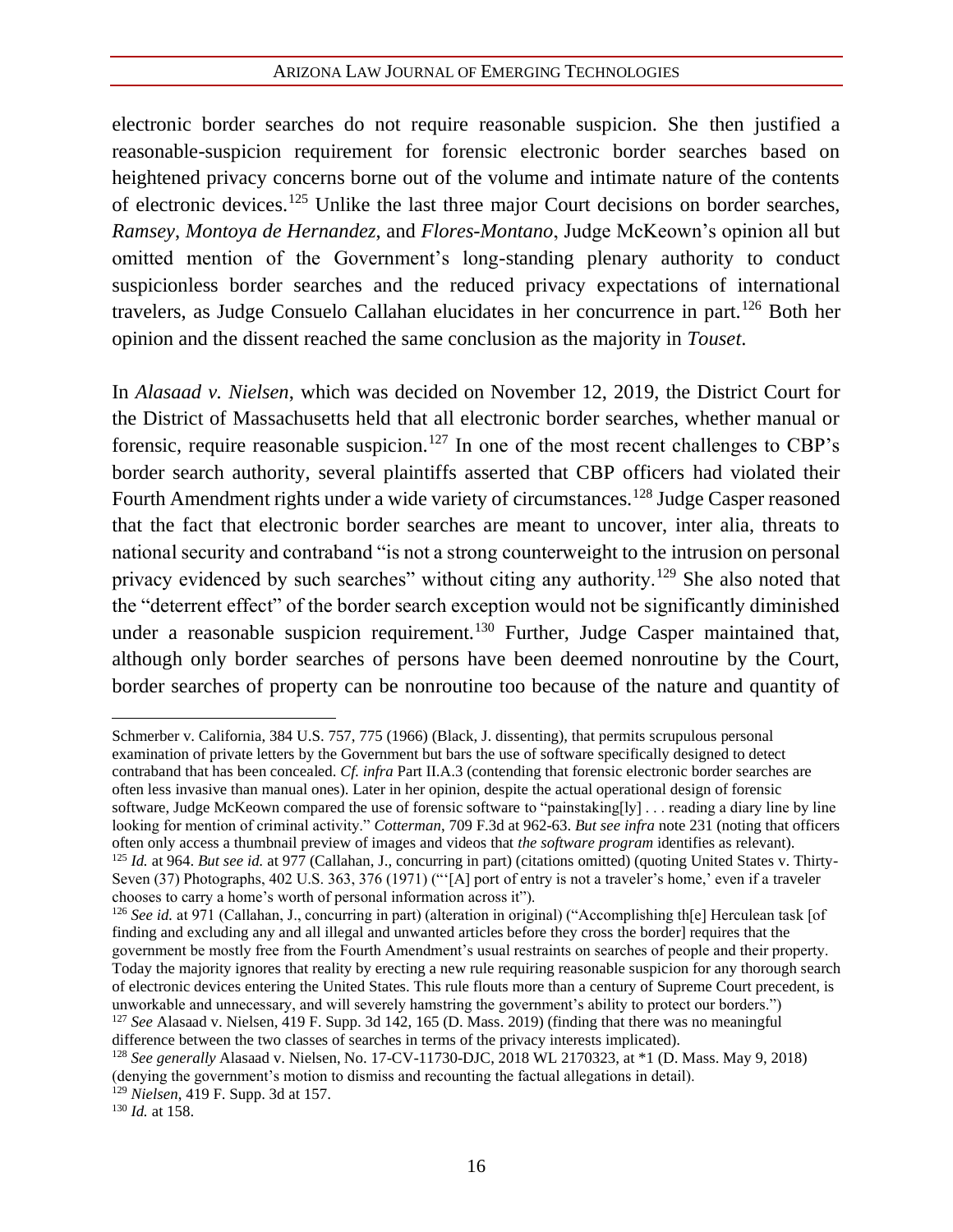information on electronic devices—citing *Riley*—and the inconvenience to which travelers would be subjected if they left their electronic devices at home.<sup>131</sup>

#### **b. The Extraterritorial Application of the Constitution**

The Court has yet to rule on whether, or to what extent, the Fourth Amendment applies extraterritorially to U.S. persons.<sup>132</sup> Thus, for the time being, lower court precedents which are largely in agreement, such as *In re Terrorist Bombings of U.S. Embassies in East*  Africa<sup>133</sup> and *United States v. Stokes*,<sup>134</sup> govern. The Court has, however, ruled on the extraterritorial application of other parts of the Constitution and of the Fourth Amendment with respect to non-U.S. persons, and such rulings provide a useful foundation for understanding the above two cases.

The Court has frequently wavered back and forth between formal and functional approaches to extraterritoriality. A formal approach to extraterritoriality essentially denies the extraterritorial application of the Constitution altogether, only recognizing its jurisdiction where the United States exercises de jure sovereignty.<sup>135</sup> A functional approach focuses more on elements of de facto sovereignty and the practical considerations of enforcing the Constitution abroad.<sup>136</sup> For example, the Court went from functional to formal to functional again from *Reid v. Covert*<sup>137</sup> to *United States v. Verdugo-Urquidez*<sup>138</sup> to *Boumediene v. Bush*, <sup>139</sup> respectively.

<sup>131</sup> *Id.* at 159-160.

<sup>132</sup> However, in his dissenting opinion in *United States v. Verdugo-Urquidez*, Justice Brennan noted that "nothing in the Court's opinion questions the validity of the rule, accepted by every Court of Appeals to have considered the question, that the Fourth Amendment applies to searches conducted by the United States Government against United States citizens abroad." 494 U.S. 259, 283 n.7 (1990).

<sup>133</sup> *In re* Terrorist Bombings of U.S. Embassies in E. Africa, 552 F.3d 177 (2d Cir. 2008).

<sup>134</sup> United States v. Stokes, 726 F.3d 880 (7th Cir. 2013).

<sup>&</sup>lt;sup>135</sup> Boumediene v. Bush, 553 U.S. 723, 763 (2008). De jure sovereignty "implies a state's lawful control over its territory generally to the exclusion of other states, authority to govern in that territory, and authority to apply law there." *Id.* at 754 (quoting RESTATEMENT (THIRD) OF FOREIGN RELATIONS LAW OF THE UNITED STATES § 206 cmt. b (AM. LAW INST. 1986)). However, determining whether a state enjoys de facto sovereignty over a certain territory involves an objective assessment of the power or control that that state exerts over such territory. *Id.* De facto sovereignty does not require a claim of right. *Id.*

<sup>136</sup> *Id.* at 763.

<sup>137</sup> Reid v. Covert, 354 U.S. 1 (1957).

<sup>138</sup> United States v. Verdugo-Urquidez, 494 U.S. 259 (1990)

<sup>139</sup> 553 U.S. 723 (2008).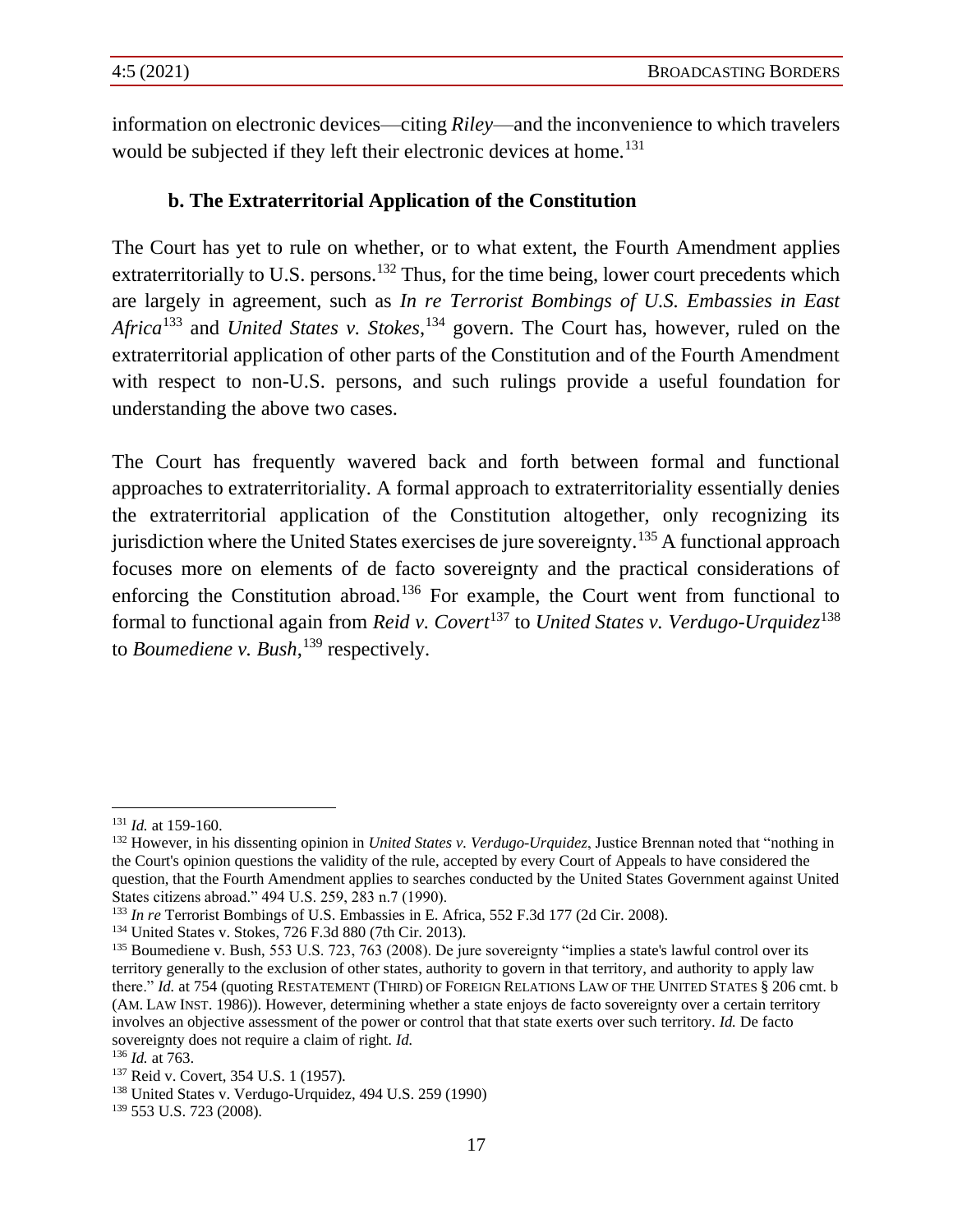In what are commonly known as the Insular Cases,  $140$  the Court issued a series of opinions at the beginning of the twentieth century following the United States' acquisition of various territories from Spain, addressing fundamental questions regarding the Constitution's geographic scope for the first time<sup>141</sup> and finding that generally "the Constitution applies in full in incorporated territories surely destined for statehood but only in part in unincorporated territories."<sup>142</sup> Underlying the latter part of this holding was a practical although partly racist—understanding that the extent to which the Constitution applies extraterritorially must still be decided "as questions arise."<sup>143</sup> For example, in *Dorr v. United States*, the Court held that Congress need not establish a system of laws that includes the right of trial by jury in the Philippines, an unincorporated territory.<sup>144</sup> Justice Day admitted that the people of the Philippines were entitled to fundamental constitutional rights and that, as a fundamental right, the right to trial by jury should logically "go[] wherever the jurisdiction of the United States extends."<sup>145</sup> However, he ultimately concluded that trial by jury would be impossible to implement in the Philippines, a "territory peopled by savages" who did not need or understand such system, and would "work injustice and provoke disturbance rather than . . . aid the orderly administration of justice."<sup>146</sup>

Then, in the post-World War II case of *Johnson v. Eisentrager*,<sup>147</sup> the Court denied habeas corpus protections to German soldiers who had been convicted of violating the laws of war and imprisoned, under U.S. custody, in Germany, "balance[ing] the constraints of military occupation with constitutional necessities."<sup>148</sup> Its holding partially relied on the fact that, if the Constitution applied extraterritorially to enemy soldiers, the Fifth Amendment would protect such persons from military trial, and the Sixth Amendment from civil trial, thereby preventing any trial at all.<sup>149</sup> The Court also reasoned:

To grant the writ to these prisoners might mean that our army must transport them across the seas for hearing. This would require allocation of shipping space, guarding personnel, billeting and rations. It might also require

<sup>141</sup> *Bush*, 553 U.S. at 756.

<sup>144</sup> *Id.*

<sup>146</sup> *Id.*

<sup>140</sup> De Lima v. Bidwell*,* 182 U.S. 1 (1901); Dooley v. United States*,* 182 U.S. 222 (1901); Armstrong v. United States*,* 182 U.S. 243 (1901); Downes v. Bidwell*,* 182 U.S. 244 (1901); Hawaii v. Mankichi*,* 190 U.S. 197 (1903); Dorr v. United States*,* 195 U.S. 138 (1904).

<sup>142</sup> *Id.* at 757.

<sup>143</sup> *Dorr*, 195 U.S. at 149.

<sup>145</sup> *Id.* at 148.

<sup>147</sup> Johnson v. Eisentrager, 339 U.S. 763 (1950).

<sup>148</sup> Boumediene v. Bush, 553 U.S. 723, 762 (2008).

<sup>149</sup> *Eisentrager*, 339 U.S. at 782.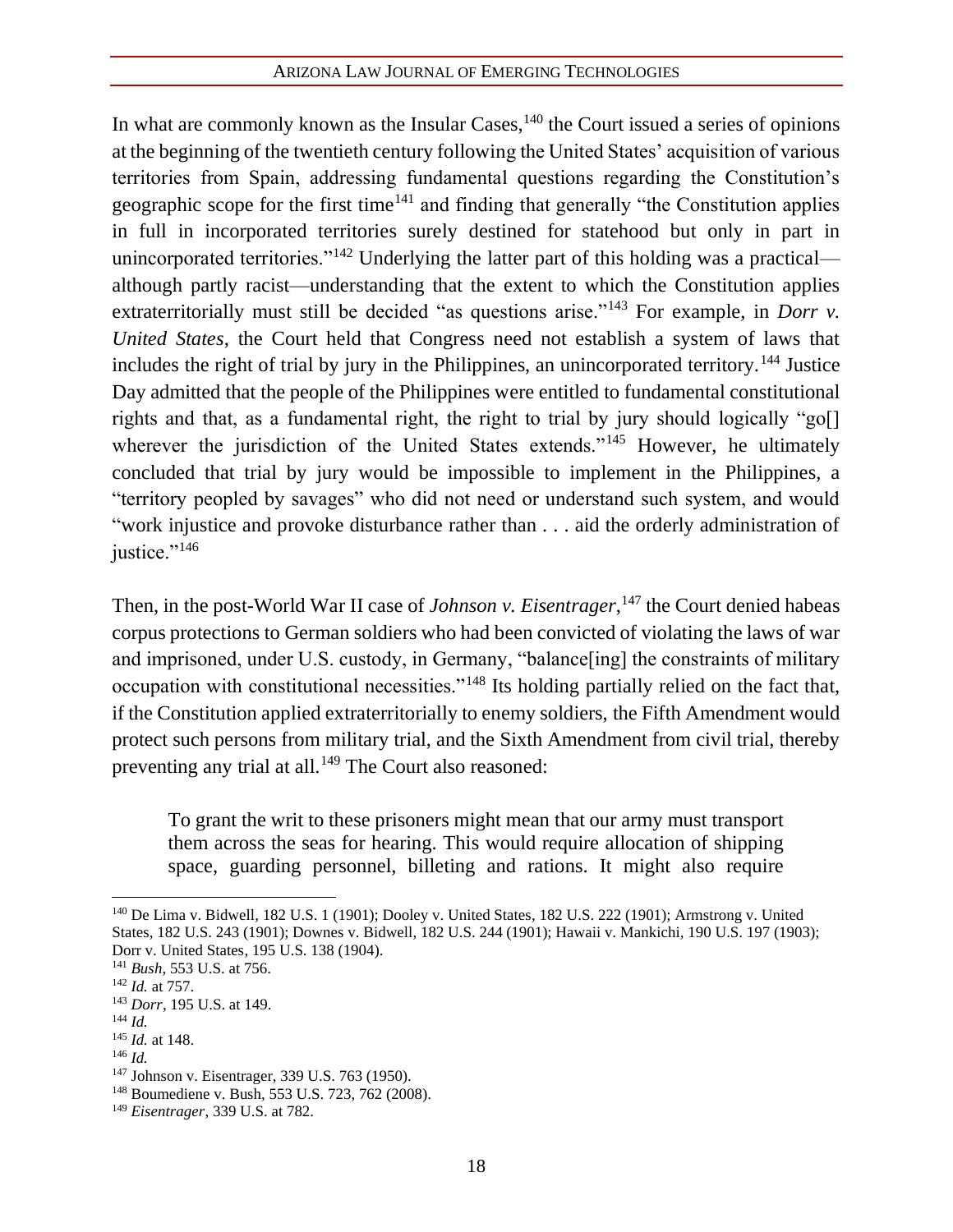transportation for whatever witnesses the prisoners desired to call . . . . [During active hostiles, s]uch trials would hamper the war effort and bring aid and comfort to the enemy. They would diminish the prestige of our commanders . . . . It would be difficult to devise more effective fettering of a field commander than to allow the very enemies he is ordered to reduce to submission to call him to account in his own civil courts and divert his efforts and attention from the military offensive abroad to the legal defensive at home. $150$ 

Thus, here, as well as in the Insular Cases, practical considerations largely controlled the extraterritorial application of the Constitution. Although this case partially turns on the petitioners' relationship to the United States, such analysis is not necessarily inconsistent with a functional approach. After all, as this Comment will discuss below with respect to *Reid v. Covert* and *United States v. Verdugo-Urquidez*, it leaves open the possibility that, those persons outside of territory under the United States' de jure sovereignty with a closer relationship to the United States, can enjoy certain constitutional protections.

In *Reid v. Covert*, the Court rejected the idea that "when the United States acts against citizens abroad it can do so free of the Bill of Rights," finding that the Fifth and Sixth Amendments apply extraterritorially to U.S. citizens.<sup>151</sup> Two civilian spouses, one in England and the other in Japan, had killed their servicemember husbands and were tried by U.S. military courts without a grand jury indictment or a jury pursuant to agreements with England and Japan.<sup>152</sup> Writing for the plurality, Justice Black first seized on the sweeping language contained in both amendments, such as "no person" and "all criminal prosecutions."<sup>153</sup> He then noted that the reason treaties—like the ones with England and Japan—did not have to be made in "pursuance" of the Constitution in the same manner as federal laws was so that international agreements made under the Articles of Confederation, including the peace treaties which concluded the Revolutionary War, would remain in effect.<sup>154</sup> Although he largely relied on legislative history to argue that the United States cannot exercise power under an international agreement without observing constitutional prohibitions, Justice Black's approach can be categorized as formal because he spurned the suggestion that constitutional protections "are inoperative when they become inconvenient."<sup>155</sup>

<sup>150</sup> *Id.* at 778-79.

<sup>151</sup> Reid v. Covert, 354 U.S. 1, 5 (1957).

<sup>152</sup> *Id.* at 3-4.

<sup>153</sup> *Id.* at 8.

<sup>154</sup> *Id.* at 16-17.

<sup>155</sup> *Id.* at 14.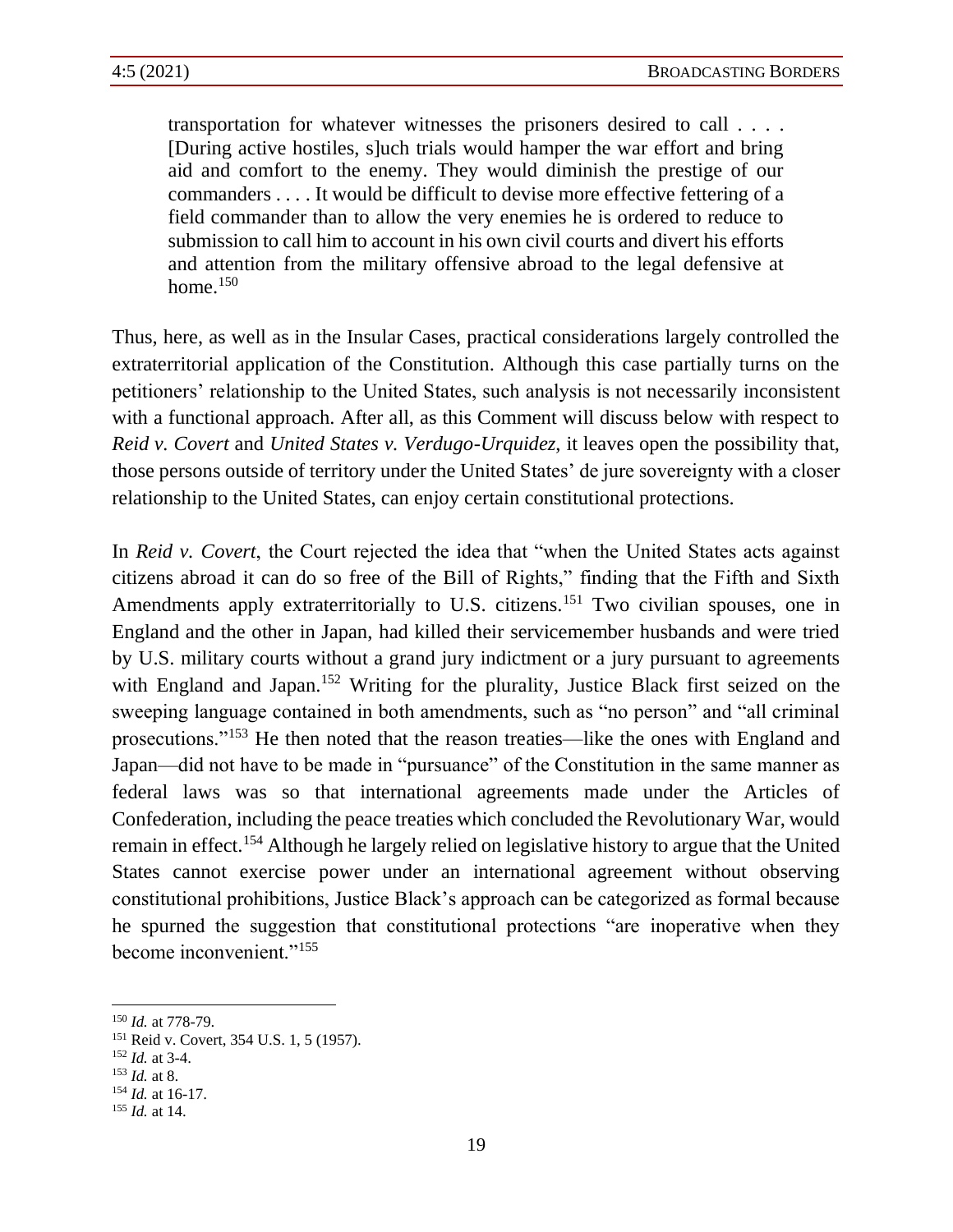*Reid's* two concurring opinions, however, took a functional approach. In his concurrence, Justice Frankfurter asserted that the geographic scope of the Constitution must be determined on a case-by-case basis, consistent with the findings of the Insular Cases.<sup>156</sup> Most importantly, Justice Harlan read the Insular Cases to hold that whether a constitutional provision has extraterritorial effect depends upon the "particular circumstances, the practical necessities, and the possible alternatives which Congress had before it" and whether judicial enforcement of the provision would be "impracticable and anomalous."<sup>157</sup> This concurrence later served as the analytical foundation for Justice Kennedy's concurrence in *Verdugo-Urquidez* and, later still, Justice Kennedy's majority opinion in *Boumediene*. <sup>158</sup> Further, practical considerations significantly influenced Chief Justice Rehnquist's plurality opinion in *Verdugo-Urquidez*. 159

In *Verdugo-Urquidez*, the plurality held that the Fourth Amendment only applies extraterritorially to persons with a "substantial connection" to the United States.<sup>160</sup> Since the defendant was a resident and citizen of Mexico and his property was in Mexico, Chief Justice Rehnquist found that the Fourth Amendment was inapplicable, and the Court did not address the level of suspicion that the Fourth Amendment would require if the defendant had had a substantial connection to the United States.<sup>161</sup> Contrasting the Fourth Amendment's "the people" with the Fifth and Sixth Amendment's "no person" and examining the Fourth Amendment's legislative history, Chief Justice Rehnquist wrote that "the people" refers to a class of persons who are part of a national community or who have otherwise developed sufficient connection with a particular country to be considered part of that community.<sup>162</sup> He also reasoned that, in contrast to the Insular Cases, the alleged constitutional violation, in this case, occurred in a foreign territory, where Fourth Amendment claims are "even weaker," rather than in those territories governed by Congress.<sup>163</sup> As a practical matter, he noted that a warrant issued by a U.S. magistrate would be a "dead letter" outside of the United States and requiring one would present great difficulties in determining what is reasonable in the way of searches and seizures conducted abroad.<sup>164</sup>

<sup>&</sup>lt;sup>156</sup> *Reid*, 354 U.S. at 50-51 (Frankfurter, J., concurring).

<sup>157</sup> *Id.* at 74-75 (Harlan, J., concurring).

<sup>158</sup> *See* United States v. Verdugo-Urquidez, 494 U.S. 259, 277–78 (1990) (Kennedy, J., concurring); Boumediene v. Bush, 553 U.S. 723, 759 (2008); *id.* at 770.

<sup>159</sup> *Verdugo-Urquidez*, 494 U.S. at 273–74.

<sup>160</sup> *Id.* at 271.

 $161$  *Id.* 

<sup>162</sup> *See id.* at 265–68.

<sup>163</sup> *See id.* at 268.

<sup>164</sup> *See id.* at 274.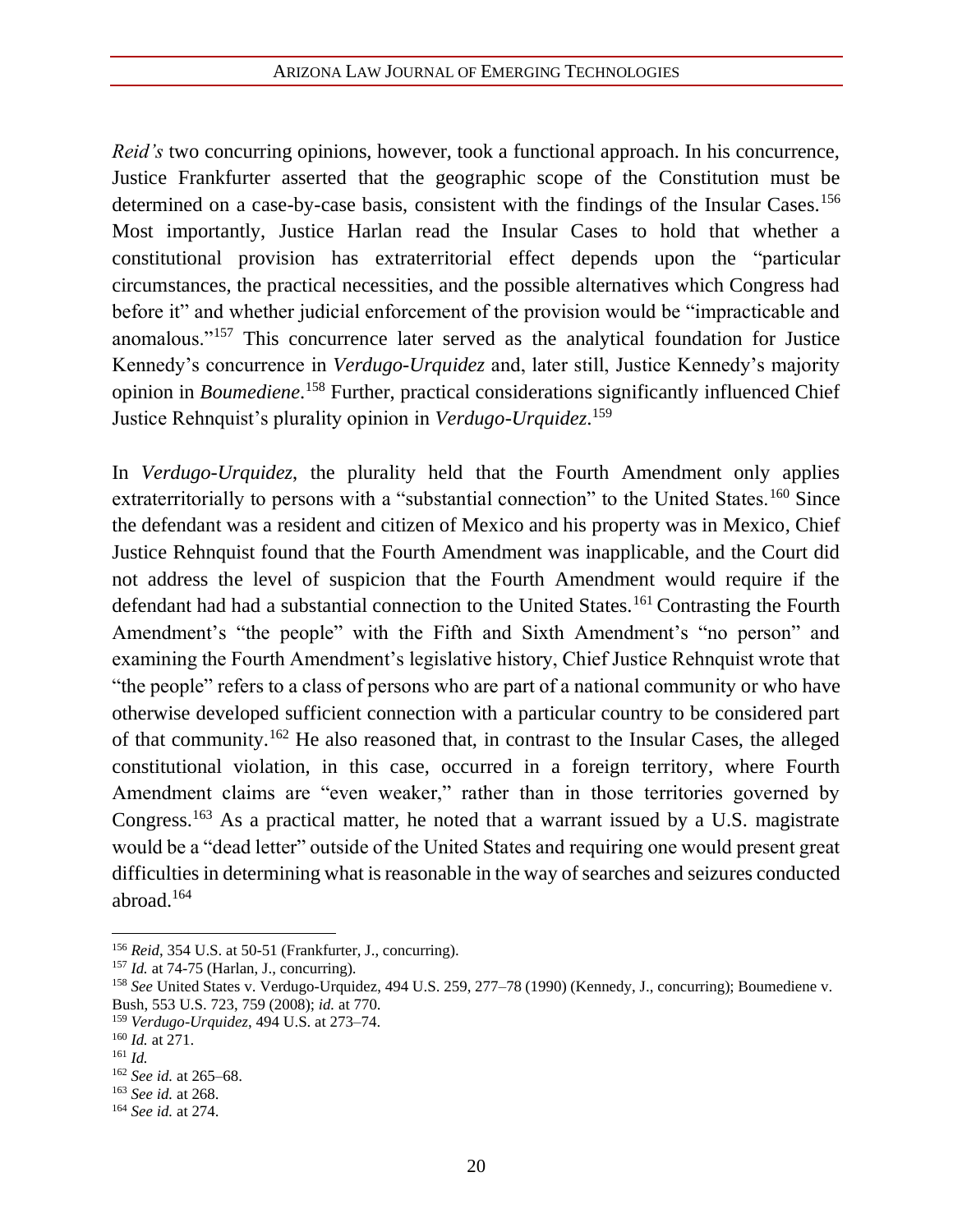In his concurring opinion, Justice Kennedy more closely aligned his analysis with the functional approaches employed in the Insular Cases and *Eisentrager*. He reasoned that there is "no rigid and abstract rule" that every provision of the Constitution applies extraterritorially, "no matter what the conditions and considerations are that would make adherence to a specific guarantee altogether impracticable and anomalous."<sup>165</sup> Here, he found, adherence to the warrant requirement would be impracticable and anomalous because of the absence of local judges or magistrates available to issue warrants, the differing and perhaps unascertainable conceptions of reasonableness and privacy that prevail abroad, and the need to cooperate with foreign officials.<sup>166</sup>

In *Boumediene*, the Court held that the writ of habeas corpus extends to enemy alien combatants held at Guantanamo Bay.<sup>167</sup> With respect to *Verdugo*, Justice Kennedy only cited his concurring opinion and not the plurality, rejecting the Government's arguments that the writ did not apply because the United States does not have *de jure* sovereignty over Guantanamo.<sup>168</sup> He examined the writ's history, primarily through Scotland's and Ireland's legal relationship with England at the time of the Constitution's framing.<sup>169</sup> Justice Kennedy reasoned that it ran to Ireland, but not Scotland because English law applied in Ireland, but not in Scotland.<sup>170</sup> This was despite the fact that England had de jure sovereignty over Scotland but not over Ireland.<sup>171</sup> Thus, Justice Kennedy continued, the fact that no laws other than those of the United States apply at Guantanamo weighs in favor of the writ's extension.<sup>172</sup> Further, he noted that the United States clearly maintains *de facto*  sovereignty over this territory.<sup>173</sup> Nevertheless, Justice Kennedy cautioned that, under the Insular Cases, constitutional provisions should only be applied extraterritorially "sparingly and where [they are] most needed."<sup>174</sup>

Justice Kennedy ultimately devised three factors for determining the extraterritorial reach of the Suspension Clause: (1) the citizenship and status of the detainee and the adequacy

<sup>165</sup> *See id.* at 277–78 (Kennedy, J. concurring).

<sup>166</sup> *See id.* at 278 (Kennedy, J. concurring).

<sup>&</sup>lt;sup>167</sup> Boumediene v. Bush, 553 U.S. 723, 771 (2008). For a compelling argument as to why the Jury Trial Clause applies to enemy alien combatants held at Guantanamo Bay, see generally Thomas McDonald, Comment, *A Few Good Angry Men: Application of the Jury Trial Clause of the Sixth Amendment to Non-Citizens Detained at Guantanamo Bay*, 62 AM. U. L. REV. 701 (2013).

<sup>168</sup> *See* Boumediene v. Bush, 553 U.S. at 760–61.

<sup>169</sup> *See id.* at 751.

<sup>170</sup> *See id.*

<sup>171</sup> *See id.*

<sup>172</sup> *See id.*

<sup>173</sup> *See id.* at 755.

<sup>174</sup> *See id.* at 759.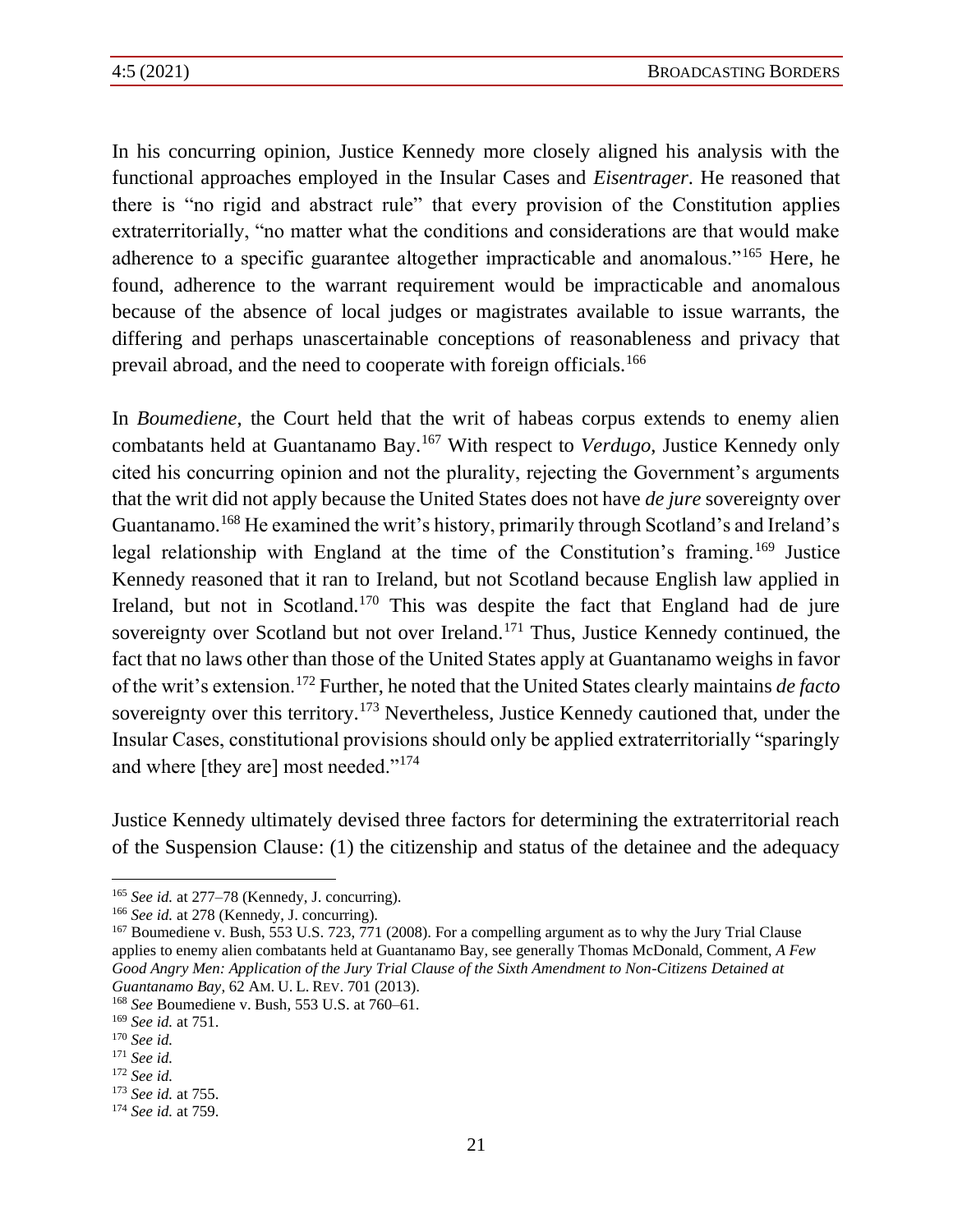of the process through which that status determination was made; (2) the nature of the sites where apprehension and then detention took place; and (3) the practical obstacles inherent in resolving the prisoner's entitlement to the writ.<sup>175</sup> Applying the first factor, he distinguished between this case and *Eisentrager*, noting that, although the petitioners were also not U.S. citizens, the prisoners in *Eisentrager* received far greater procedural protections regarding the determination that they were enemy combatants.<sup>176</sup> Second, Justice Kennedy reasoned that, in contrast to the German prison over which the United States held temporary control after World War II in *Eisentrager*, Guantanamo "is no transient possession" and "is within the constant jurisdiction of the United States."<sup>177</sup> Third, extending the writ would not interfere with the military mission of a secure prison facility on a small, isolated, and heavily fortified military base; no other government has competing jurisdiction over the territory; the detention facility is not located in an active theater of war; and there are few practical barriers to the running of the writ.<sup>178</sup>

#### *i. The Extraterritorial Application of the Fourth Amendment*

Although the Court has not yet had an opportunity to rule on the extraterritorial application of the Fourth Amendment to U.S. citizens, several lower courts<sup>179</sup> have held that the Fourth Amendment's requirement of reasonableness—and not the Warrant Clause—governs extraterritorial searches of U.S. citizens.<sup>180</sup> The most notable of such decisions is the Second Circuit's decision in *In re Terrorist Bombings of U.S. Embassies in East Africa*.<sup>181</sup> In this case, U.S. intelligence agents conducted telephone surveillance in Kenya of the defendant, a U.S. citizen and suspected Al Qaeda associate.<sup>182</sup> On the basis of intelligence

<sup>175</sup> *See id.* at 766.

<sup>176</sup> *See id.* at 766–67.

<sup>177</sup> *See id.* at 768–69.

<sup>178</sup> *See id.* at 769–70.

<sup>179</sup> *See, e.g., In re* Terrorist Bombings of U.S. Embassies in E. Afr., 552 F.3d 93 (2d Cir. 2008); United States v. Stokes, 726 F.3d 880, 892–93 (7th Cir. 2013); United States v. Agosto-Pacheco, Criminal No. 18-082 (FAB), 2019 WL 4566956, at \*1, \*9 (D.P.R. Sept. 20, 2019). Considering that *In re Terrorist Bombings* came down more than five months after *Boumediene*, it is strange that the Second Circuit did not cite or discuss *Boumediene* at all. Although the *Boumediene* holding was relatively narrow, Justice Kennedy did not explicitly cabin it to the Suspension Clause, and one would reasonably expect any federal court ruling on a question regarding the extraterritorial application of the Constitution to address the legal effect of—at that time—the most significant Supreme Court ruling on that question in almost two decades, even if the two cases address different parts of the Constitution. *Cf.* Stephen I. Vladeck, Note, *Boumediene's Quiet Theory: Access to Courts and the Separation of Powers,* 84 Norre DAME L. REV. 2107, 2108 (2009) (noting that *Boumediene* raises the question of whether constitutional provisions other than the Suspension Clause apply at Guantanamo).

<sup>180</sup> *See also* Jay V. Prahbu, et. al., *When Your Cyber Case Goes Abroad: Solutions to Common Problems in Foreign Investigations*, 67 DOJ J. FED. L. & PRAC. 167, 178–79 (2019) ("Foreign searches [] need only satisfy the Fourth Amendment's reasonableness standard . . . .").

<sup>181</sup> *Supra* note 178.

<sup>182</sup> *See In re Terrorist Bombings of U.S. Embassies in E. Afr.*, 552 F.3d at 159, 161.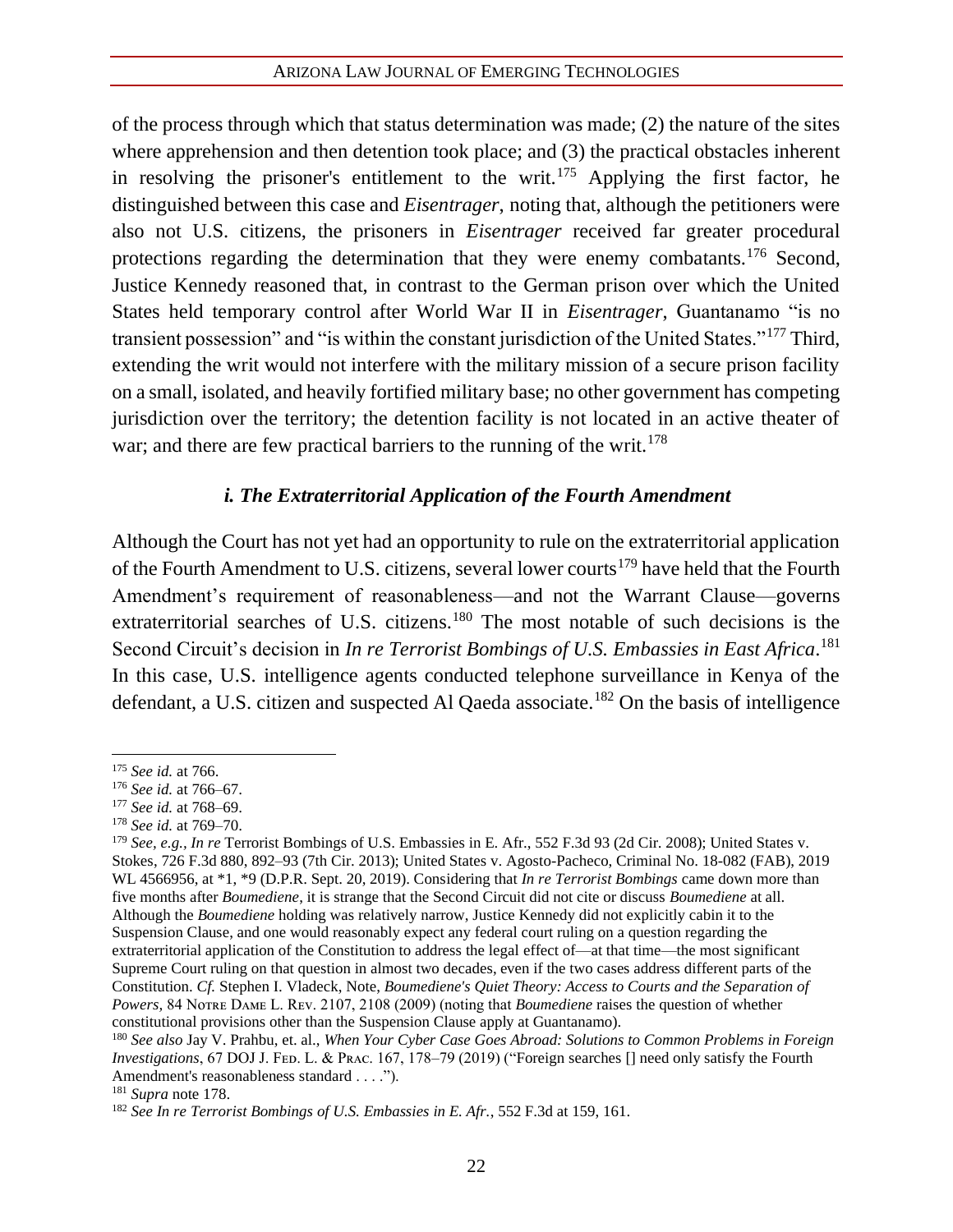collected through such surveillance, U.S. agents also searched the defendant's home with the help of Kenyan authorities.<sup>183</sup>

Judge Jose Cabranes first reasoned that neither search required a warrant because no legal authority suggests otherwise; a warrant issued by a U.S. judicial officer would likely have no legal significance abroad; and U.S. officials are not required to obtain warrants from foreign judicial officers.<sup>184</sup> He also noted that whether U.S. judicial officers are even authorized to issue warrants for overseas searches is unclear.<sup>185</sup> Nonetheless, U.S. officials must still meet the Fourth Amendment's reasonableness requirement, under which the totality of the circumstances are examined to balance individual privacy interests and government interests.<sup>186</sup>

Judge Cabranes then found that the search of the defendant's home was reasonable because the Government had a powerful need to gather additional intelligence on Al-Qaeda's activities in Kenya, which it had linked to the defendant, and the intrusion on the defendant's privacy was restrained and limited.<sup>187</sup> He supported the latter conclusion with the following facts: the search was not covert; it was during the daytime and in the presence of the defendant's wife; the scope of the search was limited to items which were believed to have foreign intelligence value; proper minimization procedures were followed; and U.S. officials monitored the defendant's telephone communications for nearly a year before concluding that it was necessary to search his home.<sup>188</sup> Further, although Judge Cabranes described the telephone surveillance as broad—encompassing calls made for commercial, family, or social purposes and loosely minimizing the information collected—and as a significant invasion of privacy, it was reasonable because of the inherent challenges of foreign intelligence collection.<sup>189</sup>

<sup>183</sup> *See id.* at 160.

<sup>184</sup> *See id.* at 169–71.

<sup>185</sup> *See id.* at 171.

<sup>186</sup> *See id.* at 171–72.

<sup>187</sup> *See id.* at 174.

<sup>188</sup> *See id.* at 173–74.

<sup>189</sup> *See id.* at 175–76 (Specifically, Judge Cabranes identified the following difficulties: (1) complex, wide-ranging, and decentralized organizations warrant sustained and intense monitoring in order to understand their features and identify their members; (2) foreign intelligence gathering of the sort considered here must delved into the superficially mundane because it is not always readily apparent what information is relevant; (3) members of covert terrorist organizations often communicate in code or at least more ambiguous language, so more extensive and careful monitoring of these communications may be necessary; and (4) because the monitored conversations were conducted in foreign languages, the task of determining relevance and identifying coded language was further complicated).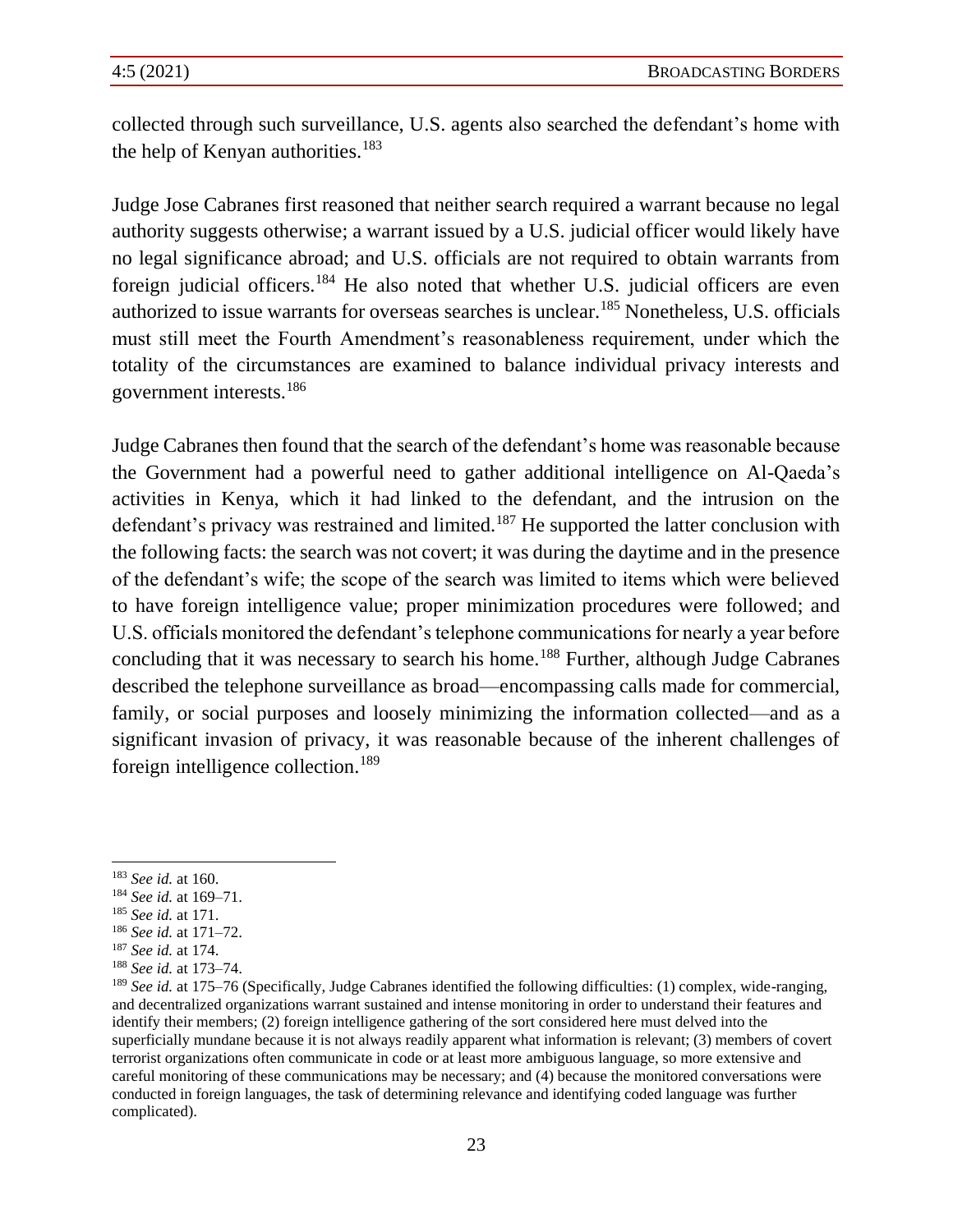Another significant lower court decision is *United States v. Stokes*, <sup>190</sup> in which the Seventh Circuit agreed with the Second Circuit's earlier decision. In this case, the defendant, originally a teacher in Miami, was placed on probation by a Florida court after indecently touching two minors who were his students.<sup>191</sup> He then received permission to complete his probation in Thailand, where he engaged in sexual acts with minors for several years.<sup>192</sup> In 2002, ICE agents based in Thailand were tipped off to the fact that the defendant had been fired from another teaching job in Bangkok for indecently touching male students, opening an investigation thereafter.<sup>193</sup> About ten months later, ICE agents and the Royal Thai Police searched the defendant's home in Thailand, recovering more than 6,000 images of the defendant's sexual activity with minors from a digital camera, multiple compact discs, and a computer.<sup>194</sup> Prosecutors then indicted the defendant for traveling in foreign commerce for the purpose of engaging in a sexual act with a person under eighteen years old and extradited him to the United States.<sup>195</sup> Judge Diane Sykes found that no warrant was required for the reasons cited in the Second Circuit's decision and that the warrantless<sup>196</sup> search of the defendant's home was reasonable under the Fourth Amendment.<sup>197</sup> She reasoned that investigators had probable cause that the defendant had committed a crime and evidence of it would be found in his home.<sup>198</sup> Judge Sykes also noted that the manner of the search was reasonable because the law enforcement team acted pursuant to a Thai search warrant; the search took place during the daytime hours; officers waited for the defendant to arrive before entering his home; the defendant was not restrained during the search; containers were not broken open; and the entire search only lasted about two hours. $199$ 

<sup>195</sup> *See id.* at 886–87.

<sup>190</sup> United States v. Stokes, 726 F.3d 880 (7th Cir. 2013).

<sup>191</sup> *See id.* at 885.

<sup>192</sup> *See id.* at 885–86.

<sup>193</sup> *See id.* at 886.

<sup>194</sup> *See id.*

<sup>&</sup>lt;sup>196</sup> *See id.* at 891 ("There is no question that the warrant [issued by a Thai judicial officer] used very general language," and more importantly, there was no warrant issued by a U.S. judicial officer, so the search was effectively warrantless).

<sup>197</sup> *See id.* at 893.

<sup>198</sup> *See id.* ("Stokes had been fired from two Thai schools in one year for touching children inappropriately. His colleagues at a third school told investigators that he continued to engage in similar behavior. Stokes had a history of sexually assaulting children[ ] and a criminal conviction for inappropriately touching a child in the United States. He was seen regularly hugging and kissing one particular male student. Two credible informants separately indicated that Stokes, an unmarried, middle-aged man, intimated that he was sexually attracted to children and boasted about living with young Thai boys. ICE Investigators also verified through cooperation with Thai authorities that a witness had, on at least one occasion, seen young boys reporting to Stokes's private quarters.") <sup>199</sup> *See id.*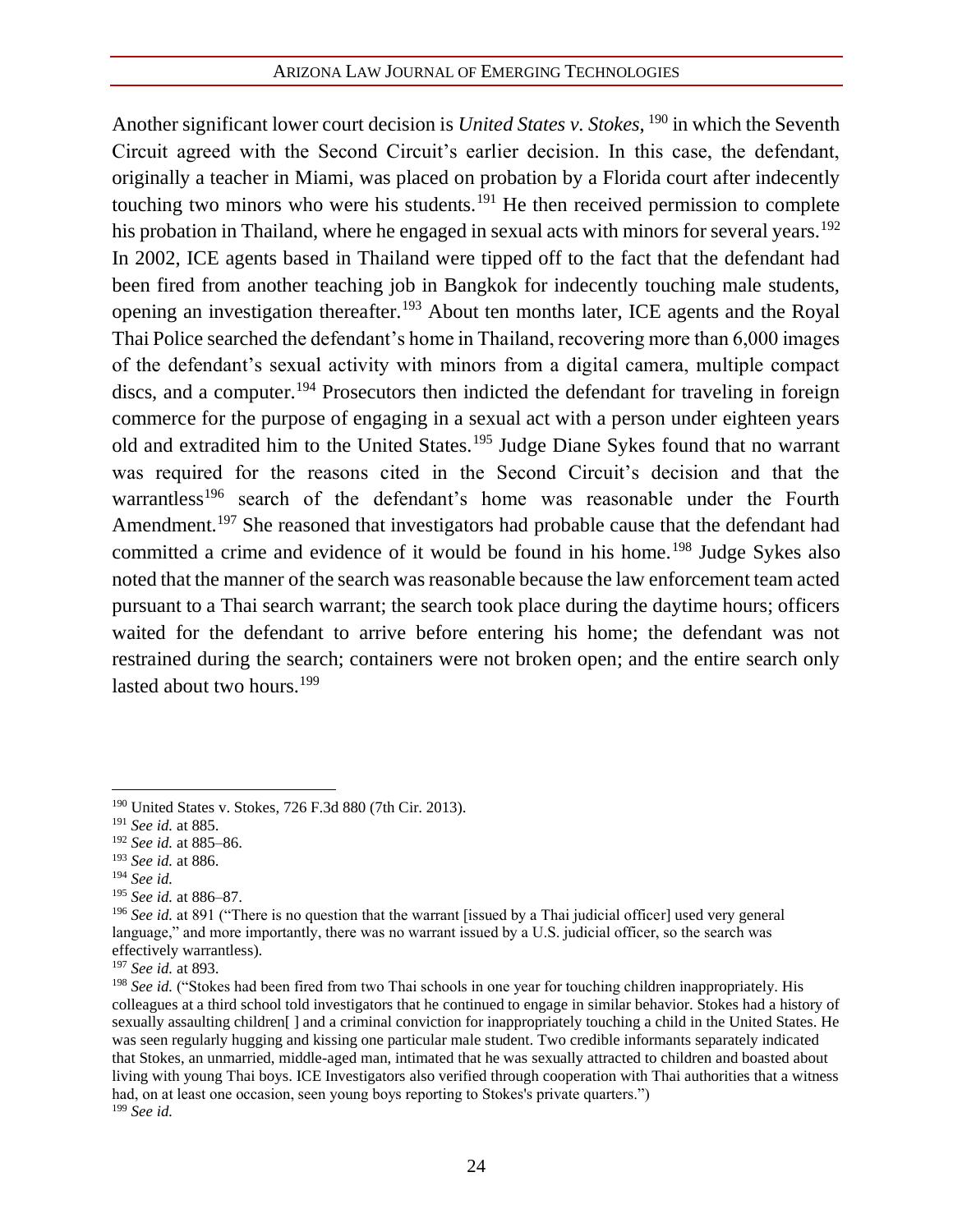Although foreign intelligence collection is not one of the objectives of extraterritorial electronic border searches, *In re Terrorist Bombings*, as well as *Stokes*, provide some guidance as to under what circumstances an extraterritorial search is reasonable under the Fourth Amendment in general. These cases suggest that such searches are reasonable when there is no damage to physical property; the scope of the search is limited to items that constitute digital contraband or otherwise fall under CBP officers' authority to inspect or exclude; the search was not conducted covertly or without notice to the defendant; and the search is not too lengthy.<sup>200</sup> All of these factors are consistent with border search jurisprudence's definition of reasonableness.<sup>201</sup>

## **III. Analysis**

This Comment's analysis will proceed in two parts: first, arguing that forensic electronic border searches conducted at the U.S. border and ports of entry do not require reasonable suspicion;<sup>202</sup> second, asserting that, even if they do, forensic *extraterritorial* electronic border searches at Preclearance locations do not.<sup>203</sup> The first part will rely on the historical distinction between searches of one's person and one's property; on the assertion that *Riley* and *Carpenter* do not control the Court's analysis in the border search context; and on the fact that forensic electronic searches are often less invasive than manual searches.<sup>204</sup> The second part will contend the Fourth Amendment applies at Preclearance locations; travelers' privacy expectations are further reduced in a foreign country; and the Government's legitimate interests, already at their "zenith" at traditional border control locations, are even greater at Preclearance locations.<sup>205</sup>

#### **a. Forensic Electronic Border Searches Do Not Require Reasonable Suspicion**

This part of my analysis will argue that forensic electronic border searches that are conducted on U.S. territory do not require reasonable suspicion. First, this Comment will distinguish between border searches of property and border searches of persons and examine how the Ninth Circuit and the district court in *Alasaad v. Nielsen* failed to apply

<sup>200</sup> *See* i*d*.; *In re Terrorist Bombings*, 552 F.3d 157, 173-74 (2d Cir. 2008).

<sup>201</sup> *See* United States v. Flores-Montano, 541 U.S 149, 155-56 (2004) (damage to physical property); United States v. Montoya de Hernandez, 473 U.S. 531, 542 (1985) (finding that detention of person being searched must be reasonably related to the circumstances which justified it initially); United States v. Stanley, 545 F.2d 661, 667 (9th Cir. 1976) ("[T]he individual is on notice that his privacy may be invaded when he crosses the border"); *Montoya de Hernandez*, 473 U.S. at 543 (permitting CBP officers to detain an individual "for such time as necessary to confirm their suspicions").

<sup>202</sup> *See infra* Sec. II.A.

<sup>203</sup> *See infra* Sec. II.B

<sup>204</sup> *See infra* Sec. II.A.

<sup>205</sup> *See infra* Sec. II.B.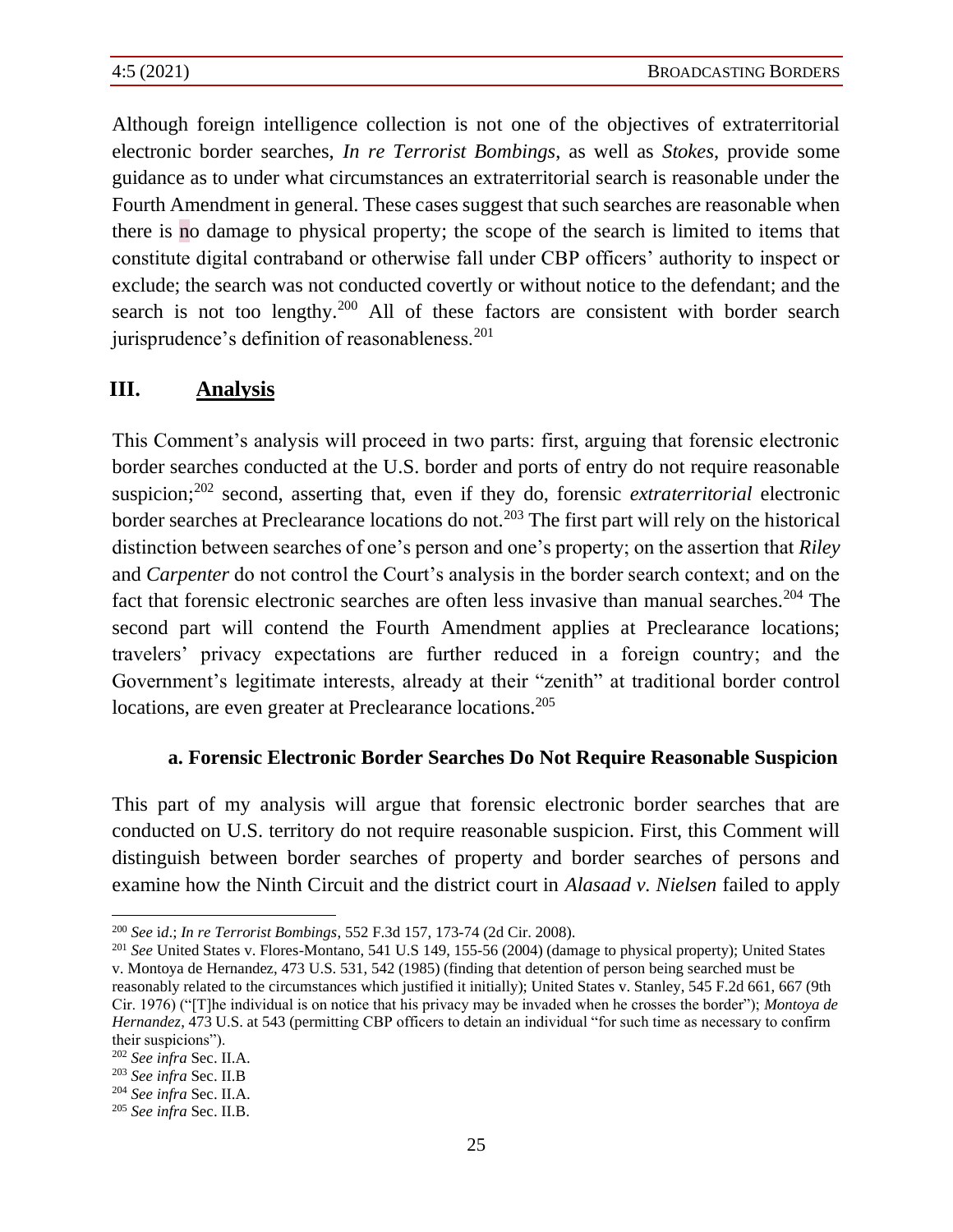this distinction. Second, it will demonstrate that *Riley* does not apply in the border search context. Third, this Comment will note that forensic electronic searches can be less invasive of one's privacy than manual searches.

## *i. Searches of Property and Persons Implicate Fundamentally Different Privacy Interests*

That nonroutine border searches require reasonable suspicion, and that routine ones do not, is undisputed.<sup>206</sup> Further, most courts that require reasonable suspicion for forensic electronic border searches do not contend that manual electronic border searches mandate such suspicion.<sup>207</sup> Thus, the issues are whether forensic electronic border searches are somehow nonroutine and whether they implicate significantly different privacy interests than manual searches. Border search jurisprudence, as well as other Fourth Amendment case law, answers in the negative and suggests that a far greater disparity in privacy concerns exists between searches of property and persons.

The Court has only found searches of the alimentary canal and strip, body cavity, and involuntary x-ray searches—all of which are searches of the person—to be nonroutine.<sup>208</sup> Dissenting from the majority opinion in *Montoya de Hernandez*, Justice Brennan went so far as to suggest that a warrant should be required for intrusive searches of the person, which constitute "an extreme invasion of personal privacy."<sup>209</sup> In contrast, in *Flores*-*Montano*, Chief Justice Rehnquist explicitly distinguished between "highly intrusive searches of the person" and searches of property, finding that vehicles can be searched at the border without reasonable suspicion, and no justice disagreed.<sup>210</sup> Further, while the Court has long, and often, held that "an invasion of bodily integrity implicates an individual's most personal and deep-rooted expectations of privacy," congressionallyauthorized suspicionless border searches of property predate the Fourth Amendment.<sup>211</sup>

Applying the above principles to the facts of *Alasaad v. Nielsen* reveals how the Court would decide such a case. In that case, plaintiffs sued CBP, alleging that several of its officers violated the Fourth Amendment's protection against unreasonable searches and seizures when the officers searched their electronic devices at ports of entry to the United

<sup>206</sup> *E.g.*, United States v. Cano, 934 F.3d 1002, 1012 (9th Cir. 2019).

<sup>207</sup> *E.g.*, *id*. at 1016 (quoting United States v. Molina-Isidoro, 884 F.3d 287, 291 (5th Cir. 2018)).

 $208$  United States v. Montoya de Hernandez, 473 U.S. 531, 541 n. 4 (1985).

<sup>209</sup> *Id*. at 556 (Brennan, J., dissenting).

<sup>210</sup> United States v. Flores-Montano, 541 U.S. 149, 152 (2004).

<sup>211</sup> Missouri v. McNeely, 569 U.S. 141, 148 (2013) (quotation marks omitted); Act of July 31, 1789, 1 St. 29, 43.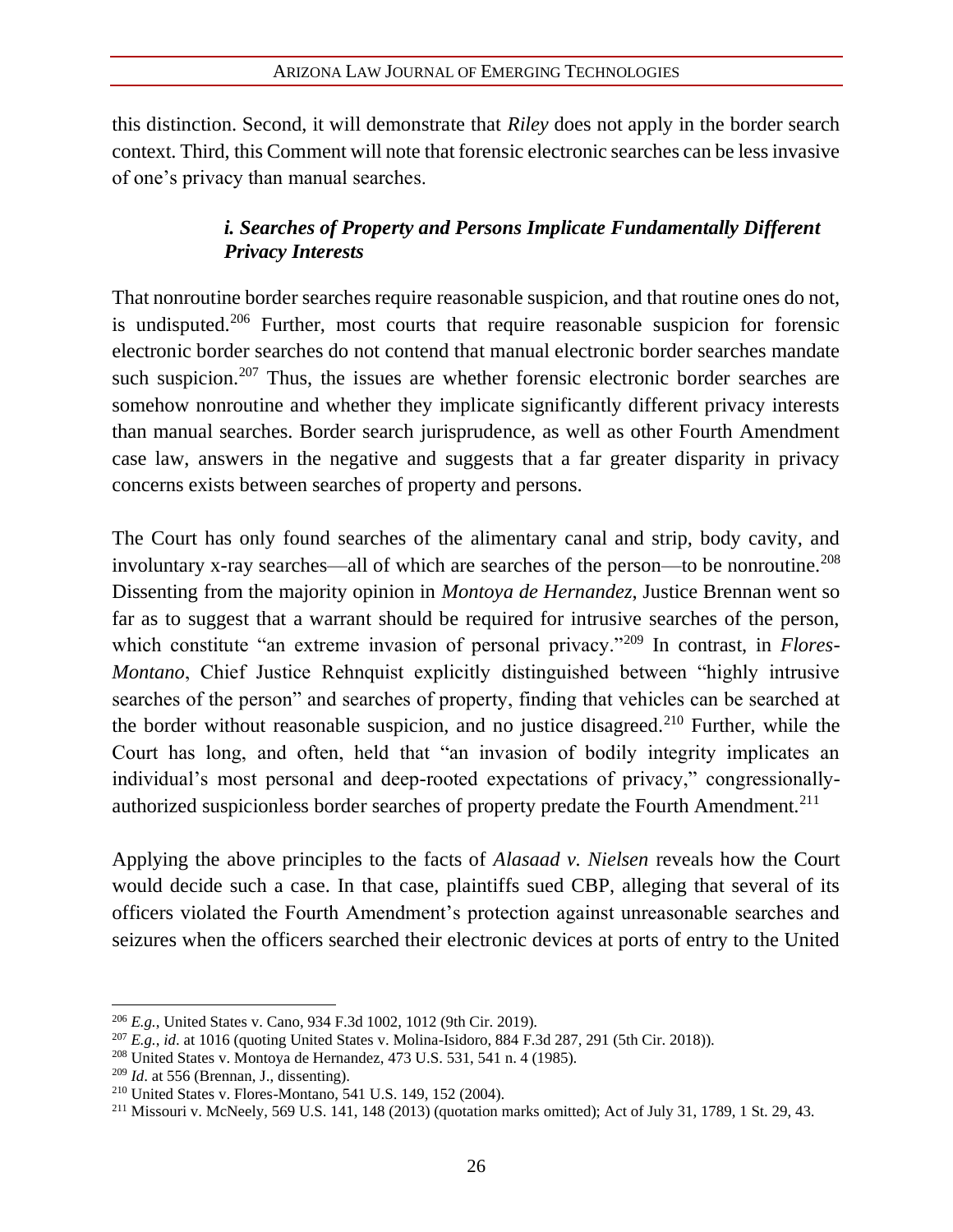States.<sup>212</sup> Many of the plaintiffs' stories present minor or no issues under the Fourth Amendment and the border search exception. The main complaint most plaintiffs had was that CBP officers searched their devices without individualized suspicion,  $2^{13}$  which officers may do for any other piece of property.<sup>214</sup> Another concern was the length of time for which their persons and their devices were detained.<sup>215</sup> However, nothing in the facts suggests that either were detained for longer than "necessary to confirm [the CBP officers'] suspicions" in violation of *Montoya de Hernandez*'s holding.<sup>216</sup> There, officers conducted a highly intrusive alimentary canal search and detained the defendant for "almost *24*  hours,"<sup>217</sup> which the Court concluded was not unreasonably long.<sup>218</sup> Here, officers generally examined the plaintiffs' property for about twenty minutes and, at most, three and a half hours.<sup>219</sup> Even the fact that one plaintiff, a non-U.S. citizen,<sup>220</sup> was personally detained for seven hours while officers searched his phone pales in comparison to the detention of the defendant in *Montoya de Hernandez*. <sup>221</sup> Only the plaintiff whose phone's functionality was damaged has a colorable claim, given that the search was somewhat destructive of his property.<sup>222</sup>

Although the Ninth Circuit argued that the Government could not reasonably expect travelers to leave devices or files they did not want searched at home or on a home computer because of the inconvenience that would impose, the Eleventh Circuit rightly countered that "the Fourth Amendment does not guarantee the right to travel without great inconvenience."<sup>223</sup> To support this assertion, Judge Pryor provided the example of the extensive TSA screening procedures which are now required for all airplane passengers.<sup>224</sup> Thus, although all the *Alasaad* plaintiffs were undoubtedly subjected to "great inconvenience" while traveling, the inconvenience associated with air travel—not to

<sup>221</sup> *Alasaad*, No. 17-cv-11730-DJC, 2018 WL 2170323, at \*6.

<sup>212</sup> Alasaad v. Nielsen, No. 17-cv-11730-DJC, 2019 WL 5899371, at \*1, \*1 (D. Mass. Nov. 12, 2019).

<sup>213</sup> *See, e.g.*, *Nielsen*, No. 17-cv-11730-DJC, 2018 WL 2170323, at \*1, \*5 (May 9, 2018) (denying motion to dismiss).

<sup>214</sup> *Flores-Montano*, 541 U.S. at 151-52.

<sup>215</sup> *See Alasaad*, No. 17-cv-11730-DJC, 2019 WL 5899371, at \*3.

<sup>216</sup> United States v. Montoya de Hernandez, 473 U.S. 531, 543 (1985).

<sup>217</sup> *Id.* at 546 (Brennan, J., dissenting) (emphasis in original).

<sup>218</sup> *Id.* at 544.

<sup>219</sup> *See Alasaad*, No. 17-cv-11730-DJC, 2018 WL 2170323, at \*5-\*8.

<sup>&</sup>lt;sup>220</sup> *Cf.* Johnson v. Eisentrager, 339 U.S. 763, 770 (1950) ("The alien, to whom the United States has been traditionally hospitable, has been accorded a generous and ascending scale of rights as he increases his identity with our society. Mere lawful presence in the country creates an implied assurance of safe conduct and gives him certain rights; they become more extensive and secure when he makes preliminary declaration of intention to become a citizen, and they expand to those of full citizenship upon naturalization.")

<sup>222</sup> United States v. Flores-Montano, 541 U.S. 149, 155-56 (2004).

<sup>223</sup> United States v. Touset, 890 F.3d 1227, 1235 (11th Cir. 2018).

<sup>224</sup> *Id.*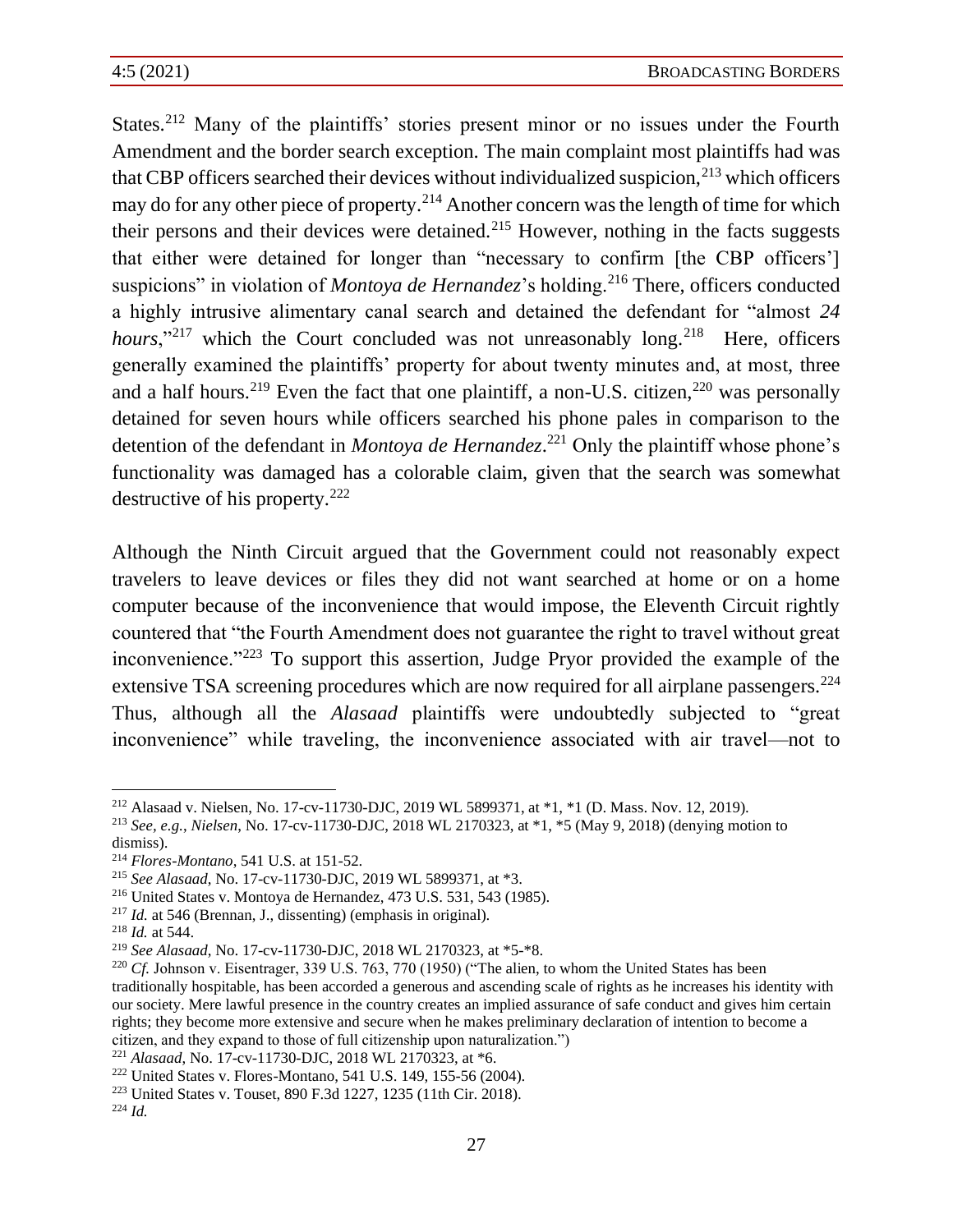mention the centuries-old requirement that international travelers must go through customs—*is* reasonably expected, and the Government cannot be expected to abdicate its role in preventing the introduction of contraband into the United States to spare less than one percent of international travelers to the United States from inconvenience. In *Flores-Montano*, the Court likewise acknowledged that "[r]espondent points to no cases indicating the Fourth Amendment shields entrants from inconvenience or delay at the international border."<sup>225</sup> Additionally, the Ninth Circuit misapplied the Court's note in *Ramsey* that it was not deciding whether a border search might be deemed "unreasonable" under the Fourth Amendment "because of the particularly offensive *manner* in which it is carried out."<sup>226</sup> Judge McKeown understood this note to mean that "particularly offensive" searches require reasonable suspicion.<sup>227</sup> However, this reading is inaccurate for at least two reasons. First, Chief Justice Rehnquist explained in *Ramsey* that "unreasonable" meant "embraced within the prohibition of the Fourth Amendment," or in other words, inconsistent with or in violation of the Fourth Amendment.<sup>228</sup> Second, in the footnote, "particularly offensive" modifies the "manner" of the search, not the search itself.<sup>229</sup> In this sense, while the act of searching an electronic device may be particularly offensive to some due to, for instance, the contents of the device, theoretically, the searcher must do so in an offensive *manner* to violate the Fourth Amendment.<sup>230</sup>

After all, in *Montoya de Hernandez*, the Court found the alimentary canal search was carried out in a reasonable manner, although the "humiliating" or highly intrusive *nature* of such a search requires reasonable suspicion.<sup>231</sup> If a twenty-four-hour detention that included officials' refusal to allow the defendant to use the bathroom in private and a compulsory rectal examination can be conducted in a reasonable manner, surely an

<sup>225</sup> *Flores-Montano*, 541 U.S. at 155 n.3; *see also* United States v. Kolsuz, 890 F.3d 133, 152 (4th Cir. 2018) (Wilkinson, J. concurring) ("The general search that all of us must undergo at airports attests to the difficulties of ensuring airborne security through individualized suspicion. Our new world has brought inconvenience and intrusions on an indiscriminate basis, which none of us welcome, but which most of us undergo in the interest of assuring a larger common good. Our old world of relative security and relative privacy, if indeed it ever existed, is now gone with the wind. It is painful to dream of retrieving what is ours no longer."); *id*. at 153 ("At what point the domestic conveniences of cell phone use should ripen into transnational entitlements is primarily for the political branches to determine.").

<sup>226</sup> United States v. Ramsey, 431 U.S. 606, 618 n.13 (1977).

<sup>227</sup> United States v. Cotterman, 709 F.3d 952, 963 (9th Cir. 2013).

<sup>228</sup> *Ramsey*, 431 U.S. at 622.

<sup>229</sup> *Id.* at 618 n. 13.

 $^{230}$  I say "theoretically" because the Court has never held a search to have been conducted in a "particularly offensive manner." *United States v. Flores-Montano*, 541 U.S. 149, 154 n.2 (2004) ("We again leave open the question 'whether, and under what circumstances, a border search might be deemed unreasonable because of the particularly offensive manner in which it is carried out (internal quotation marks omitted).'").

<sup>231</sup> *See* United States v. Montoya de Hernandez, 473 U.S. 531, 544 (1985).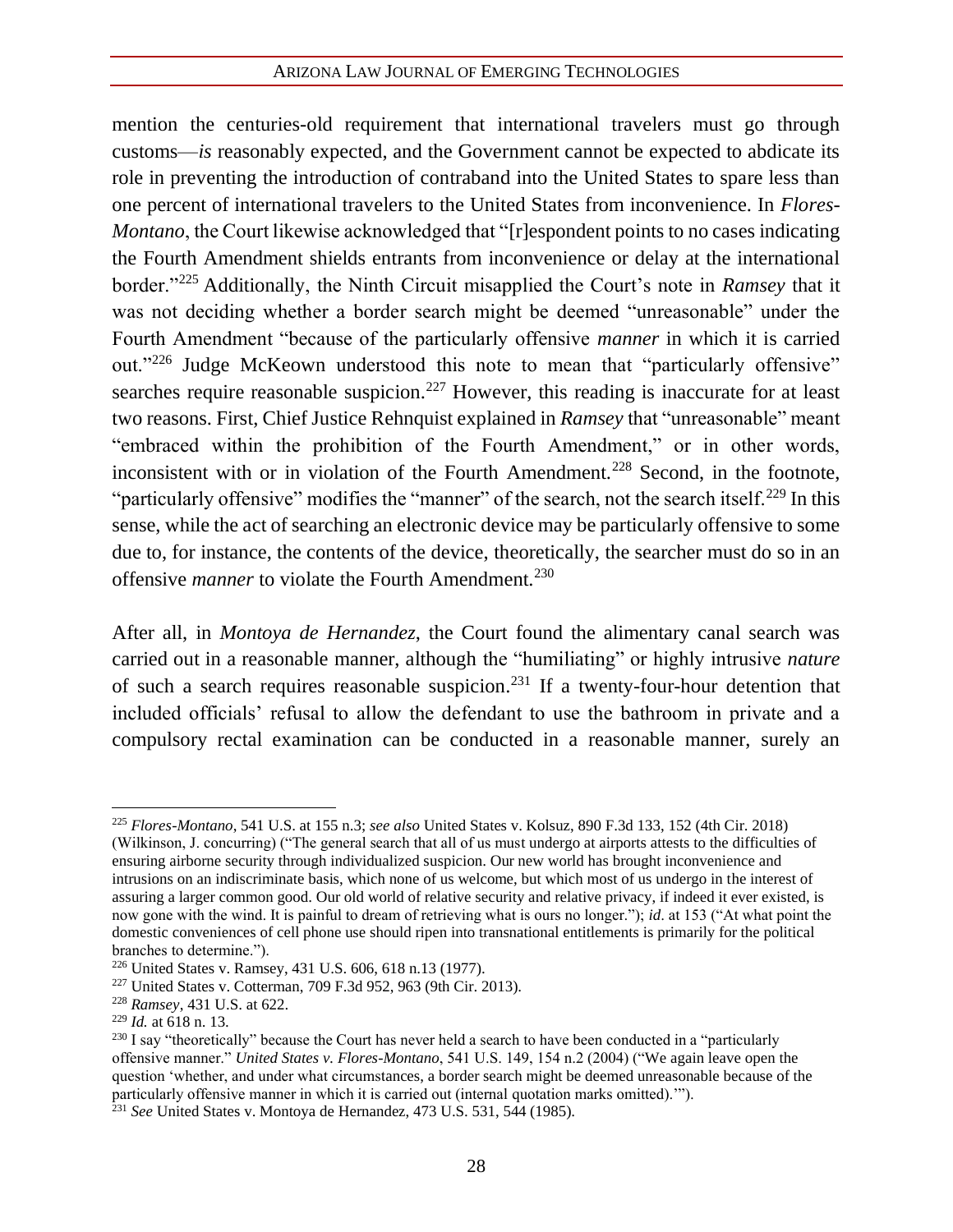impersonal, automatic, software-driven search of an electronic device can be.<sup>232</sup> That such searches can uncover highly personal private information does not alter the Fourth Amendment calculus, since CBP officers have been searching physical containers holding intimate articles without individualized suspicion for centuries.<sup>233</sup> More importantly, since the Court has only determined the level of suspicion required for "highly intrusive [border] searches of the person," no Supreme Court precedent supports the argument that border searches of property may be, by their nature, highly intrusive of one's privacy and require particularized suspicion.<sup>234</sup> As this Comment argues below, to the extent that lower courts have found that *Riley* is one such case, they are incorrect.

## *ii. Riley Does Not Control the Court's Analysis in the Border Search Context*

*Riley*, and the *Riley*-esque principles reaffirmed in *Carpenter*, do not apply electronic border searches. In *Cotterman*, the Ninth Circuit nonetheless asserted that electronic devices are different from every other type of property.<sup>235</sup> Judge McKeown wrote, "[t]he private information individuals store on digital devices—their personal 'papers' in the words of the Constitution—stands in stark contrast to the generic and impersonal contents of a gas tank."<sup>236</sup>

Of course, given the scarcity of border search jurisprudence and recency of the *Flores-Montano* decision, Judge McKeown's choice of a gas tank as a piece of property other than an electronic device to which she could compare electronic devices is not surprising. Nonetheless, if Judge McKeown wished to make a true distinction between electronic devices and other types of property, she would have chosen a closer analogue: a physical object with non-generic and personal contents. For example, if one instead compares electronic devices to brief cases filled with medical and financial records, her distinction falls away.

<sup>&</sup>lt;sup>232</sup> *Cf.* United States v. Feiten, No. 15-206, 2016 WL 894452 (E.D. Mich. Mar. 9, 2016) (internal quotation marks omitted) ("The OS Triage[, a software used for forensic laptop searches,] is actually *less* invasive of personal privacy than is a search done by hand. A border agent inspecting a computer manually, page-by-page in an electronic format, would access any document or program stored on the device, but a forensic preview using OS Triage merely allows a thumbnail preview of *pictures and videos* on a computer and can identify which of those pictures and videos have file names that match known file names of child pornography.") <sup>233</sup> *See supra* note 27.

<sup>234</sup> *Flores-Montano*, 541 U.S. at 152.

<sup>235</sup>  *See* United States v. Cotterman, 709 F.3d 952, 964 (9th Cir. 2013).

<sup>236</sup> *Id.*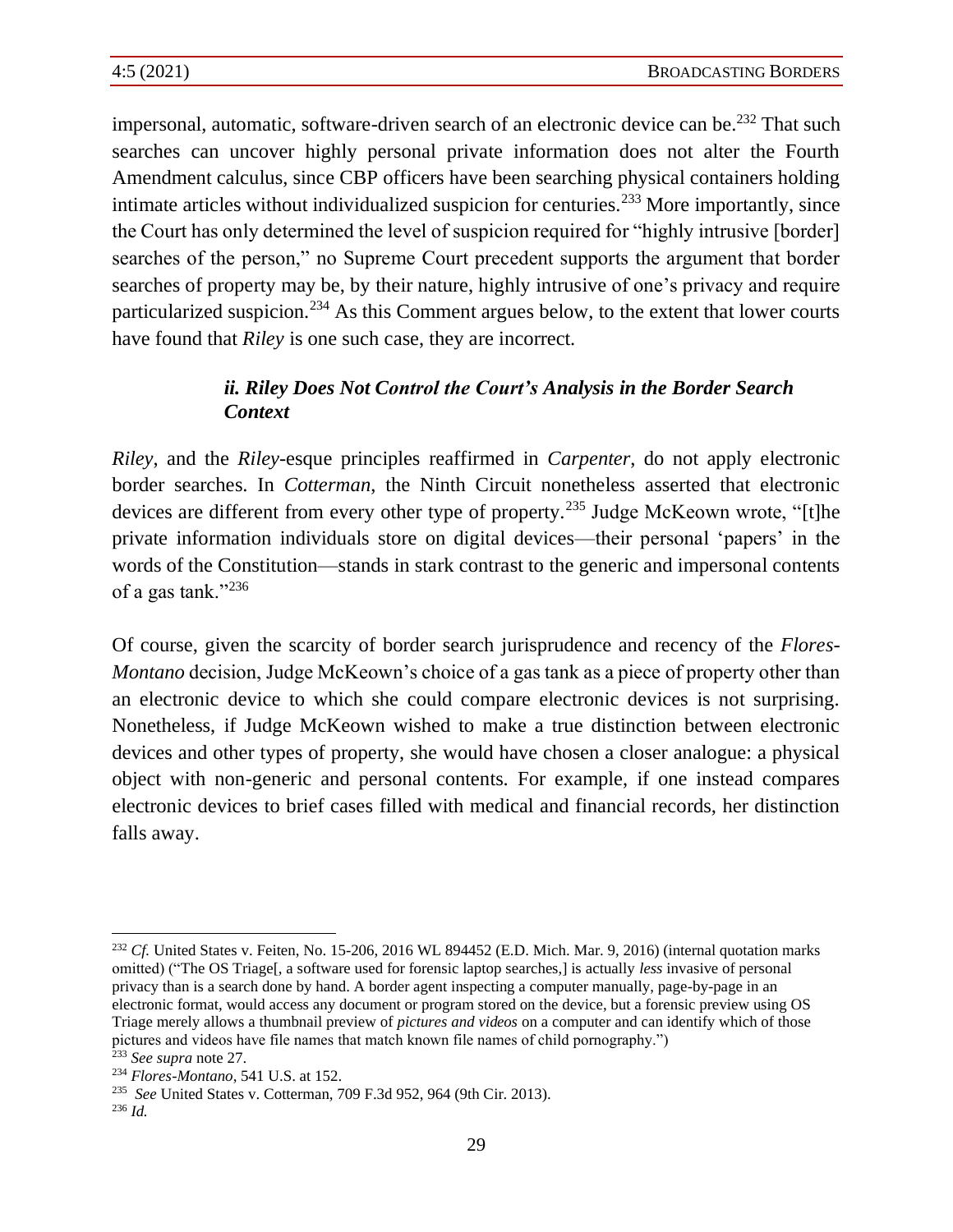Regardless, the purpose of this Comment, much less this section, is not to argue that *Riley*  was wrongly decided or that *Riley*-esque principles do not have their place in certain contexts. Rather, this section seeks to demonstrate that *Riley* does not control in the border search context. After all, the Court did not intend for its *Riley* holding to be applied outside of the search-incident-to-arrest context, with Chief Justice Roberts warning against "untether[ing] the rule from the justifications underlying the" exception.<sup>237</sup>

Ensuring officer safety and preventing the destruction of evidence justify the searchincident-to-arrest exception, which are entirely distinct justifications from any that could be reasonably associated with the border search exception, such as preventing the introduction of contraband into the United States.<sup>238</sup> Therefore, applying *Riley* to the border search context would be inconsistent with *Riley* itself. <sup>239</sup> Further, in *Riley*, Chief Justice Roberts narrowly resolved the issue of whether the search-incident-to-arrest exception applies to cellphones by reasoning that neither justification for the search-incident-to-arrest exception applies, arguably making his discussion of the privacy interests implicated by cellphone searches dicta.<sup>240</sup> Consequently, it would be even more far-fetched to apply *Riley*'s principles out of context.

Nonetheless, in *Alasaad*, Judge Casper reasoned that *Riley* could be applied to the border search context largely because both exceptions tilt in favor of the Government.<sup>241</sup> Any time courts permit the government to conduct searches and seizures without a warrant they are, by definition, recognizing that government interests outweigh individual privacy interests and weighing their analysis in favor of the Government.<sup>242</sup> That Chief Justice Roberts himself in *Riley* left open the question of whether "other case-specific *Riley* exceptions may still justify a warrantless search of a particular phone" suggests that it is equally, if not more, likely that the border search exception continues to apply to cellphones and other electronic devices as it does to other forms of property in the absence of an explicit Court holding to the contrary.<sup>243</sup> Bolstering this wager is the fact that both phone searches at issue

<sup>237</sup> *Id.* at 205 (quoting Riley v. California, 573 U.S. 373, 386 (2014)); *see also* Helen Hong, *Border Searches of Digital Devices*, DOJ J. Fᴇᴅ. L. & Pʀᴀᴄ.ᴇ 199, 207 (2019) ("[U]nlike the Supreme Court in *Riley*, the majority [in *Cotterman*] did not focus on whether border searches of digital devices bear some nexus to the justification for supporting the searches as a category.").

<sup>238</sup> *Chimel*, 395 U.S. at 763.

<sup>239</sup> United States v. Vergara, 884 F.3d 1309, 1312 (11th Cir. 2018) ("[In *Riley*,] the Supreme Court expressly limited its holding to the search-incident-to-arrest exception.").

<sup>240</sup> *Riley*, 573 U.S. at 386.

<sup>241</sup> Alasaad v. Nielsen, 419 F.Supp.3d 142, 149 (D. Mass. 2019).

 $242$  United States v. Montoya de Hernandez, 473 U.S. 531, 537-538 (1985).

<sup>243</sup> *Riley*, 573 U.S. at 402; *see also Saboonchi*, 48 F. Supp. 3d at 817 (D. Md. 2014) (finding that the "[t]he border search is one such case-specific exception" and, thus, that the border search exception is "unaffected" by *Riley*).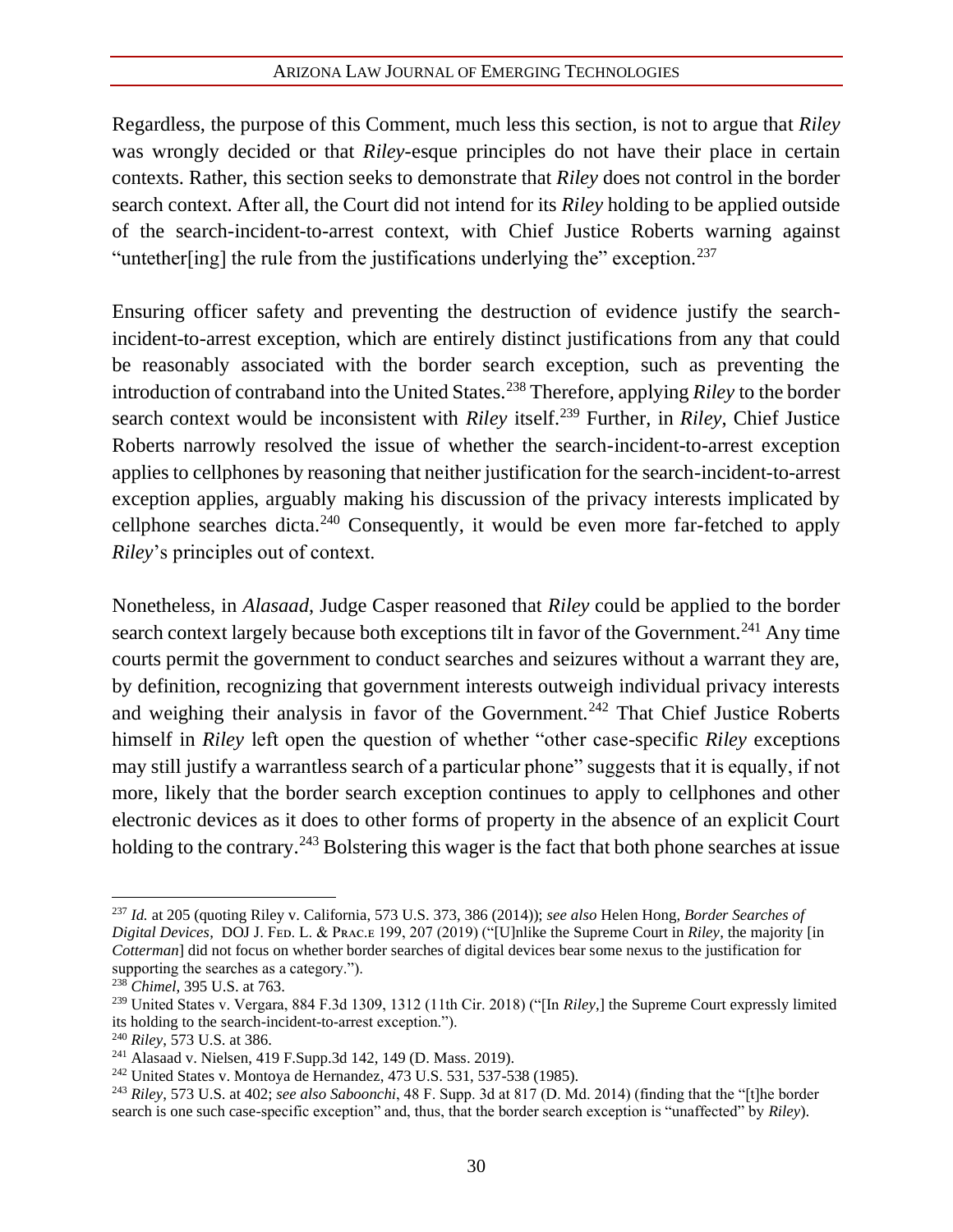in *Riley* were manual.<sup>244</sup> Thus, relying on *Riley* to require reasonable suspicion for forensic electronic border searches, but not for manual ones—which, in the electronic border search context, is the one principle on which most lower courts agree<sup> $245$ </sup>—involves a strange contortion of precedent that ignores the distinct facts and reasoning of *Riley*.

### *iii. Forensic Electronic Border Searches are Often Less Invasive than Manual Ones*

Requiring reasonable suspicion for forensic electronic border searches, but not for manual searches, is a perplexing holding because the former are often less invasive than the latter. A border officer inspecting an electronic device manually could access any document or program stored on the device.<sup>246</sup> However, one kind of forensic software used to inspect laptops only allows a thumbnail preview of pictures and videos on the laptop and identifies which of those pictures and videos have file names that match those known files of child sexual abuse imagery.<sup>247</sup> This software "cannot locate deleted files or files that may be stored in carved or unallocated space nor can it access files that have been passwordprotected."<sup>248</sup> The use of this software—which one judge called an "exercise of electronic restraint on the part of border agents<sup>"249</sup>—is not dissimilar to a canine sniff for narcotics in a piece of luggage, where the only information the sniff discloses is the presence or absence of contraband.<sup>250</sup> Thus, that a canine sniff is not even a search within the meaning of the Fourth Amendment supports the notion that forensic searches, which often only disclose the presence or absence of digital contraband such as child sexual abuse imagery, do not require reasonable suspicion.<sup>251</sup> Further, if one views electronic devices as digital equivalents to homes at the border, any software that locates deleted files is merely searching the digital analog of garbage abandoned and left outside the curtilage of the home. The latter is not entitled to a reasonable expectation of privacy, so neither is the former.<sup>252</sup>

<sup>248</sup> *Id.*

<sup>251</sup> *Id.*

<sup>244</sup> *Riley*, 573 U.S. at 379-380.

<sup>245</sup> *Supra* part I.A.1.

<sup>246</sup> *Feiten*, 2016 WL 894452, at \*6.

<sup>247</sup> *Id.*

<sup>249</sup> *Id.*

<sup>250</sup> United States v. Place, 462 U.S. 696, 707 (1983).

<sup>252</sup> California v. Greenwood, 486 U.S. 35, 40 (1988).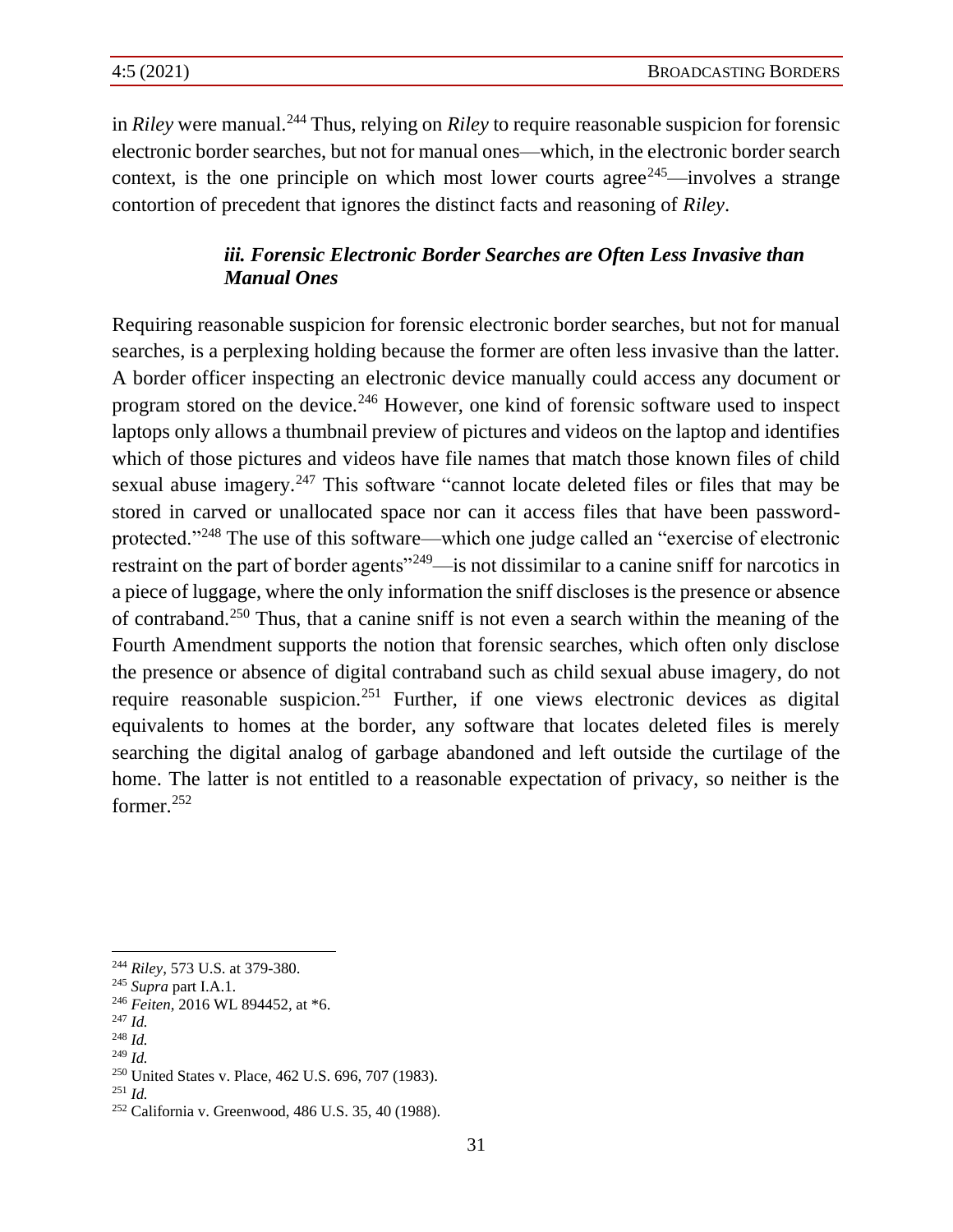#### **b. Forensic Extraterritorial Border Searches may be Conducted Without Reasonable Suspicion**

In general, "when the United States acts against citizens abroad it can [not] do so free of the Bill of Rights."<sup>253</sup> However, whether a particular provision of the Constitution applies extraterritorially must be determined "as questions arise."<sup>254</sup> Specifically, one must consider whether judicial enforcement of the constitutional provision in question would be "impracticable and anomalous."<sup>255</sup> At Preclearance locations, CBP officers perform the same border search function that they do at traditional border and port of entry locations, exercising authorities for the search of the person and property of U.S. persons.<sup>256</sup> Judicial enforcement of the Warrant Clause abroad with respect to electronic border searches would be "impracticable" and "anomalous" for the reasons cited in *In re Terrorist Bombings*. 257 Specifically, a warrant has never been required for any border search;<sup>258</sup> the Preclearance agreements concluded thus far have not included a warrant requirement;<sup>259</sup> U.S. warrants would be a "dead letter" abroad;<sup>260</sup> and it is unclear whether U.S. judicial officers possess the authority to issue warrants for extraterritorial searches.<sup>261</sup> However, several courts have at least proven their ability to assess the reasonableness of extraterritorial searches.<sup>262</sup>

In cases in which the Court has found that a particular constitutional provision does not apply extraterritorially, such as *Eisentrager* and *Verdugo*, the main pitfall was the defendants' relationship to the United States—or the lack thereof—a non-issue with respect to U.S. persons.<sup>263</sup> Thus, at least with respect to U.S. persons, the Fourth Amendment

<sup>253</sup> *Reid,* 354 U.S. at 5.

<sup>254</sup> *Dorr,* 195 U.S. at 149.

<sup>255</sup> *Reid*, 354 U.S. at 74-75 (Harlan, J., concurring); *Verdugo-Urquidez*, 494 U.S. at 277-78 (Kennedy, J. concurring).

<sup>256</sup> *See* 19 U.S.C. § 1629 (inspections and pre-clearance in foreign countries); 8 U.S.C. § 1125a (pre-inspection at foreign airports); 8 U.S.C. § 235.5 (pre-inspection has the same effect as the final determination of admissibility). <sup>257</sup> 552 F.3d at 169-171.

<sup>258</sup> *Supra* introduction.

<sup>259</sup> *See e.g.,* Agreement Between the Government of the United States of America and the Government of the Commonwealth of The Bahamas on Preclearance, U.S.-The Bahamas, Apr. 23, 1974, 25 U.S.T. 646 ("The Government of the Commonwealth of The Bahamas shall . . . furnish appropriate law enforcement assistance to the United States inspectors, including, upon request by a United States inspector, search by a Bahamian law enforcement officer in the presence of a United States officer of any person subject to preclearance . . . based on suspicion that such person is seeking to carry into the United States . . . merchandise or other articles the entry of which into the United States is prohibited or restricted . . . .").

<sup>260</sup> *In re Terrorist Bombings*, 552 F.3d at 171 (citing *Verdugo-Urquidez*, 494 U.S. at 274). <sup>261</sup> *Id*.

<sup>262</sup> *Supra* part I.B.1.

<sup>263</sup> *Eisentrager*, 339 U.S. at 782; *Verdugo-Urquidez*, 494 U.S. at 271.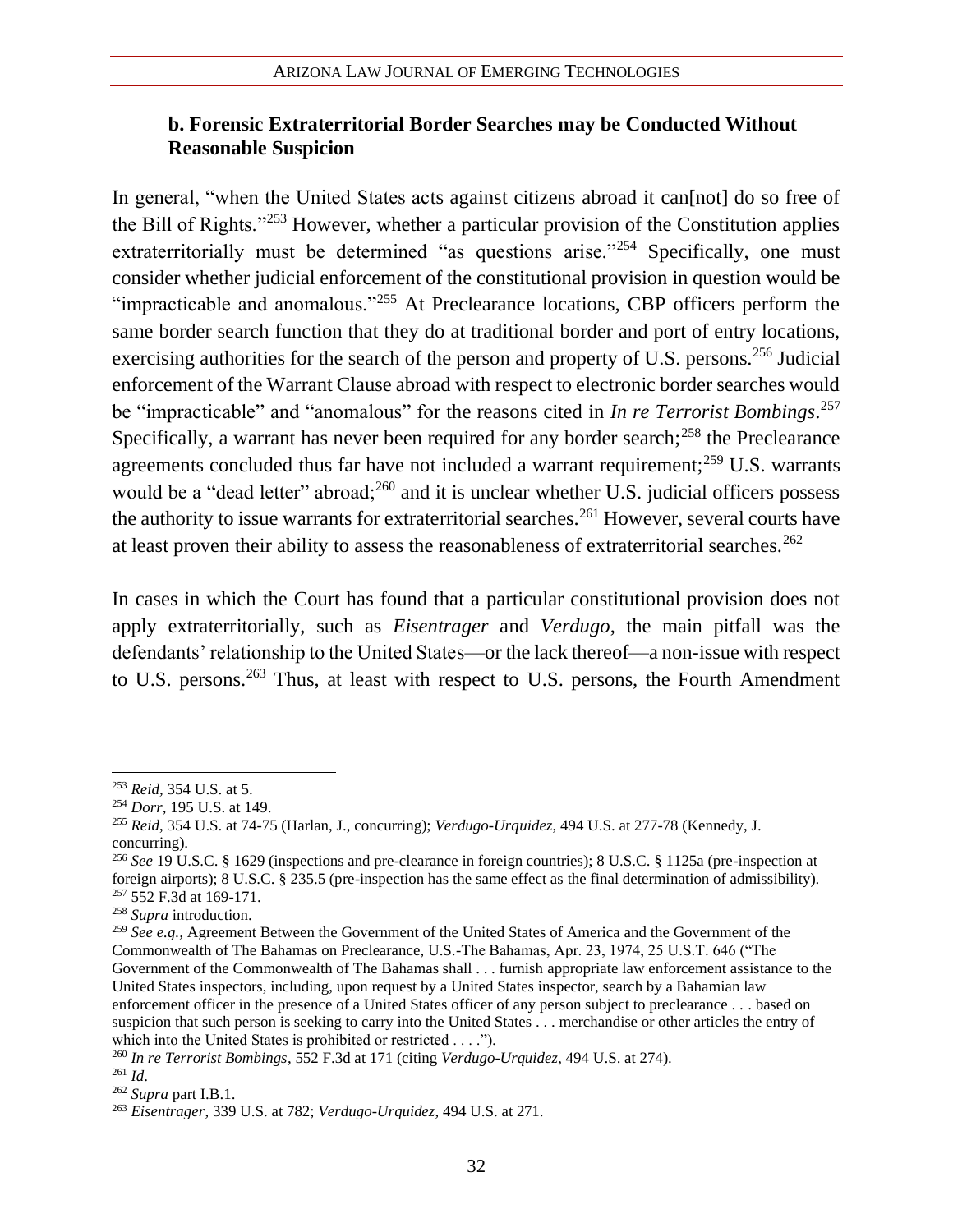applies to forensic extraterritorial electronic border searches at Preclearance locations.<sup>264</sup> Further, because CBP officers perform the same function that they do at traditional border locations, Preclearance locations act as functional equivalents of the border, and the border search exception applies.<sup>265</sup>

Additionally, the Government's legitimate interests, already at their "zenith" at traditional border locations, are even greater at Preclearance stations, and since Fourth Amendment claims are generally weaker where the United States does not enjoy *de jure* sovereignty, travelers' privacy expectations are further reduced abroad.<sup>266</sup> With respect to the former, the establishment of Preclearance locations builds on the traditional justification for the border search exception, preventing the introduction of contraband into the United States. After 9/11 and, in particular, the attempted terrorist attack on Northwest Airlines Flight 253 from Amsterdam to Detroit on December 25, 2009, the Preclearance program was greatly expanded to "address threats at the earliest possible point" and stop terrorists who sought to "avoid U.S. screening and targeting efforts by carrying out attacks on U.S.-bound aircraft before arrival in the United States<sup>."267</sup> Thus, even if territorial forensic electronic border searches require reasonable suspicion, extraterritorial ones do not because the balance of interests favors the Government. However, if an extraterritorial electronic border search ever to be challenged as unlawful, the court would have to consider the *In re Terrorist Bombings* and *Stokes* factors listed above: whether there was any damage to physical property; whether the scope of the search was appropriately limited; whether the search was conducted covertly or without notice to the defendant; and whether the search was longer than necessary to confirm the officers' suspicions.<sup>268</sup>

# **IV. Conclusion**

Before the Fourth Amendment was even ratified, U.S. customs officers exercised plenary authority to prevent the entry of contraband into the United States and to search ships and

<sup>267</sup> CBP, *Preclearance Expansion: FY2016 Guidance for Prospective Applicants*, [https://www.cbp.gov/sites/default/files/assets/documents/2016-](https://www.cbp.gov/sites/default/files/assets/documents/2016-May/FY16_Preclearance_Guidance_Feb2016_05%2016%2016_final_0.pdf)

<sup>264</sup> *Cf.* Brittany Davidson, Note, *Shoot First, Ask Questions Later: Constitution Rights at the Border after Boumediene*, 64 AM. U. L. REV. 1547, 1568-69 (2015) (asserting that, under *Boumediene*, the Fourth Amendment applies in Mexican territory near the U.S.-Mexico border).

<sup>265</sup> *United States*, 413 U.S. at 273.

<sup>266</sup> *Verdugo-Urquidez*, 494 U.S. at 268.

[May/FY16\\_Preclearance\\_Guidance\\_Feb2016\\_05%2016%2016\\_final\\_0.pdf;](https://www.cbp.gov/sites/default/files/assets/documents/2016-May/FY16_Preclearance_Guidance_Feb2016_05%2016%2016_final_0.pdf) *see also* 9/11 Commission Report 389 (2004), <http://9-11commission.gov/report/911Report.pdf> ("The further away from our borders that screening occurs, the more security benefits we gain."); *see also* Gregory W. Bowman, *Thinking Outside the Border: Homeland Security and the Forward Deployment of the U.S. Border*, 44 HOUS. L. REV. 189 (2007) (describing U.S. efforts to "push the border outward" and asserting their validity under international law). <sup>268</sup> *Supra* part I.B.1.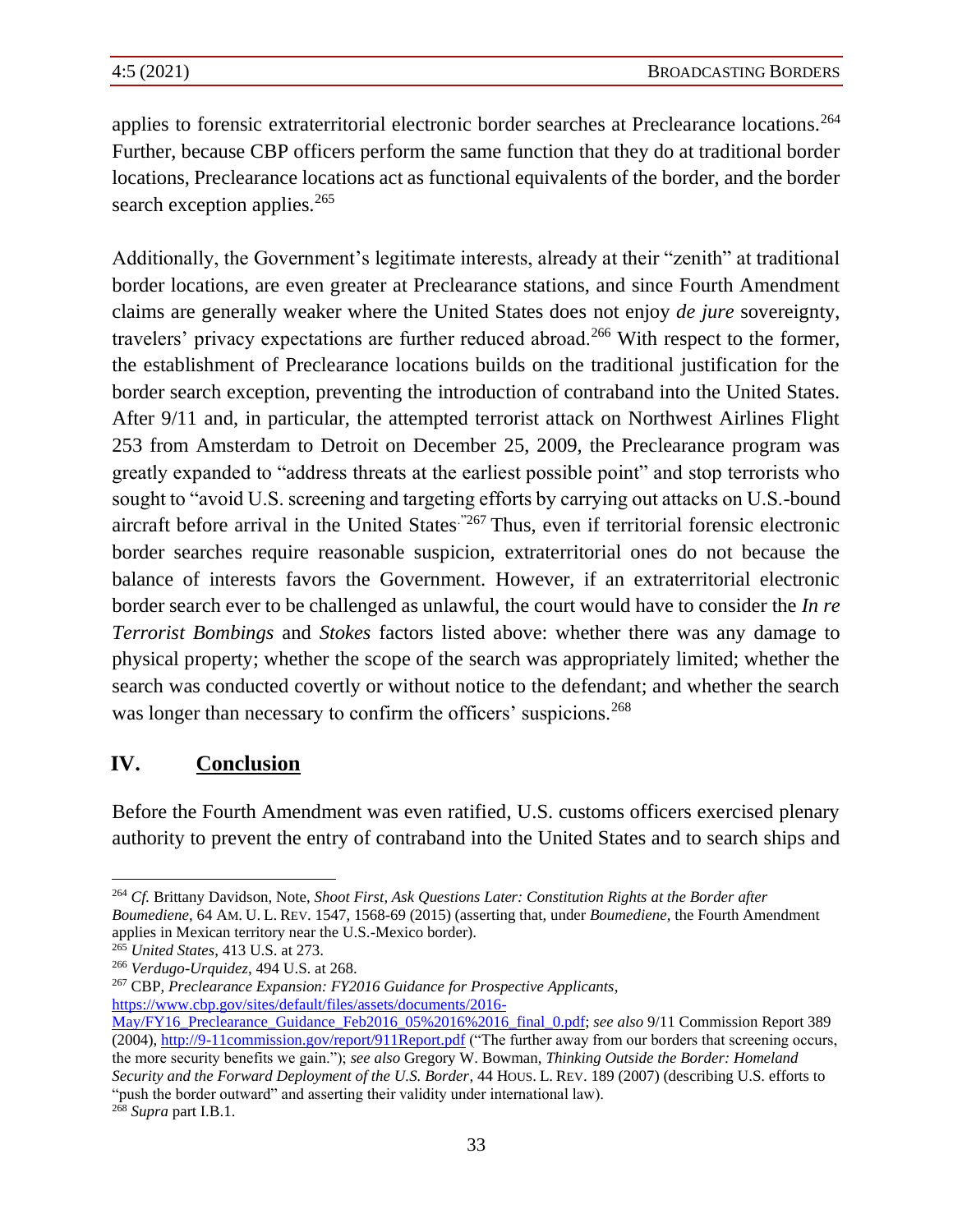other containers in furtherance of that powerful governmental interest. Despite this longstanding authority, lower courts have been sharply divided on whether to restrict CBP's ability to inspect electronic media at the border or functional equivalents of the border because of the privacy concerns that they implicate or whether to empower CBP to flexibly respond to a novel medium for smuggling easily hidden digital contraband into the United States. An additional complicating factor that this Comment has considered is extraterritoriality. In other words, it has examined what level of suspicion is required for electronic border searches at CBP Preclearance locations.

First, this Comment demonstrated that searches of one's person implicate far greater privacy concerns than searches of property; *Riley* does not control in the border search context; and forensic electronic border searches are often less invasive than manual ones, all for the proposition that forensic electronic border searches at the U.S. border and ports of entry do not require reasonable suspicion. Second, it noted that, based on the Supreme Court precedent available and harmonious lower court jurisprudence, the Fourth Amendment applies to U.S. persons abroad and maintained that CBP officers at Preclearance locations are only subject to a flexible reasonableness requirement under the Fourth Amendment. This reasonableness requirement weighs in favor of not imposing an unduly burdensome reasonable suspicion constraint on CBP officers at Preclearance locations, given the further reduced privacy expectations of travelers at these locations and the further heightened government interest in preventing the entry of contraband and dangerous persons into the United States.

Some have argued that the required level of suspicion for electronic border searches is "principally a legislative question, not a judicial one" and that the political branches "are much better equipped . . . to appreciate both the privacy interests at stake and the magnitude of the practical risks involved."<sup>269</sup> However, until Congress enacts legislation on this issue, courts should apply border search doctrine pursuant to longstanding jurisprudence and historical practice that accords significant deference to the Executive Branch in this context. CBP Preclearance, and customs inspections in general, may be highly "vexatious" at times, but it is quickly becoming the United States' first line of defense in an increasingly

<sup>269</sup> *E.g., Kolsuz*, 890 F.3d at 148-49 (Wilkinson, J., concurring) ("Might we wish to hear in a manner more probing than appellate briefs and oral argument exactly what are the dimensions of the threats we face? What makes us think the elective branches would downgrade the significant privacy interests the majority rightly identifies? Might the other two branches, if given a fair chance, have something to say? And do not Articles I and II, which set forth the legislative and executive roles in matters of grave international import, give them the right to say it? Who are we to propound the idea that democratic bodies, where Fourth Amendment reasonableness is concerned, have nothing to contribute?").